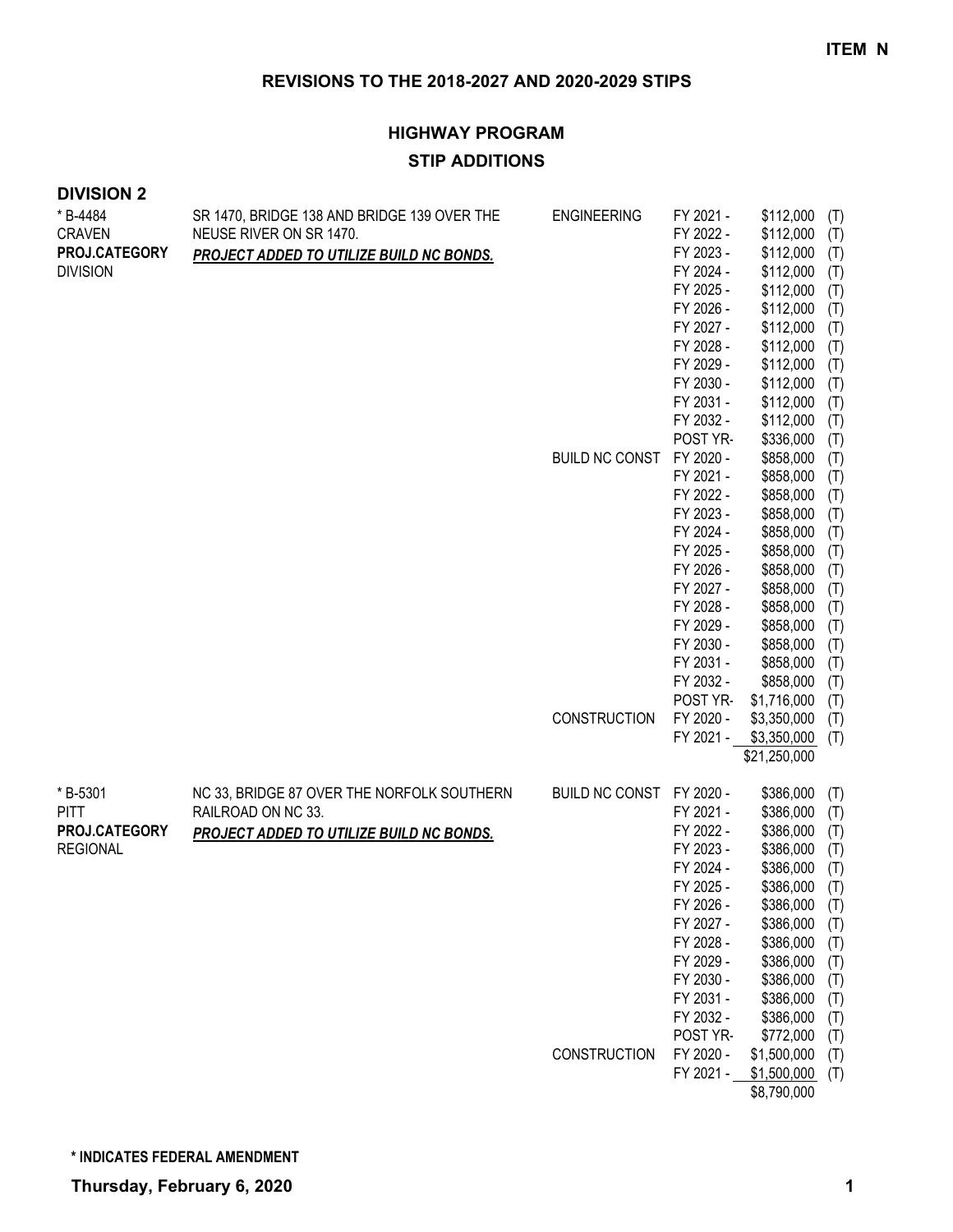#### **HIGHWAY PROGRAM**

#### **STIP ADDITIONS**

#### **DIVISION 2**  $*$  B-5302

| * B-5302<br><b>BEAUFORT</b><br>PROJ.CATEGORY<br><b>REGIONAL</b> | US 17 BUS, BRIDGE 3 OVER THE NORFOLK SOUTHERN<br>RAILROAD ON US 17 BUS.; RESERVATION OF BRIDGE<br>NO. 25 ON US 17 BUS. OVER PAMLICO RIVER (COMB<br>W/15BPR.42).<br><b>PROJECT ADDED TO UTILIZE BUILD NC BONDS.</b> | BUILD NC CONST FY 2020 -<br><b>CONSTRUCTION</b> | FY 2021 -<br>FY 2022 -<br>FY 2023 -<br>FY 2024 -<br>FY 2025 -<br>FY 2026 -<br>FY 2027 -<br>FY 2028 -<br>FY 2029 -<br>FY 2030 -<br>FY 2031 -<br>FY 2032 -<br>POST YR-<br>FY 2020 -<br>FY 2021 - | \$257,000<br>\$257,000<br>\$257,000<br>\$257,000<br>\$257,000<br>\$257,000<br>\$257,000<br>\$257,000<br>\$257,000<br>\$257,000<br>\$257,000<br>\$257,000<br>\$257,000<br>\$514,000<br>\$1,750,000<br>\$1,750,000<br>\$7,355,000 | (T)<br>(T)<br>(T)<br>(T)<br>(T)<br>(T)<br>(T)<br>(T)<br>(T)<br>(T)<br>(T)<br>(T)<br>(T)<br>(T)<br>(T)<br>(T) |
|-----------------------------------------------------------------|--------------------------------------------------------------------------------------------------------------------------------------------------------------------------------------------------------------------|-------------------------------------------------|------------------------------------------------------------------------------------------------------------------------------------------------------------------------------------------------|---------------------------------------------------------------------------------------------------------------------------------------------------------------------------------------------------------------------------------|--------------------------------------------------------------------------------------------------------------|
| <b>DIVISION 3</b><br>* B-5534                                   |                                                                                                                                                                                                                    |                                                 |                                                                                                                                                                                                |                                                                                                                                                                                                                                 |                                                                                                              |
| <b>DUPLIN</b>                                                   | NC 111, BRIDGE 82 OVER BURNT COAT CREEK ON NC<br>111.                                                                                                                                                              | <b>ENGINEERING</b>                              | FY 2021 -<br>FY 2022 -                                                                                                                                                                         | \$34,000<br>\$34,000                                                                                                                                                                                                            | (T)<br>(T)                                                                                                   |
| PROJ.CATEGORY                                                   | PROJECT ADDED TO UTILIZE BUILD NC BONDS.                                                                                                                                                                           |                                                 | FY 2023 -                                                                                                                                                                                      | \$34,000                                                                                                                                                                                                                        | (T)                                                                                                          |
| <b>REGIONAL</b>                                                 |                                                                                                                                                                                                                    |                                                 | FY 2024 -                                                                                                                                                                                      | \$34,000                                                                                                                                                                                                                        | (T)                                                                                                          |
|                                                                 |                                                                                                                                                                                                                    |                                                 | FY 2025 -                                                                                                                                                                                      | \$34,000                                                                                                                                                                                                                        | (T)                                                                                                          |
|                                                                 |                                                                                                                                                                                                                    |                                                 | FY 2026 -                                                                                                                                                                                      | \$34,000                                                                                                                                                                                                                        | (T)                                                                                                          |
|                                                                 |                                                                                                                                                                                                                    |                                                 | FY 2027 -                                                                                                                                                                                      | \$34,000                                                                                                                                                                                                                        | (T)                                                                                                          |
|                                                                 |                                                                                                                                                                                                                    |                                                 | FY 2028 -                                                                                                                                                                                      | \$34,000                                                                                                                                                                                                                        | (T)                                                                                                          |
|                                                                 |                                                                                                                                                                                                                    |                                                 | FY 2029 -                                                                                                                                                                                      | \$34,000                                                                                                                                                                                                                        | (T)                                                                                                          |
|                                                                 |                                                                                                                                                                                                                    |                                                 | FY 2030 -                                                                                                                                                                                      | \$34,000                                                                                                                                                                                                                        | (T)                                                                                                          |
|                                                                 |                                                                                                                                                                                                                    |                                                 | FY 2031 -                                                                                                                                                                                      | \$34,000                                                                                                                                                                                                                        | (T)                                                                                                          |
|                                                                 |                                                                                                                                                                                                                    |                                                 | FY 2032 -                                                                                                                                                                                      | \$34,000                                                                                                                                                                                                                        | (T)                                                                                                          |
|                                                                 |                                                                                                                                                                                                                    |                                                 | POST YR-                                                                                                                                                                                       | \$102,000                                                                                                                                                                                                                       | (T)                                                                                                          |
|                                                                 |                                                                                                                                                                                                                    | <b>BUILD NC CONST</b>                           | FY 2021 -                                                                                                                                                                                      | \$172,000                                                                                                                                                                                                                       | (T)                                                                                                          |
|                                                                 |                                                                                                                                                                                                                    |                                                 | FY 2022 -                                                                                                                                                                                      | \$172,000                                                                                                                                                                                                                       | (T)                                                                                                          |
|                                                                 |                                                                                                                                                                                                                    |                                                 | FY 2023 -                                                                                                                                                                                      | \$172,000                                                                                                                                                                                                                       | (T)                                                                                                          |
|                                                                 |                                                                                                                                                                                                                    |                                                 | FY 2024 -                                                                                                                                                                                      | \$172,000                                                                                                                                                                                                                       | (T)                                                                                                          |
|                                                                 |                                                                                                                                                                                                                    |                                                 | FY 2025 -                                                                                                                                                                                      | \$172,000                                                                                                                                                                                                                       | (T)                                                                                                          |
|                                                                 |                                                                                                                                                                                                                    |                                                 | FY 2026 -                                                                                                                                                                                      | $$172,000$ (T)                                                                                                                                                                                                                  |                                                                                                              |
|                                                                 |                                                                                                                                                                                                                    |                                                 | FY 2027 -<br>FY 2028 -                                                                                                                                                                         | \$172,000<br>\$172,000                                                                                                                                                                                                          | (T)                                                                                                          |
|                                                                 |                                                                                                                                                                                                                    |                                                 | FY 2029 -                                                                                                                                                                                      | \$172,000                                                                                                                                                                                                                       | (T)<br>(T)                                                                                                   |
|                                                                 |                                                                                                                                                                                                                    |                                                 | FY 2030 -                                                                                                                                                                                      | \$172,000                                                                                                                                                                                                                       | (T)                                                                                                          |
|                                                                 |                                                                                                                                                                                                                    |                                                 | FY 2031 -                                                                                                                                                                                      | \$172,000                                                                                                                                                                                                                       | (T)                                                                                                          |
|                                                                 |                                                                                                                                                                                                                    |                                                 | FY 2032 -                                                                                                                                                                                      | \$172,000                                                                                                                                                                                                                       | (T)                                                                                                          |
|                                                                 |                                                                                                                                                                                                                    |                                                 | POST YR-                                                                                                                                                                                       | \$516,000                                                                                                                                                                                                                       | (T)                                                                                                          |
|                                                                 |                                                                                                                                                                                                                    | CONSTRUCTION                                    | FY 2021 -                                                                                                                                                                                      | \$800,000                                                                                                                                                                                                                       | (T)                                                                                                          |
|                                                                 |                                                                                                                                                                                                                    |                                                 | FY 2022 -                                                                                                                                                                                      | \$800,000                                                                                                                                                                                                                       | (T)                                                                                                          |
|                                                                 |                                                                                                                                                                                                                    |                                                 |                                                                                                                                                                                                | \$4,690,000                                                                                                                                                                                                                     |                                                                                                              |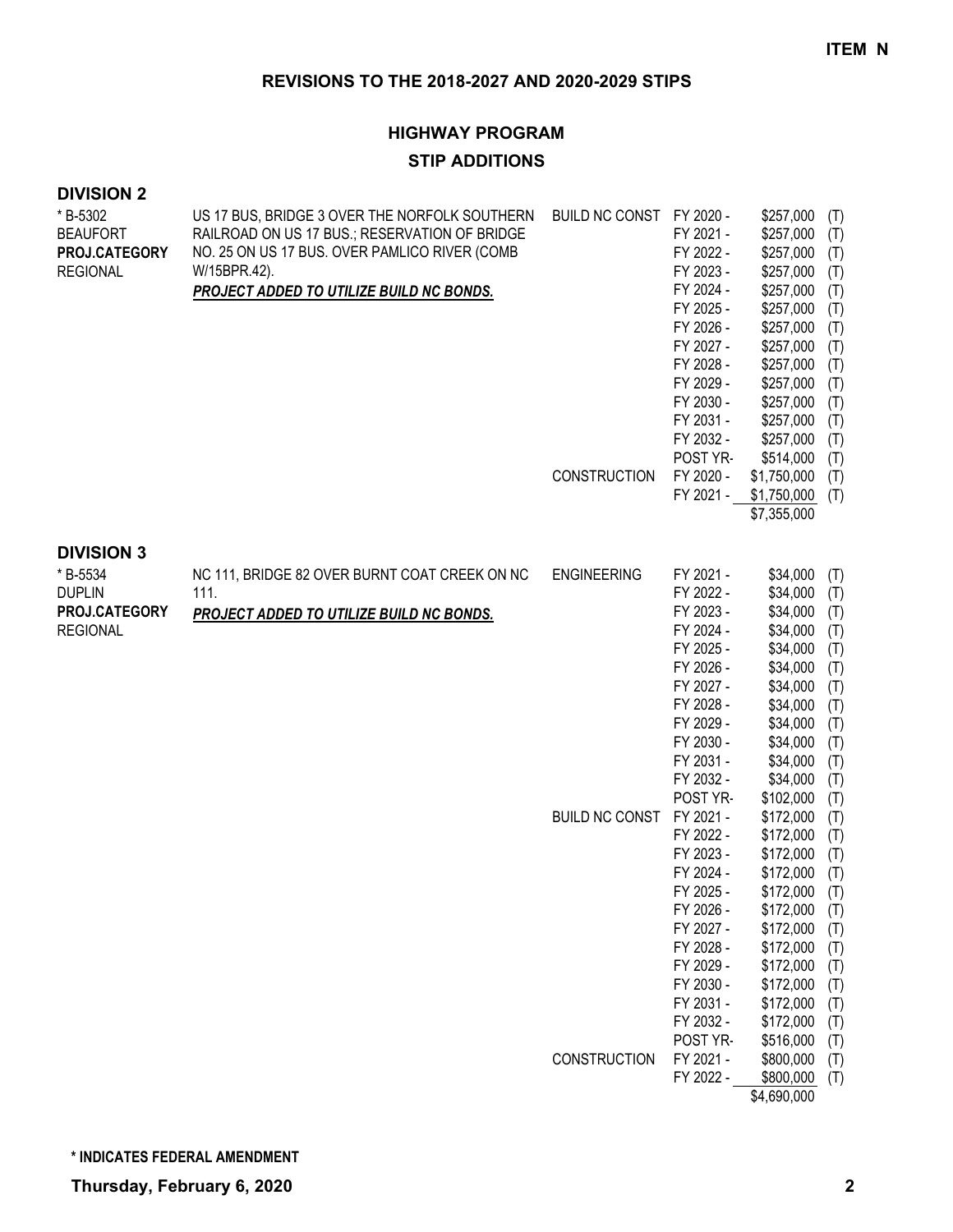# **HIGHWAY PROGRAM STIP ADDITIONS**

#### **DIVISION 3**

| * B-5639<br><b>DUPLIN</b><br>PROJ.CATEGORY<br><b>REGIONAL</b> | NC 111, BRIDGE 36 OVER MAXWELL CREEK ON NC 11.<br>PROJECT ADDED TO UTILIZE BUILD NC BONDS. | <b>ENGINEERING</b><br>RIGHT-OF-WAY<br><b>BUILD NC CONST</b> | FY 2021 -<br>FY 2022 -<br>FY 2023 -<br>FY 2024 -<br>FY 2025 -<br>FY 2026 -<br>FY 2027 -<br>FY 2028 -<br>FY 2029 -<br>FY 2030 -<br>FY 2031 -<br>FY 2032 -<br>POST YR-<br>FY 2020 -<br>FY 2021 -<br>FY 2022 -<br>FY 2023 -<br>FY 2024 -<br>FY 2025 -<br>FY 2026 -<br>FY 2027 -<br>FY 2028 -<br>FY 2029 - | \$17,000<br>\$17,000<br>\$17,000<br>\$17,000<br>\$17,000<br>\$17,000<br>\$17,000<br>\$17,000<br>\$17,000<br>\$17,000<br>\$17,000<br>\$17,000<br>\$51,000<br>\$56,000<br>\$172,000<br>\$172,000<br>\$172,000<br>\$172,000<br>\$172,000<br>\$172,000<br>\$172,000<br>\$172,000<br>\$172,000 | (T)<br>(T)<br>(T)<br>(T)<br>(T)<br>(T)<br>(T)<br>(T)<br>(T)<br>(T)<br>(T)<br>(T)<br>(T)<br>(HFB)<br>(T)<br>(T)<br>(T)<br>(T)<br>(T)<br>(T)<br>(T)<br>(T)<br>(T) |
|---------------------------------------------------------------|--------------------------------------------------------------------------------------------|-------------------------------------------------------------|--------------------------------------------------------------------------------------------------------------------------------------------------------------------------------------------------------------------------------------------------------------------------------------------------------|-------------------------------------------------------------------------------------------------------------------------------------------------------------------------------------------------------------------------------------------------------------------------------------------|-----------------------------------------------------------------------------------------------------------------------------------------------------------------|
|                                                               |                                                                                            |                                                             | FY 2030 -                                                                                                                                                                                                                                                                                              | \$172,000                                                                                                                                                                                                                                                                                 | (T)                                                                                                                                                             |
|                                                               |                                                                                            | <b>CONSTRUCTION</b>                                         | FY 2031 -<br>FY 2032 -<br>POST YR-<br>FY 2021 -                                                                                                                                                                                                                                                        | \$172,000<br>\$172,000<br>\$516,000<br>\$675,000                                                                                                                                                                                                                                          | (T)<br>(T)<br>(T)<br>(T)                                                                                                                                        |
|                                                               |                                                                                            |                                                             | FY 2022 -                                                                                                                                                                                                                                                                                              | \$675,000<br>\$4,241,000                                                                                                                                                                                                                                                                  | (T)                                                                                                                                                             |

**\* INDICATES FEDERAL AMENDMENT**

**Thursday, February 6, 2020 3**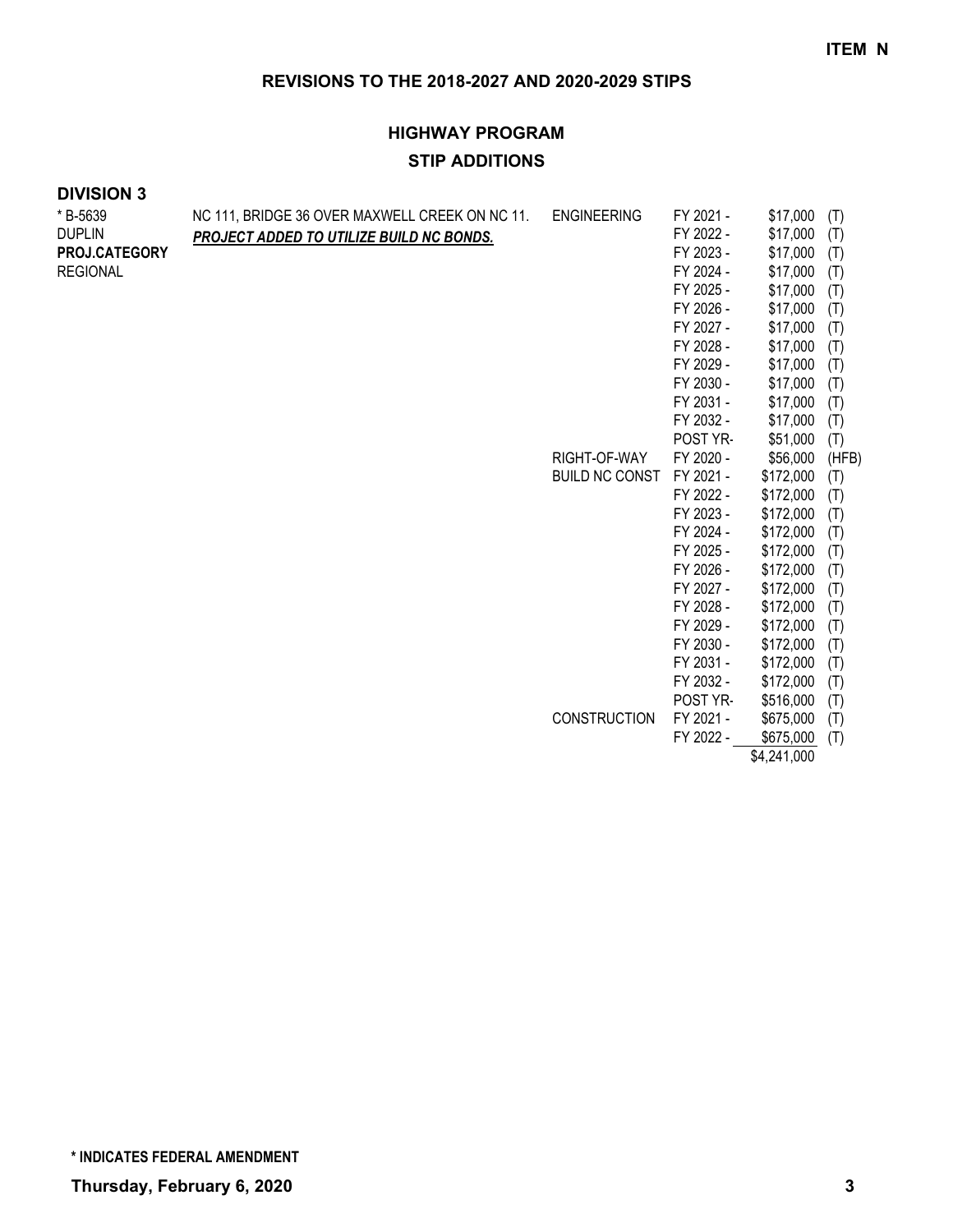# **HIGHWAY PROGRAM STIP ADDITIONS**

| *B-5662<br><b>HALIFAX</b><br>PROJ.CATEGORY<br><b>REGIONAL</b> | NC 561, BRIDGE 93 OVER CONOCONNARA SWAMP ON<br>NC 561 (COMB WITH BR-0113 & BR-0116).<br><b>PROJECT ADDED TO UTILIZE BUILD NC BONDS.</b> | <b>ENGINEERING</b><br>BUILD NC CONST | FY 2021 -<br>FY 2022 -<br>FY 2023 -<br>FY 2024 -<br>FY 2025 -<br>FY 2026 -<br>FY 2027 -<br>FY 2028 -<br>FY 2029 -<br>FY 2030 -<br>FY 2031 -<br>FY 2032 -<br>POST YR-<br>FY 2020 -<br>FY 2021 -<br>FY 2022 - | \$26,000<br>\$26,000<br>\$26,000<br>\$26,000<br>\$26,000<br>\$26,000<br>\$26,000<br>\$26,000<br>\$26,000<br>\$26,000<br>\$26,000<br>\$26,000<br>\$78,000<br>\$172,000<br>\$172,000<br>\$172,000 | (T)<br>(T)<br>(T)<br>(T)<br>(T)<br>(T)<br>(T)<br>(T)<br>(T)<br>(T)<br>(T)<br>(T)<br>(T)<br>(T)<br>(T)<br>(T) |
|---------------------------------------------------------------|-----------------------------------------------------------------------------------------------------------------------------------------|--------------------------------------|-------------------------------------------------------------------------------------------------------------------------------------------------------------------------------------------------------------|-------------------------------------------------------------------------------------------------------------------------------------------------------------------------------------------------|--------------------------------------------------------------------------------------------------------------|
|                                                               |                                                                                                                                         | <b>CONSTRUCTION</b>                  | FY 2024 -<br>FY 2025 -<br>FY 2026 -<br>FY 2027 -<br>FY 2028 -<br>FY 2029 -<br>FY 2030 -<br>FY 2031 -<br>FY 2032 -<br>POST YR-<br>FY 2020 -<br>FY 2021 -                                                     | \$172,000<br>\$172,000<br>\$172,000<br>\$172,000<br>\$172,000<br>\$172,000<br>\$172,000<br>\$172,000<br>\$172,000<br>\$344,000<br>\$725,000<br>\$725,000<br>\$4,420,000                         | (T)<br>(T)<br>(T)<br>(T)<br>(T)<br>(T)<br>(T)<br>(T)<br>(T)<br>(T)<br>(T)<br>(T)                             |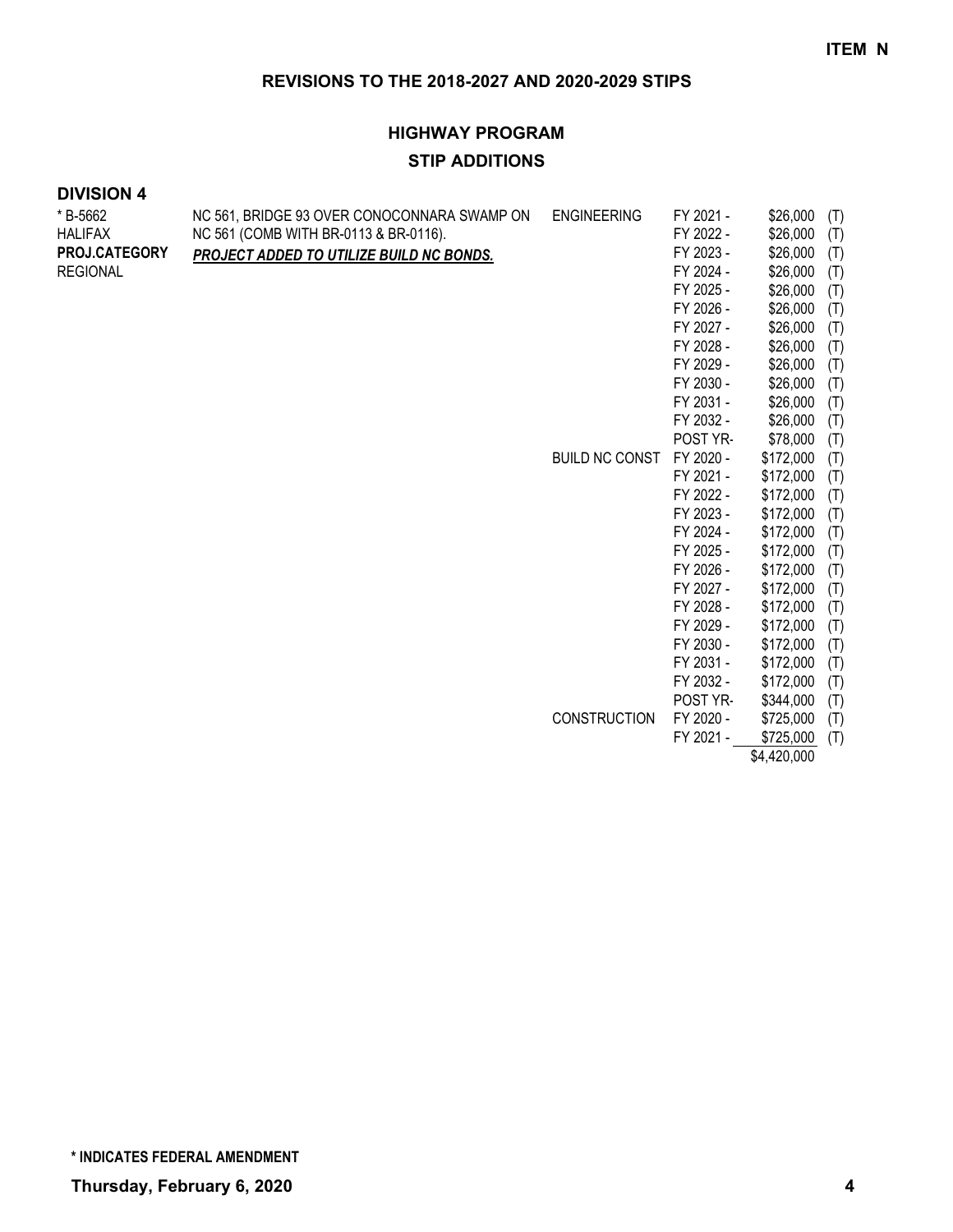# **HIGHWAY PROGRAM STIP ADDITIONS**

| * B-5666        | US 117, REPLACE BRIDGE 47 OVER SEABOARD COAST ENGINEERING |                     | FY 2021 - | \$17,000    | (T) |
|-----------------|-----------------------------------------------------------|---------------------|-----------|-------------|-----|
| <b>WILSON</b>   | LINE RAILROAD ON US 117.                                  |                     | FY 2022 - | \$17,000    | (T) |
| PROJ.CATEGORY   | PROJECT ADDED TO UTILIZE BUILD NC BONDS.                  |                     | FY 2023 - | \$17,000    | (T) |
| <b>REGIONAL</b> |                                                           |                     | FY 2024 - | \$17,000    | (T) |
|                 |                                                           |                     | FY 2025 - | \$17,000    | (T) |
|                 |                                                           |                     | FY 2026 - | \$17,000    | (T) |
|                 |                                                           |                     | FY 2027 - | \$17,000    | (T) |
|                 |                                                           |                     | FY 2028 - | \$17,000    | (T) |
|                 |                                                           |                     | FY 2029 - | \$17,000    | (T) |
|                 |                                                           |                     | FY 2030 - | \$17,000    | (T) |
|                 |                                                           |                     | FY 2031 - | \$17,000    | (T) |
|                 |                                                           |                     | FY 2032 - | \$17,000    | (T) |
|                 |                                                           |                     | POST YR-  | \$51,000    | (T) |
|                 |                                                           | BUILD NC CONST      | FY 2021 - | \$172,000   | (T) |
|                 |                                                           |                     | FY 2022 - | \$172,000   | (T) |
|                 |                                                           |                     | FY 2023 - | \$172,000   | (T) |
|                 |                                                           |                     | FY 2024 - | \$172,000   | (T) |
|                 |                                                           |                     | FY 2025 - | \$172,000   | (T) |
|                 |                                                           |                     | FY 2026 - | \$172,000   | (T) |
|                 |                                                           |                     | FY 2027 - | \$172,000   | (T) |
|                 |                                                           |                     | FY 2028 - | \$172,000   | (T) |
|                 |                                                           |                     | FY 2029 - | \$172,000   | (T) |
|                 |                                                           |                     | FY 2030 - | \$172,000   | (T) |
|                 |                                                           |                     | FY 2031 - | \$172,000   | (T) |
|                 |                                                           |                     | FY 2032 - | \$172,000   | (T) |
|                 |                                                           |                     | POST YR-  | \$516,000   | (T) |
|                 |                                                           | <b>CONSTRUCTION</b> | FY 2021 - | \$775,000   | (T) |
|                 |                                                           |                     | FY 2022 - | \$775,000   | (T) |
|                 |                                                           |                     |           | \$4,385,000 |     |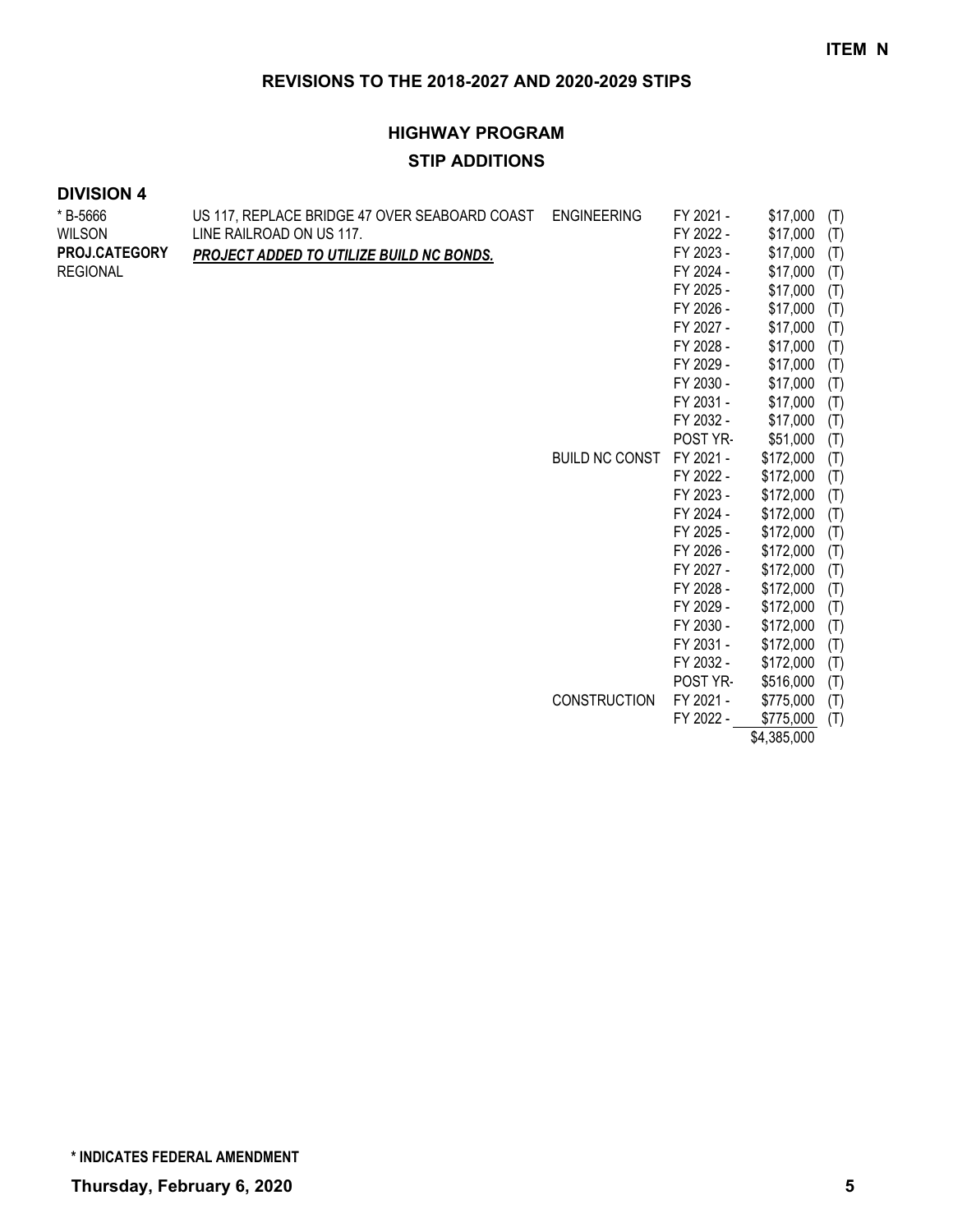# **HIGHWAY PROGRAM STIP ADDITIONS**

### **DIVISION 4**

| FY 2022 -<br>\$17,000<br>(T)<br>PROJECT ADDED TO UTILIZE BUILD NC BONDS.<br>FY 2023 -<br>\$17,000<br>(T)<br>FY 2024 -<br>\$17,000<br>(T)<br>FY 2025 -<br>\$17,000<br>(T)<br>FY 2026 -<br>\$17,000<br>(T)<br>FY 2027 -<br>\$17,000<br>(T)<br>FY 2028 -<br>\$17,000<br>(T)<br>FY 2029 -<br>\$17,000<br>(T)<br>FY 2030 -<br>\$17,000<br>(T)<br>\$17,000<br>FY 2031 -<br>(T)<br>\$17,000<br>FY 2032 -<br>(T)<br>\$51,000<br>POST YR-<br>(T)<br><b>BUILD NC CONST</b><br>\$86,000<br>FY 2020 -<br>(T)<br>\$86,000<br>FY 2021 -<br>(T)<br>\$86,000<br>FY 2022 -<br>(T)<br>FY 2023 -<br>\$86,000<br>(T)<br>\$86,000<br>FY 2024 -<br>(T)<br>\$86,000<br>FY 2025 -<br>(T)<br>FY 2026 -<br>\$86,000<br>(T)<br>\$86,000<br>FY 2027 -<br>(T)<br>FY 2028 -<br>\$86,000<br>(T)<br>\$86,000<br>FY 2029 -<br>(T)<br>\$86,000<br>FY 2030 -<br>(T)<br>FY 2031 -<br>\$86,000<br>(T)<br>FY 2032 -<br>\$86,000<br>(T)<br>POST YR-<br>\$172,000<br>(T)<br><b>CONSTRUCTION</b><br>FY 2020 -<br>\$725,000<br>(T)<br>FY 2021 -<br>\$725,000<br>(T)<br><b>CO ODE OOO</b> | *B-5671         | NC 97, BRIDGE 87 OVER SWIFT CREEK ON NC 97. | <b>ENGINEERING</b> | FY 2021 - | \$17,000 | (T) |
|------------------------------------------------------------------------------------------------------------------------------------------------------------------------------------------------------------------------------------------------------------------------------------------------------------------------------------------------------------------------------------------------------------------------------------------------------------------------------------------------------------------------------------------------------------------------------------------------------------------------------------------------------------------------------------------------------------------------------------------------------------------------------------------------------------------------------------------------------------------------------------------------------------------------------------------------------------------------------------------------------------------------------------------------|-----------------|---------------------------------------------|--------------------|-----------|----------|-----|
|                                                                                                                                                                                                                                                                                                                                                                                                                                                                                                                                                                                                                                                                                                                                                                                                                                                                                                                                                                                                                                                | EDGECOMBE       |                                             |                    |           |          |     |
|                                                                                                                                                                                                                                                                                                                                                                                                                                                                                                                                                                                                                                                                                                                                                                                                                                                                                                                                                                                                                                                | PROJ.CATEGORY   |                                             |                    |           |          |     |
|                                                                                                                                                                                                                                                                                                                                                                                                                                                                                                                                                                                                                                                                                                                                                                                                                                                                                                                                                                                                                                                | <b>REGIONAL</b> |                                             |                    |           |          |     |
|                                                                                                                                                                                                                                                                                                                                                                                                                                                                                                                                                                                                                                                                                                                                                                                                                                                                                                                                                                                                                                                |                 |                                             |                    |           |          |     |
|                                                                                                                                                                                                                                                                                                                                                                                                                                                                                                                                                                                                                                                                                                                                                                                                                                                                                                                                                                                                                                                |                 |                                             |                    |           |          |     |
|                                                                                                                                                                                                                                                                                                                                                                                                                                                                                                                                                                                                                                                                                                                                                                                                                                                                                                                                                                                                                                                |                 |                                             |                    |           |          |     |
|                                                                                                                                                                                                                                                                                                                                                                                                                                                                                                                                                                                                                                                                                                                                                                                                                                                                                                                                                                                                                                                |                 |                                             |                    |           |          |     |
|                                                                                                                                                                                                                                                                                                                                                                                                                                                                                                                                                                                                                                                                                                                                                                                                                                                                                                                                                                                                                                                |                 |                                             |                    |           |          |     |
|                                                                                                                                                                                                                                                                                                                                                                                                                                                                                                                                                                                                                                                                                                                                                                                                                                                                                                                                                                                                                                                |                 |                                             |                    |           |          |     |
|                                                                                                                                                                                                                                                                                                                                                                                                                                                                                                                                                                                                                                                                                                                                                                                                                                                                                                                                                                                                                                                |                 |                                             |                    |           |          |     |
|                                                                                                                                                                                                                                                                                                                                                                                                                                                                                                                                                                                                                                                                                                                                                                                                                                                                                                                                                                                                                                                |                 |                                             |                    |           |          |     |
|                                                                                                                                                                                                                                                                                                                                                                                                                                                                                                                                                                                                                                                                                                                                                                                                                                                                                                                                                                                                                                                |                 |                                             |                    |           |          |     |
|                                                                                                                                                                                                                                                                                                                                                                                                                                                                                                                                                                                                                                                                                                                                                                                                                                                                                                                                                                                                                                                |                 |                                             |                    |           |          |     |
|                                                                                                                                                                                                                                                                                                                                                                                                                                                                                                                                                                                                                                                                                                                                                                                                                                                                                                                                                                                                                                                |                 |                                             |                    |           |          |     |
|                                                                                                                                                                                                                                                                                                                                                                                                                                                                                                                                                                                                                                                                                                                                                                                                                                                                                                                                                                                                                                                |                 |                                             |                    |           |          |     |
|                                                                                                                                                                                                                                                                                                                                                                                                                                                                                                                                                                                                                                                                                                                                                                                                                                                                                                                                                                                                                                                |                 |                                             |                    |           |          |     |
|                                                                                                                                                                                                                                                                                                                                                                                                                                                                                                                                                                                                                                                                                                                                                                                                                                                                                                                                                                                                                                                |                 |                                             |                    |           |          |     |
|                                                                                                                                                                                                                                                                                                                                                                                                                                                                                                                                                                                                                                                                                                                                                                                                                                                                                                                                                                                                                                                |                 |                                             |                    |           |          |     |
|                                                                                                                                                                                                                                                                                                                                                                                                                                                                                                                                                                                                                                                                                                                                                                                                                                                                                                                                                                                                                                                |                 |                                             |                    |           |          |     |
|                                                                                                                                                                                                                                                                                                                                                                                                                                                                                                                                                                                                                                                                                                                                                                                                                                                                                                                                                                                                                                                |                 |                                             |                    |           |          |     |
|                                                                                                                                                                                                                                                                                                                                                                                                                                                                                                                                                                                                                                                                                                                                                                                                                                                                                                                                                                                                                                                |                 |                                             |                    |           |          |     |
|                                                                                                                                                                                                                                                                                                                                                                                                                                                                                                                                                                                                                                                                                                                                                                                                                                                                                                                                                                                                                                                |                 |                                             |                    |           |          |     |
|                                                                                                                                                                                                                                                                                                                                                                                                                                                                                                                                                                                                                                                                                                                                                                                                                                                                                                                                                                                                                                                |                 |                                             |                    |           |          |     |
|                                                                                                                                                                                                                                                                                                                                                                                                                                                                                                                                                                                                                                                                                                                                                                                                                                                                                                                                                                                                                                                |                 |                                             |                    |           |          |     |
|                                                                                                                                                                                                                                                                                                                                                                                                                                                                                                                                                                                                                                                                                                                                                                                                                                                                                                                                                                                                                                                |                 |                                             |                    |           |          |     |
|                                                                                                                                                                                                                                                                                                                                                                                                                                                                                                                                                                                                                                                                                                                                                                                                                                                                                                                                                                                                                                                |                 |                                             |                    |           |          |     |
|                                                                                                                                                                                                                                                                                                                                                                                                                                                                                                                                                                                                                                                                                                                                                                                                                                                                                                                                                                                                                                                |                 |                                             |                    |           |          |     |
|                                                                                                                                                                                                                                                                                                                                                                                                                                                                                                                                                                                                                                                                                                                                                                                                                                                                                                                                                                                                                                                |                 |                                             |                    |           |          |     |

\$2,995,000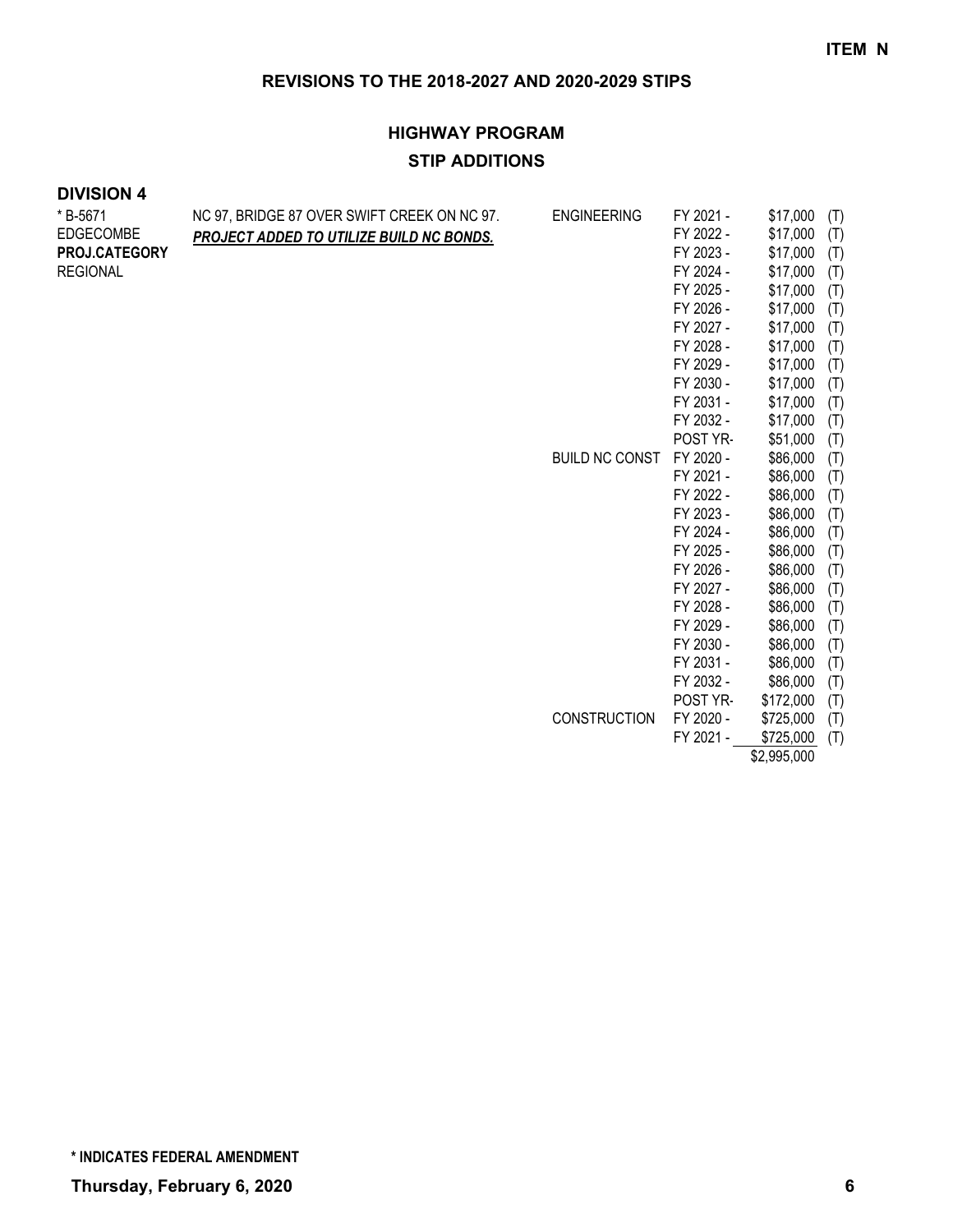# **HIGHWAY PROGRAM STIP ADDITIONS**

| * BR-0036<br><b>NASH</b><br>PROJ.CATEGORY<br><b>REGIONAL</b> | NC 33, BRIDGE 630041 ON NC 33 OVER I-95.<br>PROJECT ADDED TO UTILIZE BUILD NC BONDS. | <b>ENGINEERING</b><br><b>BUILD NC CONST</b> | FY 2021 -<br>FY 2022 -<br>FY 2023 -<br>FY 2024 -<br>FY 2025 -<br>FY 2026 -<br>FY 2027 -<br>FY 2028 -<br>FY 2029 -<br>FY 2030 -<br>FY 2031 -<br>FY 2032 -<br>POST YR-<br>FY 2020 -<br>FY 2021 -<br>FY 2022 -<br>FY 2023 -<br>FY 2024 -<br>FY 2025 -<br>FY 2026 -<br>FY 2027 -<br>FY 2028 -<br>FY 2029 - | \$26,000<br>\$26,000<br>\$26,000<br>\$26,000<br>\$26,000<br>\$26,000<br>\$26,000<br>\$26,000<br>\$26,000<br>\$26,000<br>\$26,000<br>\$26,000<br>\$78,000<br>\$300,000<br>\$300,000<br>\$300,000<br>\$300,000<br>\$300,000<br>\$300,000<br>\$300,000<br>\$300,000<br>\$300,000<br>\$300,000 | (T)<br>(T)<br>(T)<br>(T)<br>(T)<br>(T)<br>(T)<br>(T)<br>(T)<br>(T)<br>(T)<br>(T)<br>(T)<br>(T)<br>(T)<br>(T)<br>(T)<br>(T)<br>(T)<br>(T)<br>(T)<br>(T)<br>(T) |
|--------------------------------------------------------------|--------------------------------------------------------------------------------------|---------------------------------------------|--------------------------------------------------------------------------------------------------------------------------------------------------------------------------------------------------------------------------------------------------------------------------------------------------------|--------------------------------------------------------------------------------------------------------------------------------------------------------------------------------------------------------------------------------------------------------------------------------------------|---------------------------------------------------------------------------------------------------------------------------------------------------------------|
|                                                              |                                                                                      |                                             |                                                                                                                                                                                                                                                                                                        |                                                                                                                                                                                                                                                                                            |                                                                                                                                                               |
|                                                              |                                                                                      |                                             |                                                                                                                                                                                                                                                                                                        |                                                                                                                                                                                                                                                                                            |                                                                                                                                                               |
|                                                              |                                                                                      |                                             |                                                                                                                                                                                                                                                                                                        |                                                                                                                                                                                                                                                                                            |                                                                                                                                                               |
|                                                              |                                                                                      |                                             | FY 2030 -                                                                                                                                                                                                                                                                                              | \$300,000                                                                                                                                                                                                                                                                                  | (T)                                                                                                                                                           |
|                                                              |                                                                                      |                                             | FY 2031 -                                                                                                                                                                                                                                                                                              | \$300,000                                                                                                                                                                                                                                                                                  | (T)                                                                                                                                                           |
|                                                              |                                                                                      |                                             | FY 2032 -                                                                                                                                                                                                                                                                                              | \$300,000                                                                                                                                                                                                                                                                                  | (T)                                                                                                                                                           |
|                                                              |                                                                                      |                                             | POST YR-                                                                                                                                                                                                                                                                                               | \$600,000                                                                                                                                                                                                                                                                                  | (T)                                                                                                                                                           |
|                                                              |                                                                                      | <b>CONSTRUCTION</b>                         | FY 2020 -                                                                                                                                                                                                                                                                                              | \$1,100,000                                                                                                                                                                                                                                                                                | (T)                                                                                                                                                           |
|                                                              |                                                                                      |                                             | FY 2021 -                                                                                                                                                                                                                                                                                              | \$1,100,000                                                                                                                                                                                                                                                                                | (T)                                                                                                                                                           |
|                                                              |                                                                                      |                                             |                                                                                                                                                                                                                                                                                                        | \$7,090,000                                                                                                                                                                                                                                                                                |                                                                                                                                                               |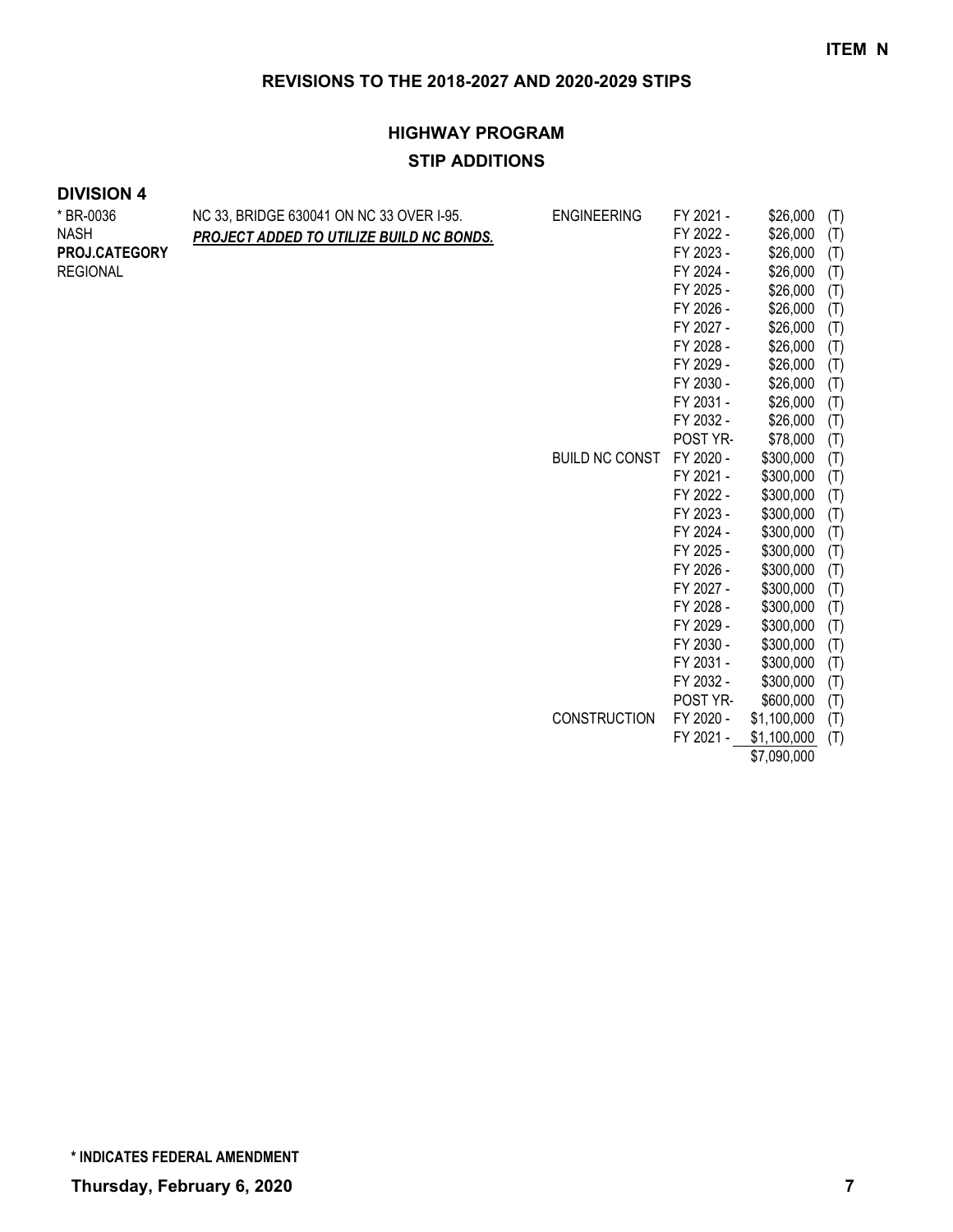# **HIGHWAY PROGRAM STIP ADDITIONS**

### **DIVISION 4**

| * BR-0039       | SR 1510, BRIDGE 224 ON SR 1510 OVER I-95. | <b>ENGINEERING</b>    | FY 2021 - | \$26,000    | (T) |
|-----------------|-------------------------------------------|-----------------------|-----------|-------------|-----|
| <b>NASH</b>     | PROJECT ADDED TO UTILIZE BUILD NC BONDS.  |                       | FY 2022 - | \$26,000    | (T) |
| PROJ.CATEGORY   |                                           |                       | FY 2023 - | \$26,000    | (T) |
| <b>DIVISION</b> |                                           |                       | FY 2024 - | \$26,000    | (T) |
|                 |                                           |                       | FY 2025 - | \$26,000    | (T) |
|                 |                                           |                       | FY 2026 - | \$26,000    | (T) |
|                 |                                           |                       | FY 2027 - | \$26,000    | (T) |
|                 |                                           |                       | FY 2028 - | \$26,000    | (T) |
|                 |                                           |                       | FY 2029 - | \$26,000    | (T) |
|                 |                                           |                       | FY 2030 - | \$26,000    | (T) |
|                 |                                           |                       | FY 2031 - | \$26,000    | (T) |
|                 |                                           |                       | FY 2032 - | \$26,000    | (T) |
|                 |                                           |                       | POST YR-  | \$78,000    | (T) |
|                 |                                           | <b>BUILD NC CONST</b> | FY 2020 - | \$300,000   | (T) |
|                 |                                           |                       | FY 2021 - | \$300,000   | (T) |
|                 |                                           |                       | FY 2022 - | \$300,000   | (T) |
|                 |                                           |                       | FY 2023 - | \$300,000   | (T) |
|                 |                                           |                       | FY 2024 - | \$300,000   | (T) |
|                 |                                           |                       | FY 2025 - | \$300,000   | (T) |
|                 |                                           |                       | FY 2026 - | \$300,000   | (T) |
|                 |                                           |                       | FY 2027 - | \$300,000   | (T) |
|                 |                                           |                       | FY 2028 - | \$300,000   | (T) |
|                 |                                           |                       | FY 2029 - | \$300,000   | (T) |
|                 |                                           |                       | FY 2030 - | \$300,000   | (T) |
|                 |                                           |                       | FY 2031 - | \$300,000   | (T) |
|                 |                                           |                       | FY 2032 - | \$300,000   | (T) |
|                 |                                           |                       | POST YR-  | \$600,000   | (T) |
|                 |                                           | CONSTRUCTION          | FY 2020 - | \$962,000   | (T) |
|                 |                                           |                       | FY 2021 - | \$963,000   | (T) |
|                 |                                           |                       |           | \$6,815,000 |     |

**\* INDICATES FEDERAL AMENDMENT**

**Thursday, February 6, 2020 8**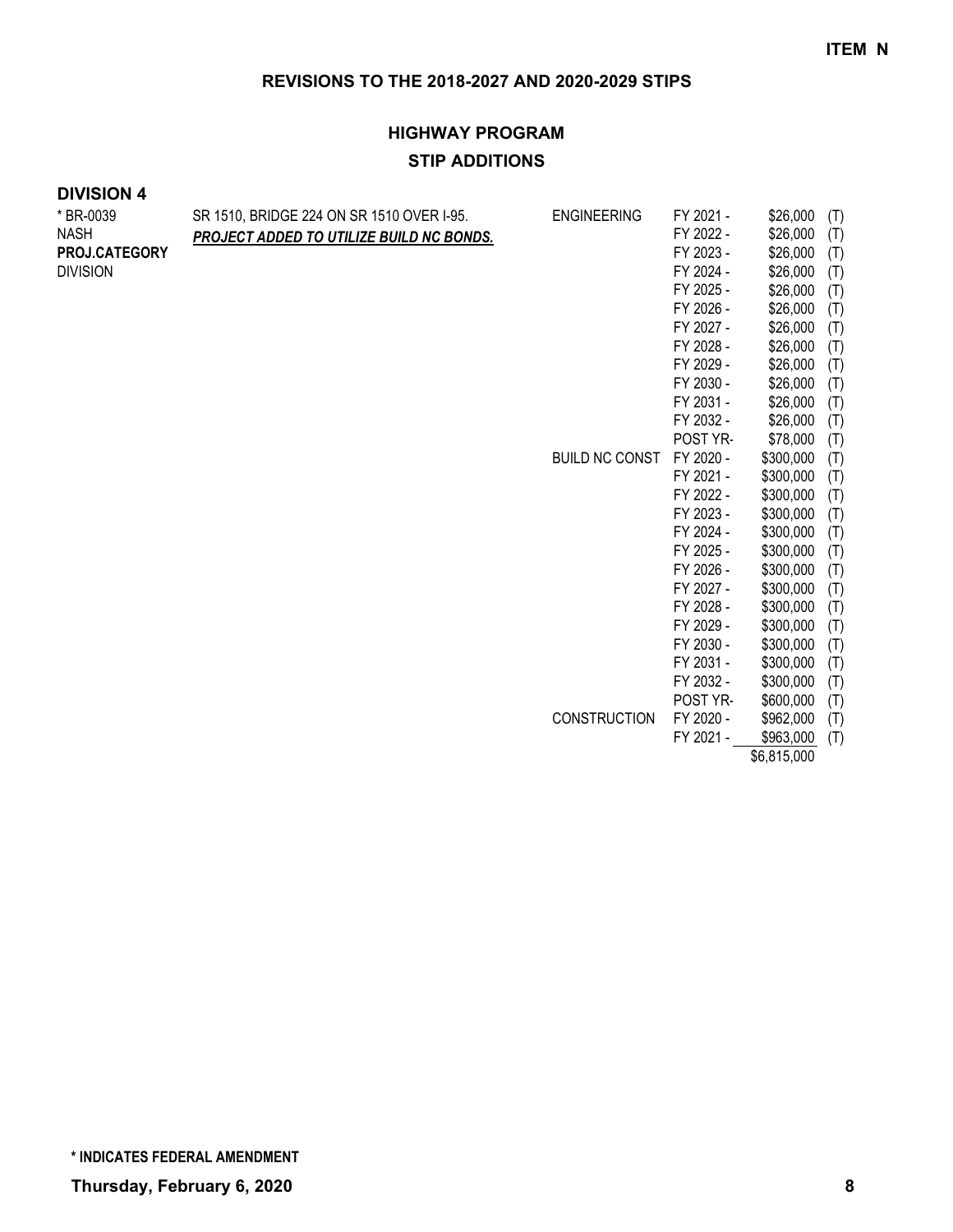# **HIGHWAY PROGRAM STIP ADDITIONS**

#### **DIVISION 6**

| * BR-0014         | NC 242, BRIDGE 250025 OVER BEAVER DAM CREEK ON | <b>ENGINEERING</b>    | FY 2021 - | \$17,000    | (T) |
|-------------------|------------------------------------------------|-----------------------|-----------|-------------|-----|
| <b>CUMBERLAND</b> | NC 242.                                        |                       | FY 2022 - | \$17,000    | (T) |
| PROJ.CATEGORY     | PROJECT ADDED TO UTILIZE BUILD NC BONDS.       |                       | FY 2023 - | \$17,000    | (T) |
| <b>REGIONAL</b>   |                                                |                       | FY 2024 - | \$17,000    | (T) |
|                   |                                                |                       | FY 2025 - | \$17,000    | (T) |
|                   |                                                |                       | FY 2026 - | \$17,000    | (T) |
|                   |                                                |                       | FY 2027 - | \$17,000    | (T) |
|                   |                                                |                       | FY 2028 - | \$17,000    | (T) |
|                   |                                                |                       | FY 2029 - | \$17,000    | (T) |
|                   |                                                |                       | FY 2030 - | \$17,000    | (T) |
|                   |                                                |                       | FY 2031 - | \$17,000    | (T) |
|                   |                                                |                       | FY 2032 - | \$17,000    | (T) |
|                   |                                                |                       | POST YR-  | \$51,000    | (T) |
|                   |                                                | <b>BUILD NC CONST</b> | FY 2020 - | \$172,000   | (T) |
|                   |                                                |                       | FY 2021 - | \$172,000   | (T) |
|                   |                                                |                       | FY 2022 - | \$172,000   | (T) |
|                   |                                                |                       | FY 2023 - | \$172,000   | (T) |
|                   |                                                |                       | FY 2024 - | \$172,000   | (T) |
|                   |                                                |                       | FY 2025 - | \$172,000   | (T) |
|                   |                                                |                       | FY 2026 - | \$172,000   | (T) |
|                   |                                                |                       | FY 2027 - | \$172,000   | (T) |
|                   |                                                |                       | FY 2028 - | \$172,000   | (T) |
|                   |                                                |                       | FY 2029 - | \$172,000   | (T) |
|                   |                                                |                       | FY 2030 - | \$172,000   | (T) |
|                   |                                                |                       | FY 2031 - | \$172,000   | (T) |
|                   |                                                |                       | FY 2032 - | \$172,000   | (T) |
|                   |                                                |                       | POST YR-  | \$344,000   | (T) |
|                   |                                                | <b>CONSTRUCTION</b>   | FY 2020 - | \$700,000   | (T) |
|                   |                                                |                       | FY 2021 - | \$700,000   | (T) |
|                   |                                                |                       |           | \$4,235,000 |     |

**\* INDICATES FEDERAL AMENDMENT**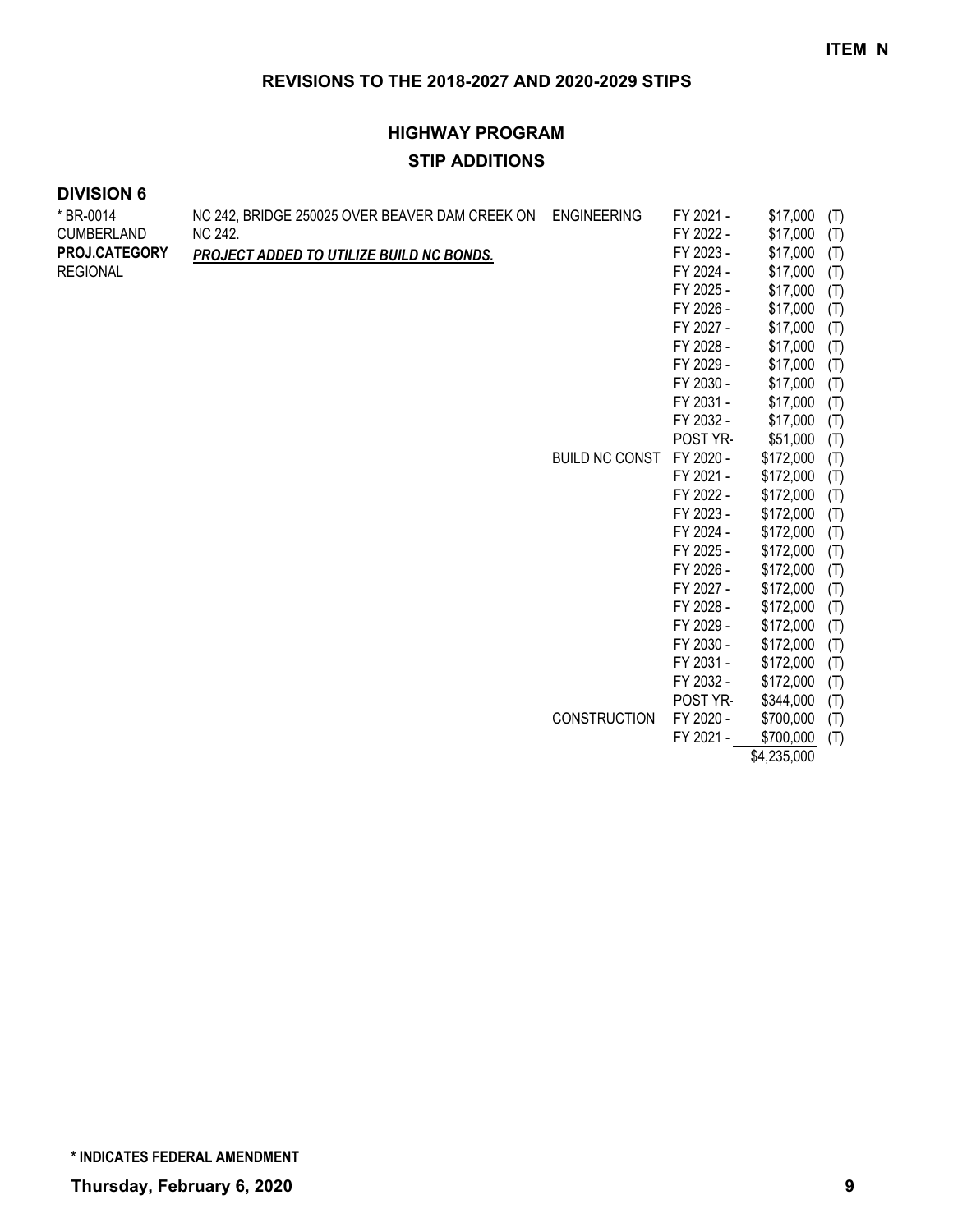# **HIGHWAY PROGRAM STIP ADDITIONS**

| * BR-0042<br><b>ROCKINGHAM</b><br>PROJ.CATEGORY<br><b>DIVISION</b> | SR 2600 (MIZPAH CHURCH ROAD), REPLACE BRIDGE<br>780116 OVER US 29.<br>PROJECT ADDED TO UTILIZE BUILD NC BONDS. | <b>ENGINEERING</b>                          | FY 2021 -<br>FY 2022 -<br>FY 2023 -<br>FY 2024 -<br>FY 2025 -<br>FY 2026 -<br>FY 2027 -<br>FY 2028 -<br>FY 2029 -                                                                                                                     | \$40,000<br>\$40,000<br>\$40,000<br>\$40,000<br>\$40,000<br>\$40,000<br>\$40,000<br>\$40,000<br>\$40,000                                                                                                                        | (T)<br>(T)<br>(T)<br>(T)<br>(T)<br>(T)<br>(T)<br>(T)<br>(T)                                                         |
|--------------------------------------------------------------------|----------------------------------------------------------------------------------------------------------------|---------------------------------------------|---------------------------------------------------------------------------------------------------------------------------------------------------------------------------------------------------------------------------------------|---------------------------------------------------------------------------------------------------------------------------------------------------------------------------------------------------------------------------------|---------------------------------------------------------------------------------------------------------------------|
|                                                                    |                                                                                                                | <b>BUILD NC CONST</b>                       | POST YR-<br>FY 2020 -<br>FY 2021 -<br>FY 2022 -<br>FY 2023 -<br>FY 2024 -<br>FY 2025 -<br>FY 2026 -<br>FY 2027 -<br>FY 2028 -<br>FY 2029 -<br>POST YR-                                                                                | \$238,000<br>\$352,000<br>\$352,000<br>\$352,000<br>\$352,000<br>\$352,000<br>\$352,000<br>\$352,000<br>\$352,000<br>\$352,000<br>\$352,000<br>\$1,759,000                                                                      | (T)<br>(T)<br>(T)<br>(T)<br>(T)<br>(T)<br>(T)<br>(T)<br>(T)<br>(T)<br>(T)<br>(T)                                    |
|                                                                    |                                                                                                                | <b>CONSTRUCTION</b>                         | FY 2020 -                                                                                                                                                                                                                             | \$4,125,000<br>\$10,002,000                                                                                                                                                                                                     | (T)                                                                                                                 |
| * BR-0044<br><b>ROCKINGHAM</b><br>PROJ.CATEGORY<br><b>REGIONAL</b> | NC 14 / NC 87, REPLACE BRIDGE 780168 OVER SMITH<br>RIVER.<br>PROJECT ADDED TO UTILIZE BUILD NC BONDS.          | <b>ENGINEERING</b><br><b>BUILD NC CONST</b> | FY 2021 -<br>FY 2022 -<br>FY 2023 -<br>FY 2024 -<br>FY 2025 -<br>FY 2026 -<br>FY 2027 -<br>FY 2028 -<br>FY 2029 -<br>POST YR-<br>FY 2020 -<br>FY 2021 -<br>FY 2022 -<br>FY 2023 -<br>FY 2024 -<br>FY 2025 -<br>FY 2026 -<br>FY 2027 - | \$47,000<br>\$47,000<br>\$47,000<br>\$47,000<br>\$47,000<br>\$47,000<br>\$47,000<br>\$47,000<br>\$47,000<br>\$281,000<br>\$626,000<br>\$3,132,000<br>\$626,000<br>\$626,000<br>\$626,000<br>\$626,000<br>\$626,000<br>\$626,000 | (T)<br>(T)<br>(T)<br>(T)<br>(T)<br>(T)<br>(T)<br>(T)<br>(T)<br>(T)<br>(T)<br>(T)<br>(T)<br>(T)<br>(T)<br>(T)<br>(T) |
|                                                                    |                                                                                                                | <b>CONSTRUCTION</b>                         | FY 2028 -<br>FY 2029 -<br>POST YR-<br>FY 2020 -<br>FY 2021 -                                                                                                                                                                          | \$626,000<br>\$626,000<br>\$626,000<br>\$3,688,000<br>\$3,687,000<br>\$17,471,000                                                                                                                                               | (T)<br>(T)<br>(T)<br>(T)<br>(T)<br>(T)                                                                              |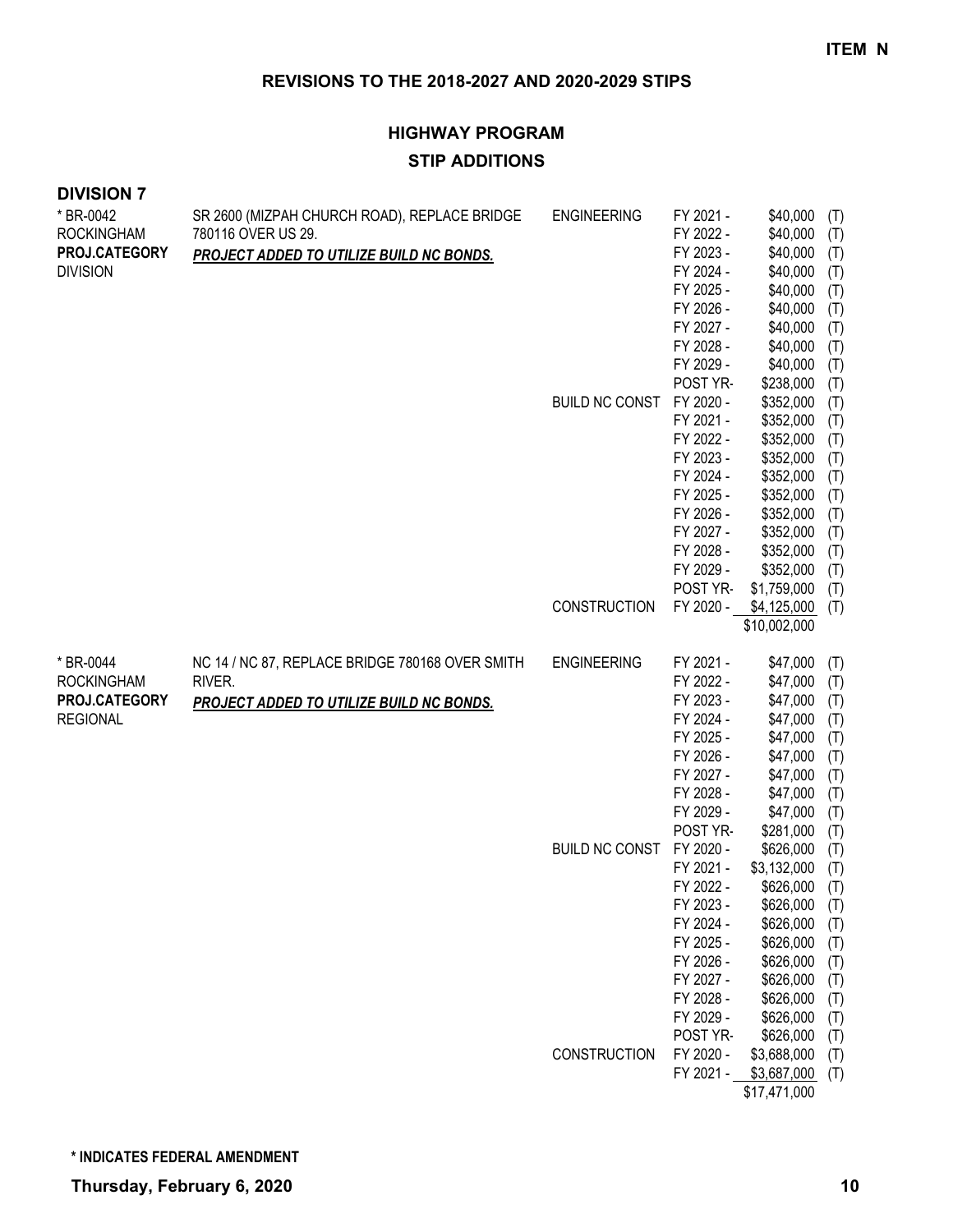# **HIGHWAY PROGRAM STIP ADDITIONS**

#### **DIVISION 7**

| * TA-4767<br><b>GUILFORD</b><br>PROJ.CATEGORY                                      | REPLACEMENT PARATRANSIT BUSES<br>FUNDING ADDED AT THE REQUEST OF THE<br><b>GREENSBORO MPO</b>         | CAPITAL                  | FY 2021 -<br>FY 2021 -<br>FY 2022 -<br>FY 2022 -<br>FY 2023 -<br>FY 2023 -                                                    | \$93,000<br>\$529,000<br>\$93,000<br>\$529,000<br>\$93,000<br>\$529,000<br>\$1,866,000                                                      | (L)<br>(5309)<br>(L)<br>(5309)<br>(L)<br>(5309)                           |
|------------------------------------------------------------------------------------|-------------------------------------------------------------------------------------------------------|--------------------------|-------------------------------------------------------------------------------------------------------------------------------|---------------------------------------------------------------------------------------------------------------------------------------------|---------------------------------------------------------------------------|
| * TG-4759<br><b>GUILFORD</b><br>PROJ.CATEGORY                                      | , PREVENTIVE MAINTENANCE<br><b>FUNDING ADDED AT THE REQUEST OF THE</b><br><b>GREENSBORO MPO</b>       | CAPITAL                  | FY 2020 -<br>FY 2020 -<br>FY 2021 -<br>FY 2021 -<br>FY 2022 -<br>FY 2022 -<br>FY 2023 -<br>FY 2023 -                          | \$2,546,000<br>\$637,000<br>\$2,546,000<br>\$637,000<br>\$2,546,000<br>\$637,000<br>\$2,546,000<br>\$637,000<br>\$12,732,000                | (5307)<br>(L)<br>(5307)<br>(L)<br>(5307)<br>(L)<br>(5307)<br>(L)          |
| <b>DIVISION 8</b><br>* BR-0035<br><b>MOORE</b><br>PROJ.CATEGORY<br><b>REGIONAL</b> | NC 22, REPLACE BRIDGE 62 OVER NICKS CREEK.IN<br>CARTHAGE.<br>PROJECT ADDED TO UTILIZE BUILD NC BONDS. | <b>ENGINEERING</b>       | FY 2021 -<br>FY 2022 -<br>FY 2023 -<br>FY 2024 -<br>FY 2025 -<br>FY 2026 -<br>FY 2027 -<br>FY 2028 -<br>FY 2029 -<br>POST YR- | \$31,000<br>\$31,000<br>\$31,000<br>\$31,000<br>\$31,000<br>\$31,000<br>\$31,000<br>\$31,000<br>\$31,000                                    | (T)<br>(T)<br>(T)<br>(T)<br>(T)<br>(T)<br>(T)<br>(T)<br>(T)               |
|                                                                                    |                                                                                                       | BUILD NC CONST FY 2021 - | FY 2022 -<br>FY 2023 -<br>FY 2024 -<br>FY 2025 -<br>FY 2026 -<br>FY 2027 -<br>FY 2028 -<br>FY 2029 -<br>POST YR-              | \$188,000<br>\$103,000<br>\$103,000<br>\$103,000<br>\$103,000<br>\$103,000<br>\$103,000<br>\$103,000<br>\$103,000<br>\$103,000<br>\$618,000 | (T)<br>(T)<br>(T)<br>(T)<br>(T)<br>(T)<br>(T)<br>(T)<br>(T)<br>(T)<br>(T) |
|                                                                                    |                                                                                                       | <b>CONSTRUCTION</b>      | FY 2021 -                                                                                                                     | \$1,200,000<br>\$3,212,000                                                                                                                  | (T)                                                                       |

**\* INDICATES FEDERAL AMENDMENT**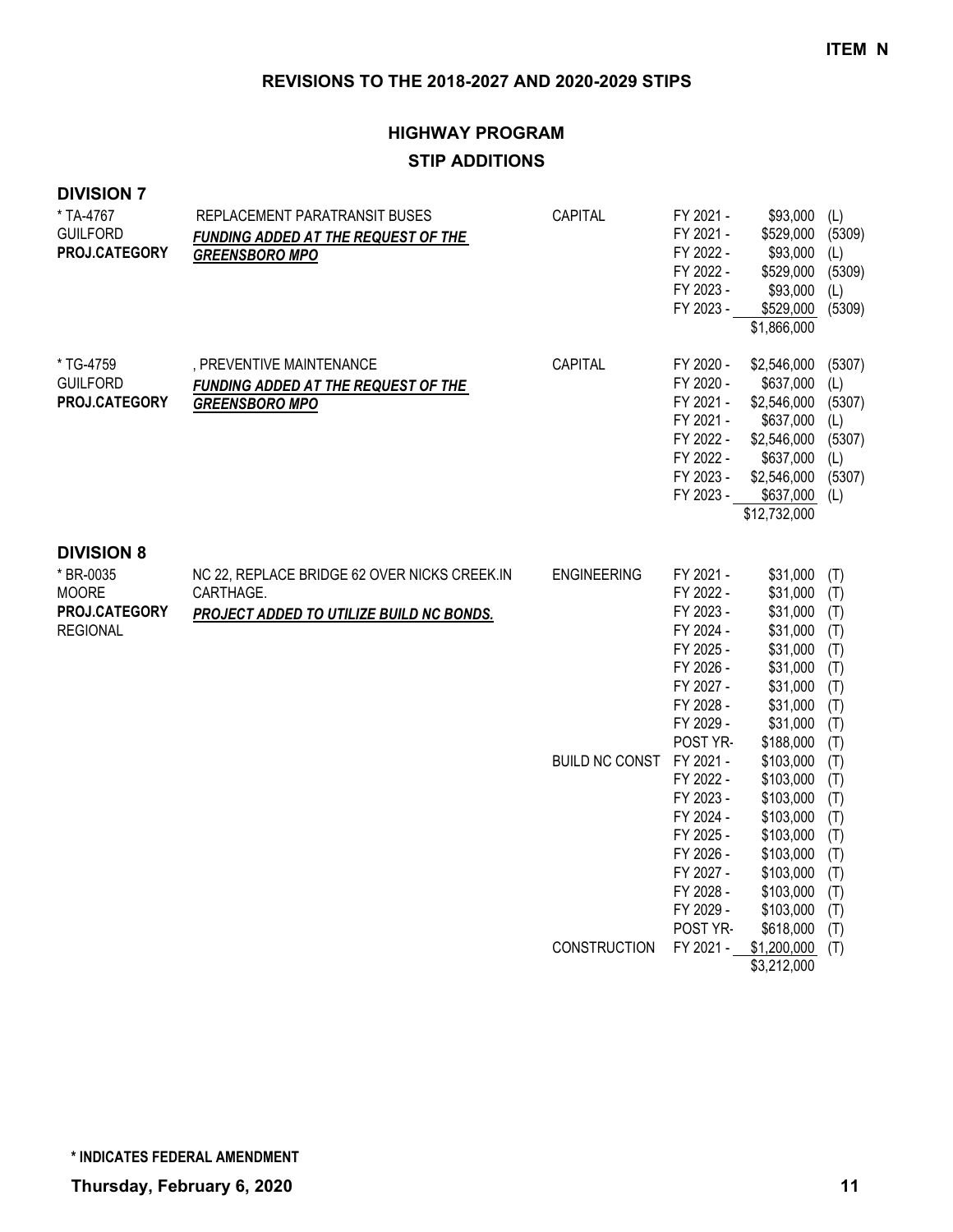# **HIGHWAY PROGRAM STIP ADDITIONS**

| * BR-0047            | SR 1105 (MEADOWBROOK DRIVE), REPLACE BRIDGE | <b>ENGINEERING</b>    | FY 2021 - | \$45,000    | (T) |
|----------------------|---------------------------------------------|-----------------------|-----------|-------------|-----|
| STOKES               | 840010 OVER US 52 IN KING.                  |                       | FY 2022 - | \$45,000    | (T) |
| <b>PROJ.CATEGORY</b> | PROJECT ADDED TO UTILIZE BUILD NC BONDS.    |                       | FY 2023 - | \$45,000    | (T) |
| Division             |                                             |                       | FY 2024 - | \$45,000    | (T) |
|                      |                                             |                       | FY 2025 - | \$45,000    | (T) |
|                      |                                             |                       | FY 2026 - | \$45,000    | (T) |
|                      |                                             |                       | FY 2027 - | \$45,000    | (T) |
|                      |                                             |                       | FY 2028 - | \$45,000    | (T) |
|                      |                                             |                       | FY 2029 - | \$45,000    | (T) |
|                      |                                             |                       | POST YR-  | \$271,000   | (T) |
|                      |                                             | <b>BUILD NC CONST</b> | FY 2020 - | \$275,000   | (T) |
|                      |                                             |                       | FY 2021 - | \$275,000   | (T) |
|                      |                                             |                       | FY 2022 - | \$275,000   | (T) |
|                      |                                             |                       | FY 2023 - | \$275,000   | (T) |
|                      |                                             |                       | FY 2024 - | \$275,000   | (T) |
|                      |                                             |                       | FY 2025 - | \$275,000   | (T) |
|                      |                                             |                       | FY 2026 - | \$275,000   | (T) |
|                      |                                             |                       | FY 2027 - | \$275,000   | (T) |
|                      |                                             |                       | FY 2028 - | \$275,000   | (T) |
|                      |                                             |                       | FY 2029 - | \$275,000   | (T) |
|                      |                                             |                       | POST YR-  | \$1,373,000 | (T) |
|                      |                                             | <b>CONSTRUCTION</b>   | FY 2020 - | \$3,200,000 | (T) |
|                      |                                             |                       |           | \$7,999,000 |     |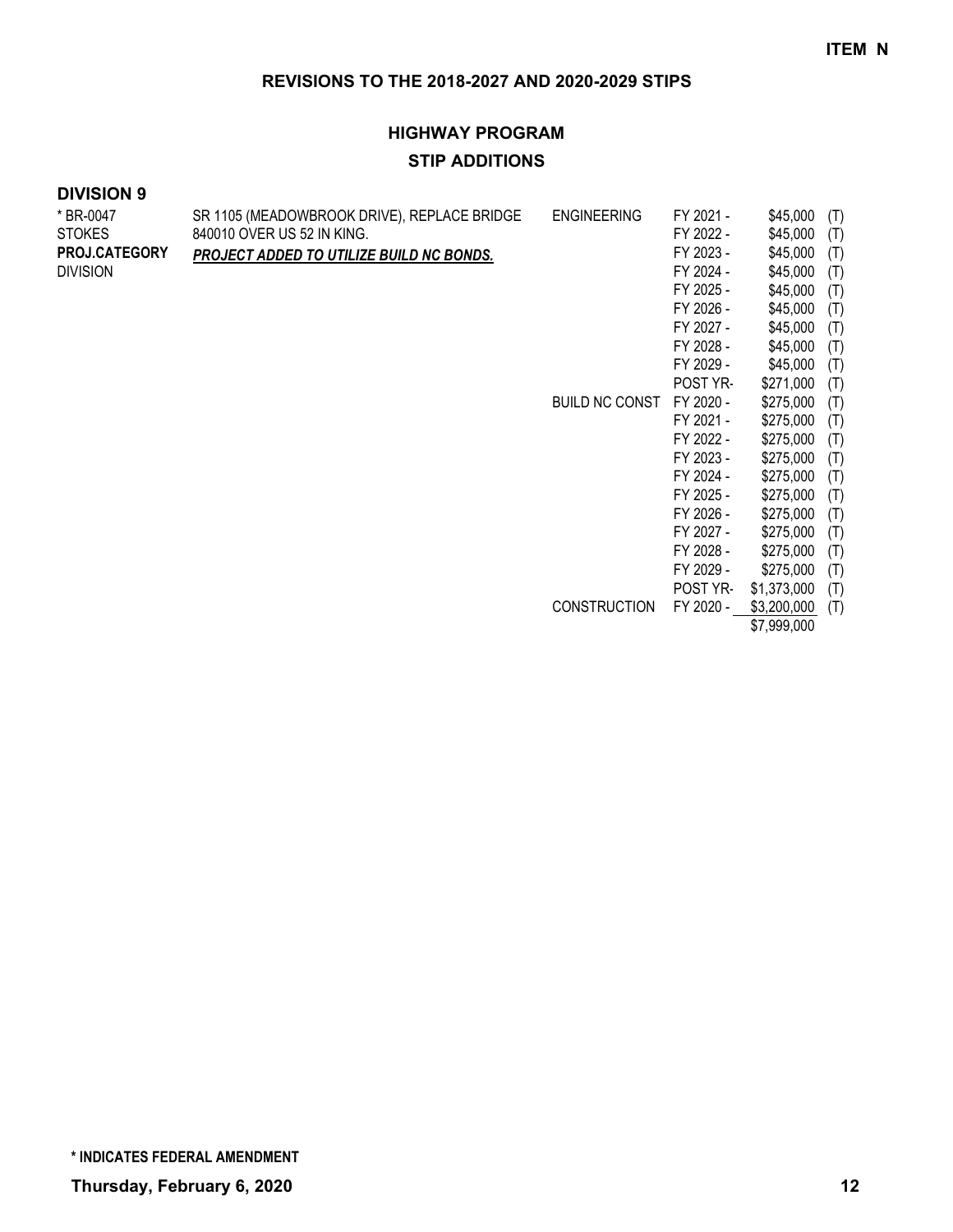# **HIGHWAY PROGRAM STIP ADDITIONS**

| *B-5810<br><b>CABARRUS</b><br><b>PROJ.CATEGORY</b><br><b>REGIONAL</b> | NC 24 NC 27, BRIDGE 22 OVER ROCKY RIVER ON NC 24<br>AND NC 27<br>PROJECT ADDED TO UTILIZE BUILD NC BONDS | <b>ENGINEERING</b><br><b>BUILD NC CONST</b> | FY 2021 -<br>FY 2022 -<br>FY 2023 -<br>FY 2024 -<br>FY 2025 -<br>FY 2026 -<br>FY 2027 -<br>FY 2028 -<br>FY 2029 -<br>FY 2030 -<br>FY 2031 -<br>FY 2032 -<br>POST YR-<br>FY 2021 -<br>FY 2022 -<br>FY 2023 -<br>FY 2024 -<br>FY 2025 -<br>FY 2026 -<br>FY 2027 -<br>FY 2028 - | \$52,000<br>\$52,000<br>\$52,000<br>\$52,000<br>\$52,000<br>\$52,000<br>\$52,000<br>\$52,000<br>\$52,000<br>\$52,000<br>\$52,000<br>\$52,000<br>\$156,000<br>\$343,000<br>\$343,000<br>\$343,000<br>\$343,000<br>\$343,000<br>\$343,000<br>\$343,000 | (T)<br>(T)<br>(T)<br>(T)<br>(T)<br>(T)<br>(T)<br>(T)<br>(T)<br>(T)<br>(T)<br>(T)<br>(T)<br>(T)<br>(T)<br>(T)<br>(T)<br>(T)<br>(T)<br>(T) |
|-----------------------------------------------------------------------|----------------------------------------------------------------------------------------------------------|---------------------------------------------|------------------------------------------------------------------------------------------------------------------------------------------------------------------------------------------------------------------------------------------------------------------------------|------------------------------------------------------------------------------------------------------------------------------------------------------------------------------------------------------------------------------------------------------|------------------------------------------------------------------------------------------------------------------------------------------|
|                                                                       |                                                                                                          |                                             |                                                                                                                                                                                                                                                                              |                                                                                                                                                                                                                                                      |                                                                                                                                          |
|                                                                       |                                                                                                          |                                             |                                                                                                                                                                                                                                                                              |                                                                                                                                                                                                                                                      |                                                                                                                                          |
|                                                                       |                                                                                                          |                                             |                                                                                                                                                                                                                                                                              | \$343,000                                                                                                                                                                                                                                            | (T)                                                                                                                                      |
|                                                                       |                                                                                                          |                                             | FY 2029 -                                                                                                                                                                                                                                                                    | \$343,000                                                                                                                                                                                                                                            | (T)                                                                                                                                      |
|                                                                       |                                                                                                          |                                             | FY 2030 -                                                                                                                                                                                                                                                                    | \$343,000                                                                                                                                                                                                                                            | (T)                                                                                                                                      |
|                                                                       |                                                                                                          |                                             | FY 2031 -                                                                                                                                                                                                                                                                    | \$343,000                                                                                                                                                                                                                                            | (T)                                                                                                                                      |
|                                                                       |                                                                                                          |                                             | FY 2032 -                                                                                                                                                                                                                                                                    | \$343,000                                                                                                                                                                                                                                            | (T)                                                                                                                                      |
|                                                                       |                                                                                                          |                                             | POST YR-                                                                                                                                                                                                                                                                     | \$1,029,000                                                                                                                                                                                                                                          | (T)                                                                                                                                      |
|                                                                       |                                                                                                          | <b>CONSTRUCTION</b>                         | FY 2021 -                                                                                                                                                                                                                                                                    | \$1,100,000                                                                                                                                                                                                                                          | (T)                                                                                                                                      |
|                                                                       |                                                                                                          |                                             | FY 2022 -                                                                                                                                                                                                                                                                    | \$1,100,000                                                                                                                                                                                                                                          | (T)                                                                                                                                      |
|                                                                       |                                                                                                          |                                             |                                                                                                                                                                                                                                                                              | \$8,125,000                                                                                                                                                                                                                                          |                                                                                                                                          |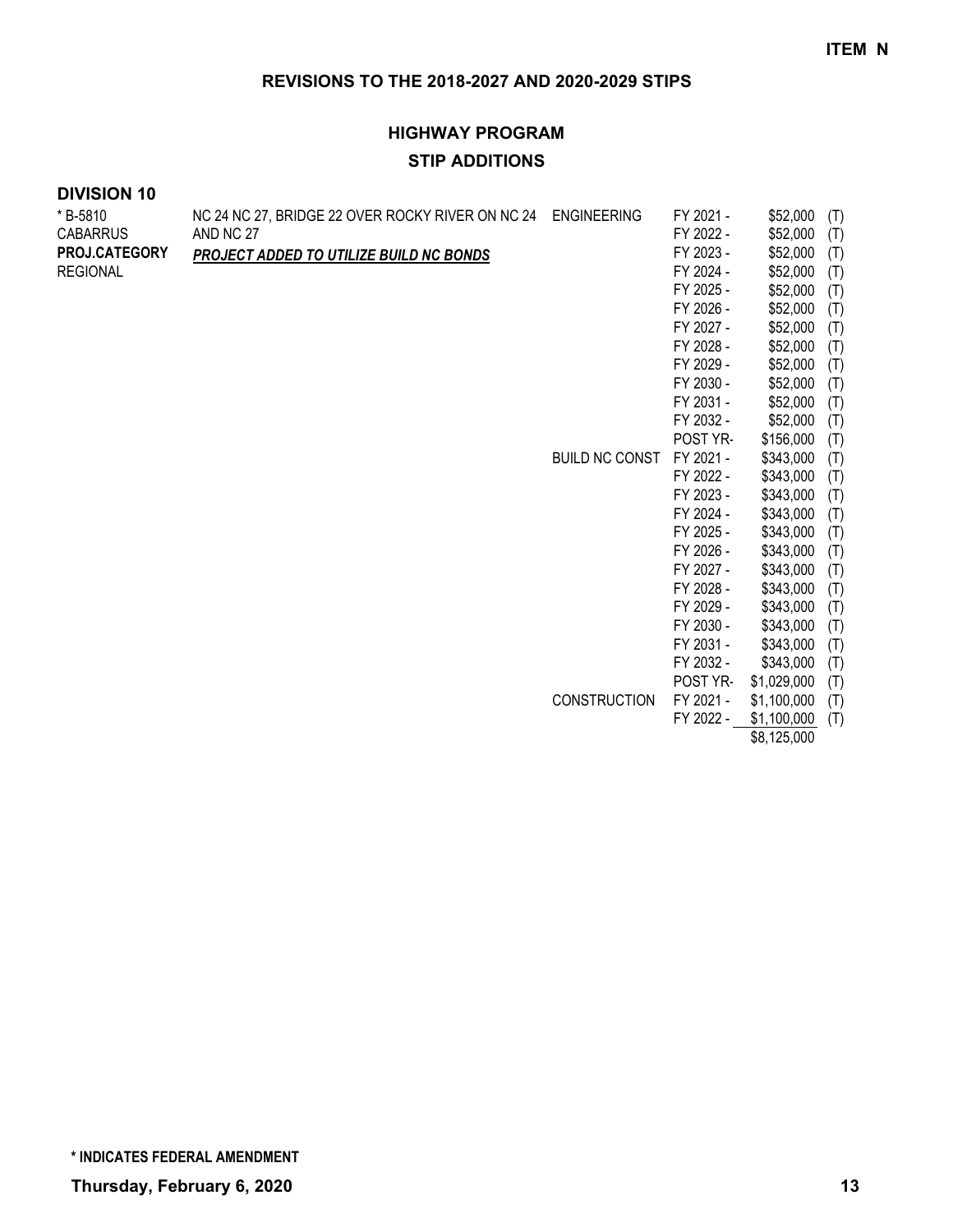# **HIGHWAY PROGRAM STIP ADDITIONS**

#### **DIVISION 10**  $*$  B-5813

| * B-5813             | NC 73, BRIDGE 132 OVER DUTCH BUFFALO CREEK ON  | <b>ENGINEERING</b>    | FY 2021 - | \$26,000    | (T) |
|----------------------|------------------------------------------------|-----------------------|-----------|-------------|-----|
| <b>CABARRUS</b>      | <b>NC 73</b>                                   |                       | FY 2022 - | \$26,000    | (T) |
| <b>PROJ.CATEGORY</b> | <b>PROJECT ADDED TO UTILIZE BUILD NC BONDS</b> |                       | FY 2023 - | \$26,000    | (T) |
| REGIONAL             |                                                |                       | FY 2024 - | \$26,000    | (T) |
|                      |                                                |                       | FY 2025 - | \$26,000    | (T) |
|                      |                                                |                       | FY 2026 - | \$26,000    | (T) |
|                      |                                                |                       | FY 2027 - | \$26,000    | (T) |
|                      |                                                |                       | FY 2028 - | \$26,000    | (T) |
|                      |                                                |                       | FY 2029 - | \$26,000    | (T) |
|                      |                                                |                       | FY 2030 - | \$26,000    | (T) |
|                      |                                                |                       | FY 2031 - | \$26,000    | (T) |
|                      |                                                |                       | FY 2032 - | \$26,000    | (T) |
|                      |                                                |                       | POST YR-  | \$78,000    | (T) |
|                      |                                                | <b>BUILD NC CONST</b> | FY 2021 - | \$215,000   | (T) |
|                      |                                                |                       | FY 2022 - | \$215,000   | (T) |
|                      |                                                |                       | FY 2023 - | \$215,000   | (T) |
|                      |                                                |                       | FY 2024 - | \$215,000   | (T) |
|                      |                                                |                       | FY 2025 - | \$215,000   | (T) |
|                      |                                                |                       | FY 2026 - | \$215,000   | (T) |
|                      |                                                |                       | FY 2027 - | \$215,000   | (T) |
|                      |                                                |                       | FY 2028 - | \$215,000   | (T) |
|                      |                                                |                       | FY 2029 - | \$215,000   | (T) |
|                      |                                                |                       | FY 2030 - | \$215,000   | (T) |
|                      |                                                |                       | FY 2031 - | \$215,000   | (T) |
|                      |                                                |                       | FY 2032 - | \$215,000   | (T) |
|                      |                                                |                       | POST YR-  | \$645,000   | (T) |
|                      |                                                | <b>CONSTRUCTION</b>   | FY 2021 - | \$900,000   | (T) |
|                      |                                                |                       | FY 2022 - | \$900,000   | (T) |
|                      |                                                |                       |           | \$5,415,000 |     |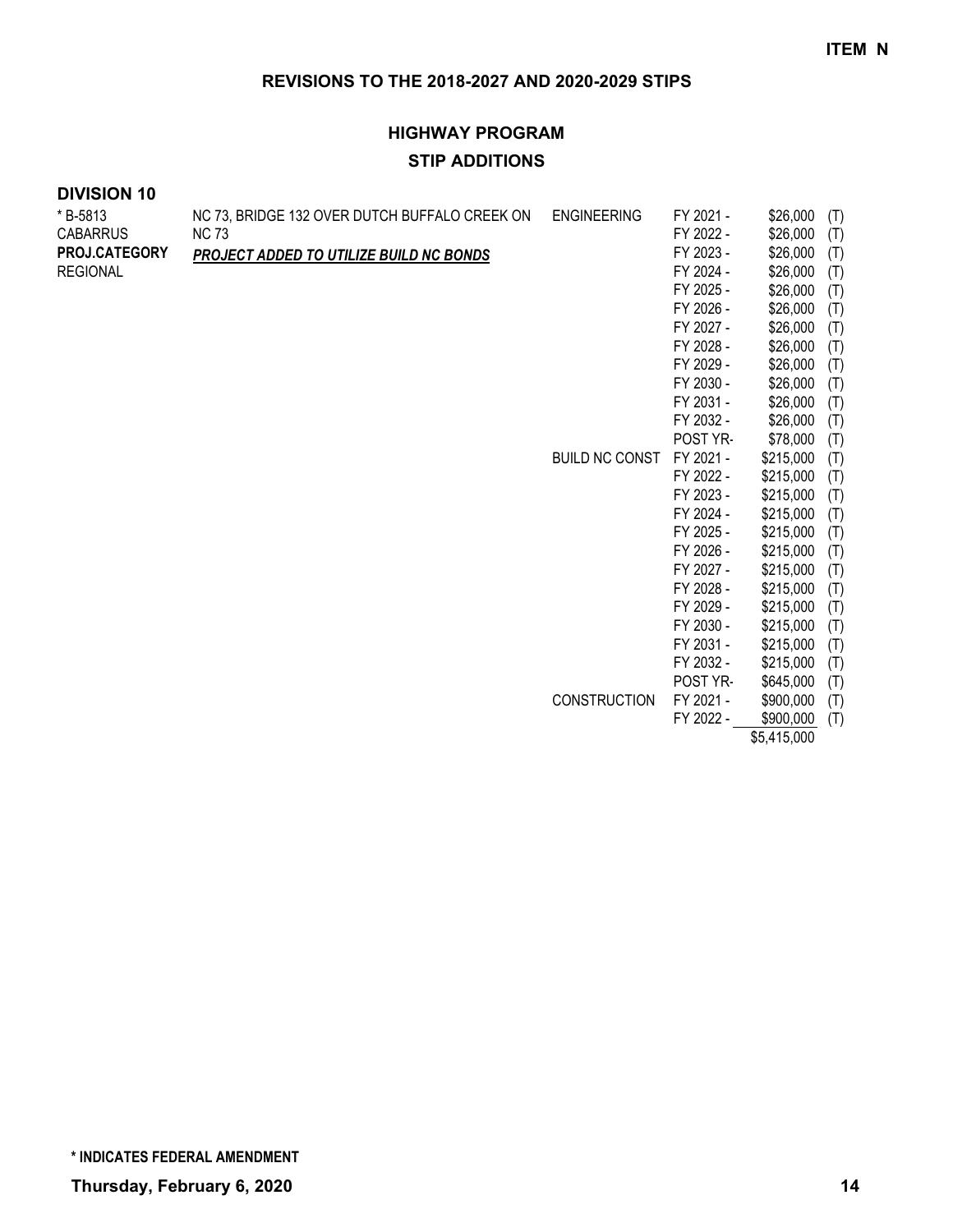# **HIGHWAY PROGRAM STIP ADDITIONS**

| * BR-0002<br><b>ASHE</b><br>PROJ.CATEGORY<br><b>REGIONAL</b> | NC 194, BRIDGE 040008 ON NC 194 OVER NORTH FORK ENGINEERING<br><b>NEW RIVER</b><br>PROJECT ADDED TO UTILIZE BUILD NC BONDS | <b>BUILD NC CONST</b> | FY 2021 -<br>FY 2022 -<br>FY 2023 -<br>FY 2024 -<br>FY 2025 -<br>FY 2026 -<br>FY 2027 -<br>FY 2028 -<br>FY 2029 -<br>FY 2030 -<br>FY 2031 -<br>FY 2032 -<br>POST YR-<br>FY 2020 -<br>FY 2021 -<br>FY 2022 -<br>FY 2023 -<br>FY 2024 -<br>FY 2025 -<br>FY 2026 -<br>FY 2027 -<br>FY 2028 -<br>FY 2029 - | \$42,000<br>\$42,000<br>\$42,000<br>\$42,000<br>\$42,000<br>\$42,000<br>\$42,000<br>\$42,000<br>\$42,000<br>\$42,000<br>\$42,000<br>\$42,000<br>\$126,000<br>\$257,000<br>\$257,000<br>\$257,000<br>\$257,000<br>\$257,000<br>\$257,000<br>\$257,000<br>\$257,000<br>\$257,000<br>\$257,000 | (T)<br>(T)<br>(T)<br>(T)<br>(T)<br>(T)<br>(T)<br>(T)<br>(T)<br>(T)<br>(T)<br>(T)<br>(T)<br>(T)<br>(T)<br>(T)<br>(T)<br>(T)<br>(T)<br>(T)<br>(T)<br>(T)<br>(T) |
|--------------------------------------------------------------|----------------------------------------------------------------------------------------------------------------------------|-----------------------|--------------------------------------------------------------------------------------------------------------------------------------------------------------------------------------------------------------------------------------------------------------------------------------------------------|---------------------------------------------------------------------------------------------------------------------------------------------------------------------------------------------------------------------------------------------------------------------------------------------|---------------------------------------------------------------------------------------------------------------------------------------------------------------|
|                                                              |                                                                                                                            |                       |                                                                                                                                                                                                                                                                                                        |                                                                                                                                                                                                                                                                                             |                                                                                                                                                               |
|                                                              |                                                                                                                            |                       |                                                                                                                                                                                                                                                                                                        |                                                                                                                                                                                                                                                                                             |                                                                                                                                                               |
|                                                              |                                                                                                                            |                       |                                                                                                                                                                                                                                                                                                        |                                                                                                                                                                                                                                                                                             |                                                                                                                                                               |
|                                                              |                                                                                                                            |                       | FY 2030 -                                                                                                                                                                                                                                                                                              | \$257,000                                                                                                                                                                                                                                                                                   | (T)                                                                                                                                                           |
|                                                              |                                                                                                                            |                       | FY 2031 -                                                                                                                                                                                                                                                                                              | \$257,000                                                                                                                                                                                                                                                                                   | (T)                                                                                                                                                           |
|                                                              |                                                                                                                            |                       | FY 2032 -                                                                                                                                                                                                                                                                                              | \$257,000                                                                                                                                                                                                                                                                                   | (T)                                                                                                                                                           |
|                                                              |                                                                                                                            |                       | POST YR-                                                                                                                                                                                                                                                                                               | \$514,000                                                                                                                                                                                                                                                                                   | (T)                                                                                                                                                           |
|                                                              |                                                                                                                            | <b>CONSTRUCTION</b>   | FY 2020 -                                                                                                                                                                                                                                                                                              | \$1,250,000                                                                                                                                                                                                                                                                                 | (T)                                                                                                                                                           |
|                                                              |                                                                                                                            |                       | FY 2021 -                                                                                                                                                                                                                                                                                              | \$1,250,000                                                                                                                                                                                                                                                                                 | (T)                                                                                                                                                           |
|                                                              |                                                                                                                            |                       |                                                                                                                                                                                                                                                                                                        | \$6,985,000                                                                                                                                                                                                                                                                                 |                                                                                                                                                               |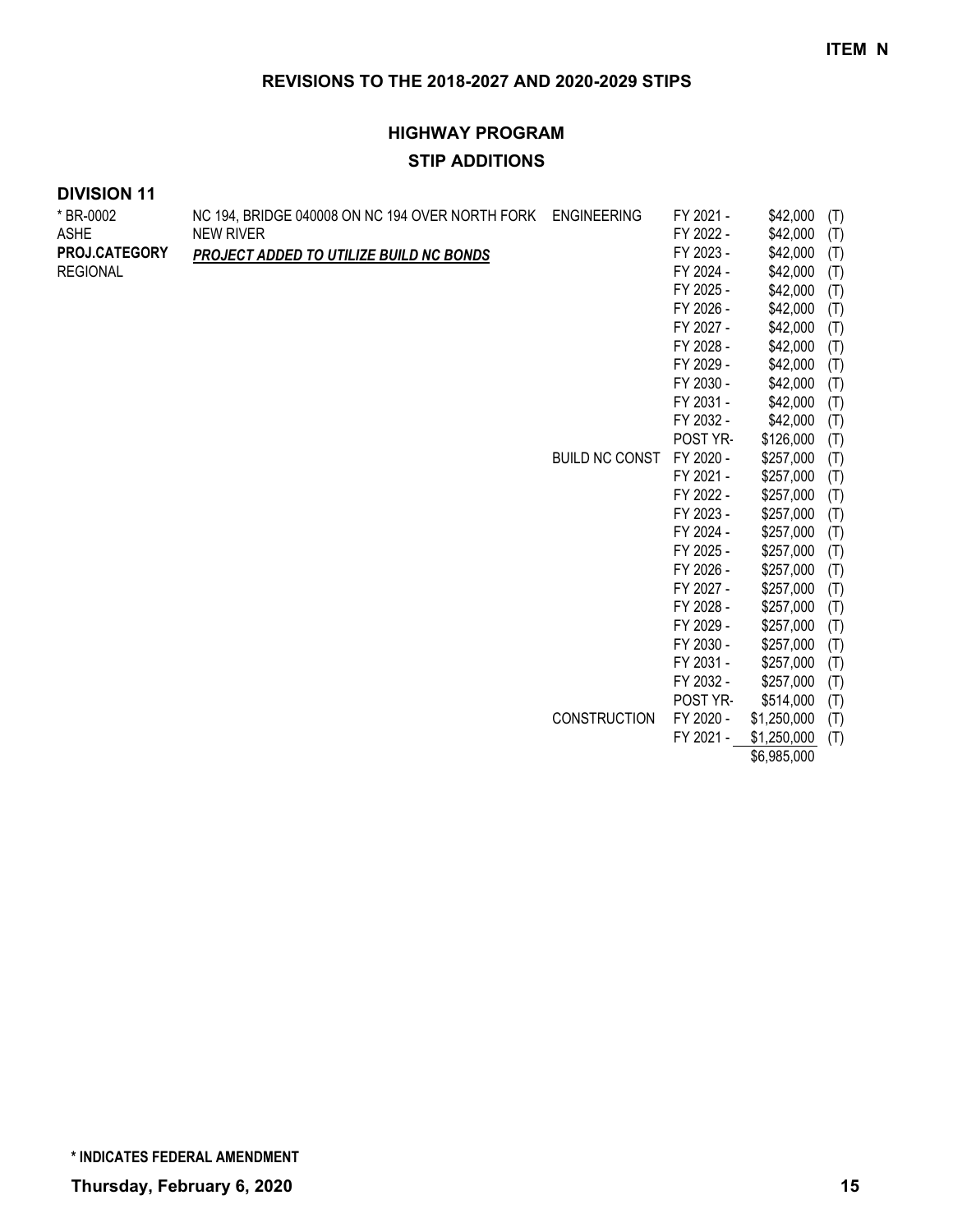# **HIGHWAY PROGRAM STIP ADDITIONS**

#### **DIVISION 11**

| * BR-0048                     | NC 268, BRIDGE 850103 ON NC 268 OVER MITCHELL                           | <b>ENGINEERING</b>    | FY 2021 - | \$32,000    | (T)   |
|-------------------------------|-------------------------------------------------------------------------|-----------------------|-----------|-------------|-------|
| <b>SURRY</b>                  | <b>RIVER</b>                                                            |                       | FY 2022 - | \$32,000    | (T)   |
| PROJ.CATEGORY                 | PROJECT ADDED TO UTILIZE BUILD NC BONDS                                 |                       | FY 2023 - | \$32,000    | (T)   |
| <b>REGIONAL</b>               |                                                                         |                       | FY 2024 - | \$32,000    | (T)   |
|                               |                                                                         |                       | FY 2025 - | \$32,000    | (T)   |
|                               |                                                                         |                       | FY 2026 - | \$32,000    | (T)   |
|                               |                                                                         |                       | FY 2027 - | \$32,000    | (T)   |
|                               |                                                                         |                       | FY 2028 - | \$32,000    | (T)   |
|                               |                                                                         |                       | FY 2029 - | \$32,000    | (T)   |
|                               |                                                                         |                       | FY 2030 - | \$32,000    | (T)   |
|                               |                                                                         |                       | FY 2031 - | \$32,000    | (T)   |
|                               |                                                                         |                       | FY 2032 - | \$32,000    | (T)   |
|                               |                                                                         |                       | POST YR-  | \$96,000    | (T)   |
|                               |                                                                         | <b>BUILD NC CONST</b> | FY 2021 - | \$172,000   | (T)   |
|                               |                                                                         |                       | FY 2022 - | \$172,000   | (T)   |
|                               |                                                                         |                       | FY 2023 - | \$172,000   | (T)   |
|                               |                                                                         |                       | FY 2024 - | \$172,000   | (T)   |
|                               |                                                                         |                       | FY 2025 - | \$172,000   | (T)   |
|                               |                                                                         |                       | FY 2026 - | \$172,000   | (T)   |
|                               |                                                                         |                       | FY 2027 - | \$172,000   | (T)   |
|                               |                                                                         |                       | FY 2028 - | \$172,000   | (T)   |
|                               |                                                                         |                       | FY 2029 - | \$172,000   | (T)   |
|                               |                                                                         |                       | FY 2030 - | \$172,000   | (T)   |
|                               |                                                                         |                       | FY 2031 - | \$172,000   | (T)   |
|                               |                                                                         |                       | FY 2032 - | \$172,000   | (T)   |
|                               |                                                                         |                       | POST YR-  | \$516,000   | (T)   |
|                               |                                                                         | <b>CONSTRUCTION</b>   | FY 2021 - | \$725,000   | (T)   |
|                               |                                                                         |                       | FY 2022 - | \$725,000   | (T)   |
|                               |                                                                         |                       |           | \$4,510,000 |       |
|                               |                                                                         |                       |           |             |       |
| <b>DIVISION 13</b>            |                                                                         |                       |           |             |       |
| * R-5967                      | SR 1687 (GOAT FARM ROAD), IMPROVE EXISTING SR                           | <b>CONSTRUCTION</b>   | FY 2020 - | \$1,500,000 | (APD) |
| <b>BURKE</b><br>PROJ.CATEGORY | 1687 (GOAT FARM ROAD) ACCESS ROAD INTO THE<br>PROPOSED INDUSTRIAL PARK. |                       |           | \$1,500,000 |       |

#### **STIP MODIFICATIONS**

*ADD NEW APPALACHIAN REGIONAL COMMISSION* 

#### **DIVISION 1**

EXEMPT

| I-6028C<br><b>MARTIN</b>                 | US 64 (FUTURE 1-87), NC 125 TO US 13/17 AND US 64<br>INTERCHANGE. | CONSTRUCTION FY 2021 - \$5,242,000 (NHPIM) | \$5.242.000 |  |
|------------------------------------------|-------------------------------------------------------------------|--------------------------------------------|-------------|--|
| <b>PROJ.CATEGORY</b><br><b>STATEWIDE</b> | TO BALANCE FUNDING, DELAY CONSTRUCTION FROM<br>FY 20 TO FY 21.    |                                            |             |  |

*PROJECT*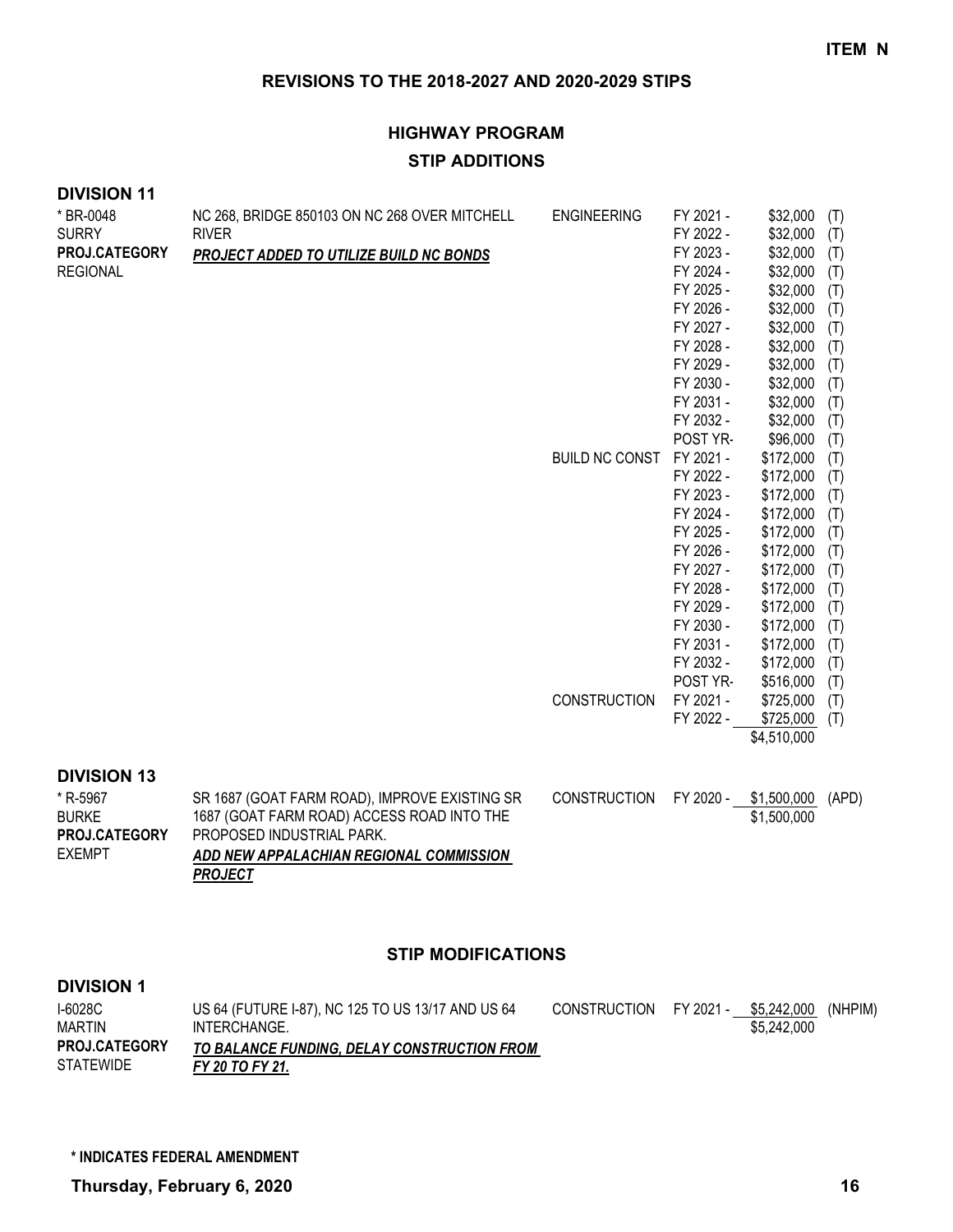#### **HIGHWAY PROGRAM**

#### **STIP MODIFICATIONS**

### **DIVISION 2**

| * B-4863        | SR 1335 (ISLAND ROAD), REPLACE LIFT SPAN ON | <b>ENGINEERING</b>                                                                    | FY 2021 -   | \$257,000   | (T) |
|-----------------|---------------------------------------------|---------------------------------------------------------------------------------------|-------------|-------------|-----|
| <b>CARTERET</b> | BRIDGE 150073 AND BRIDGE 150096 OVER THE    |                                                                                       | FY 2022 -   | \$257,000   | (T) |
| PROJ.CATEGORY   | STRAITS AT HARKERS ISLAND.                  |                                                                                       | FY 2023 -   | \$257,000   | (T) |
| <b>DIVISION</b> | PROJECT TO UTILIZE BUILD NC BONDS.          |                                                                                       | FY 2024 -   | \$257,000   | (T) |
|                 |                                             |                                                                                       | FY 2025 -   | \$257,000   | (T) |
|                 |                                             |                                                                                       | FY 2026 -   | \$257,000   | (T) |
|                 |                                             |                                                                                       | FY 2027 -   | \$257,000   | (T) |
|                 |                                             |                                                                                       | FY 2028 -   | \$257,000   | (T) |
|                 |                                             |                                                                                       | FY 2029 -   | \$257,000   | (T) |
|                 |                                             |                                                                                       | FY 2030 -   | \$257,000   | (T) |
|                 |                                             | FY 2031 -<br>FY 2032 -<br>POST YR-<br><b>BUILD NC CONST</b><br>FY 2020 -<br>FY 2021 - | \$257,000   | (T)         |     |
|                 |                                             |                                                                                       |             | \$257,000   | (T) |
|                 |                                             |                                                                                       |             | \$771,000   | (T) |
|                 |                                             |                                                                                       |             | \$1,716,000 | (T) |
|                 |                                             |                                                                                       |             | \$1,716,000 | (T) |
|                 |                                             | FY 2022 -                                                                             | \$1,716,000 | (T)         |     |
|                 |                                             |                                                                                       | FY 2023 -   | \$1,716,000 | (T) |
|                 |                                             |                                                                                       | FY 2024 -   | \$1,716,000 | (T) |
|                 |                                             |                                                                                       | FY 2025 -   | \$1,716,000 | (T) |
|                 |                                             |                                                                                       | FY 2026 -   | \$1,716,000 | (T) |
|                 |                                             |                                                                                       | FY 2027 -   | \$1,716,000 | (T) |
|                 |                                             |                                                                                       | FY 2028 -   | \$1,716,000 | (T) |
|                 |                                             |                                                                                       | FY 2029 -   | \$1,716,000 | (T) |
|                 |                                             |                                                                                       | FY 2030 -   | \$1,716,000 | (T) |
|                 |                                             |                                                                                       | FY 2031 -   | \$1,716,000 | (T) |
|                 |                                             |                                                                                       | FY 2032 -   | \$1,716,000 | (T) |
|                 |                                             |                                                                                       | POST YR-    | \$3,432,000 | (T) |
|                 |                                             | <b>CONSTRUCTION</b>                                                                   | FY 2020 -   | \$5,466,000 | (T) |
|                 |                                             |                                                                                       | FY 2021 -   | \$5,467,000 | (T) |

\$45,995,000

FY 2022 - \$5,467,000 (T)

**\* INDICATES FEDERAL AMENDMENT**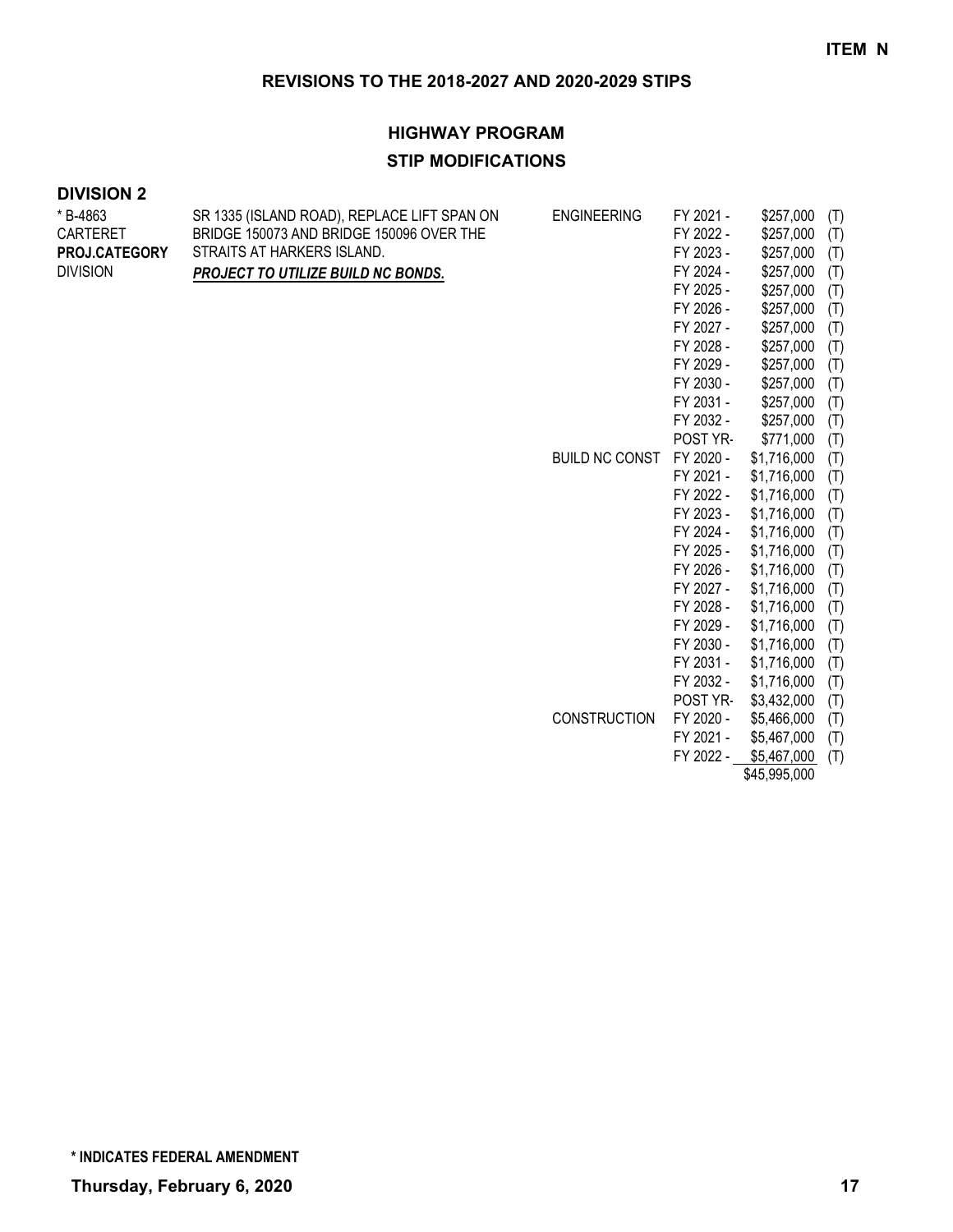| <b>DIVISION 2</b> |  |
|-------------------|--|
|-------------------|--|

| * R-2513A       | US 17, NC 43 TO SR 1438 (SPRUILL TOWN ROAD). | <b>ENGINEERING</b>  | FY 2021 - | \$120,000    | (T) |
|-----------------|----------------------------------------------|---------------------|-----------|--------------|-----|
| <b>CRAVEN</b>   | PROJECT TO UTILIZE BUILD NC BONDS.           |                     | FY 2022 - | \$120,000    | (T) |
| PROJ.CATEGORY   |                                              |                     | FY 2023 - | \$120,000    | (T) |
| <b>DIVISION</b> |                                              |                     | FY 2024 - | \$120,000    | (T) |
|                 |                                              |                     | FY 2025 - | \$120,000    | (T) |
|                 |                                              |                     | FY 2026 - | \$120,000    | (T) |
|                 |                                              |                     | FY 2027 - | \$120,000    | (T) |
|                 |                                              |                     | FY 2028 - | \$120,000    | (T) |
|                 |                                              |                     | FY 2029 - | \$120,000    | (T) |
|                 |                                              |                     | FY 2030 - | \$120,000    | (T) |
|                 |                                              |                     | FY 2031 - | \$120,000    | (T) |
|                 |                                              |                     | FY 2032 - | \$120,000    | (T) |
|                 |                                              |                     | POST YR-  | \$360,000    | (T) |
|                 |                                              | <b>BUILD NC ROW</b> | FY 2020 - | \$172,000    | (T) |
|                 |                                              |                     | FY 2021 - | \$172,000    | (T) |
|                 |                                              |                     | FY 2022 - | \$172,000    | (T) |
|                 |                                              |                     | FY 2023 - | \$172,000    | (T) |
|                 |                                              |                     | FY 2024 - | \$172,000    | (T) |
|                 |                                              |                     | FY 2025 - | \$172,000    | (T) |
|                 |                                              |                     | FY 2026 - | \$172,000    | (T) |
|                 |                                              |                     | FY 2027 - | \$172,000    | (T) |
|                 |                                              |                     | FY 2028 - | \$172,000    | (T) |
|                 |                                              |                     | FY 2029 - | \$172,000    | (T) |
|                 |                                              |                     | FY 2030 - | \$172,000    | (T) |
|                 |                                              |                     | FY 2031 - | \$172,000    | (T) |
|                 |                                              |                     | FY 2032 - | \$172,000    | (T) |
|                 |                                              |                     | POST YR-  | \$344,000    | (T) |
|                 |                                              | RIGHT-OF-WAY        | FY 2020 - | \$400,000    | (T) |
|                 |                                              |                     | FY 2021 - | \$2,200,000  | (T) |
|                 |                                              | <b>UTILITIES</b>    | FY 2020 - | \$300,000    | (T) |
|                 |                                              |                     | FY 2021 - | \$300,000    | (T) |
|                 |                                              | <b>CONSTRUCTION</b> | FY 2024 - | \$3,075,000  | (T) |
|                 |                                              |                     | FY 2025 - | \$3,075,000  | (T) |
|                 |                                              |                     | FY 2026 - | \$3,075,000  | (T) |
|                 |                                              |                     | FY 2027 - | \$3,075,000  | (T) |
|                 |                                              |                     |           | \$19,880,000 |     |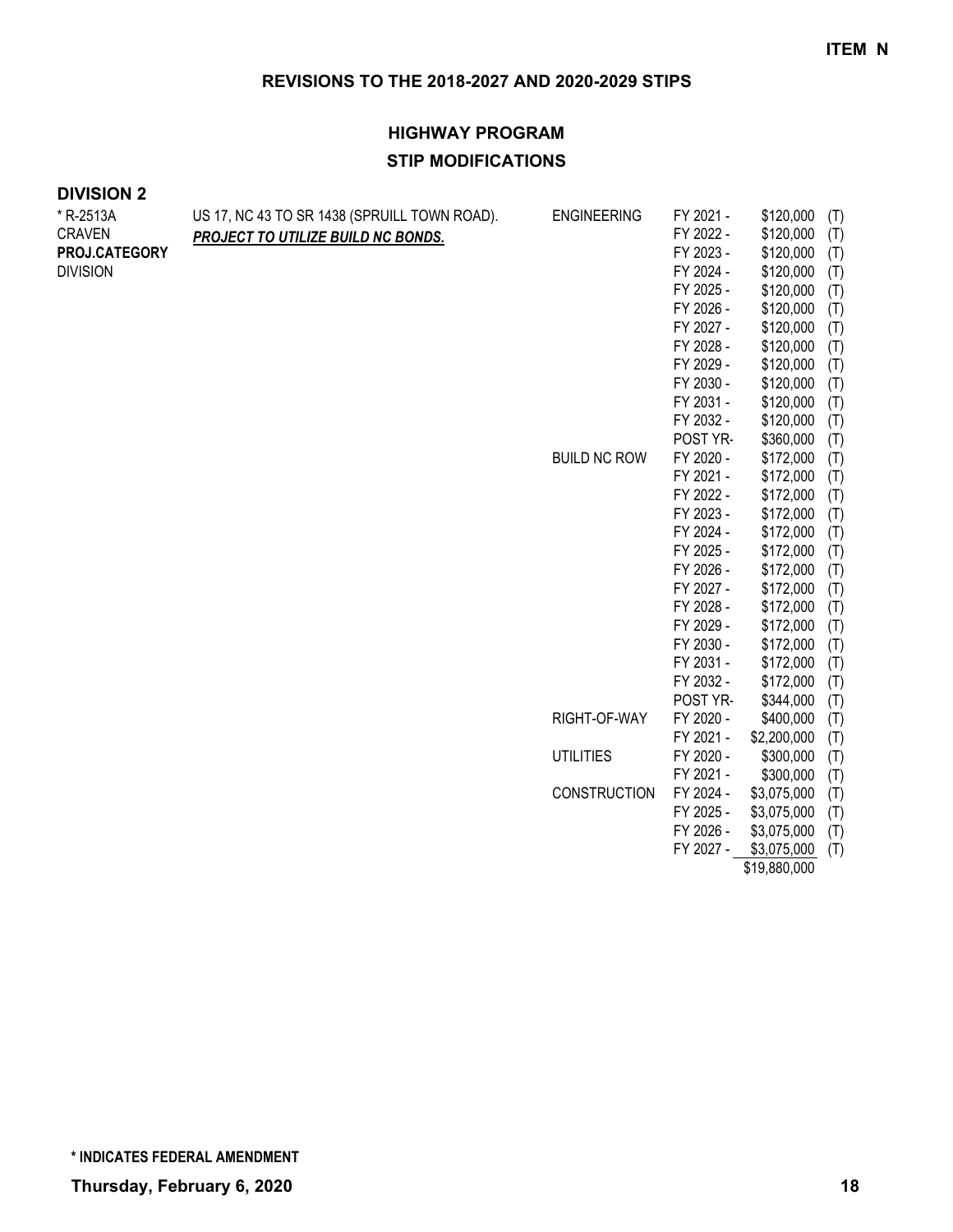| <b>DIVISION 2</b> |  |
|-------------------|--|
|-------------------|--|

| * R-3403B       | US 17, SR 1433 (ANTIOCH ROAD) TO NC 43. | <b>ENGINEERING</b>    | FY 2021 - | \$197,000<br>(T)              |  |
|-----------------|-----------------------------------------|-----------------------|-----------|-------------------------------|--|
| <b>CRAVEN</b>   | PROJECT TO UTILIZE BUILD NC BONDS.      |                       | FY 2022 - | \$197,000<br>(T)              |  |
| PROJ.CATEGORY   |                                         |                       | FY 2023 - | \$197,000<br>(T)              |  |
| <b>REGIONAL</b> |                                         |                       | FY 2024 - | \$197,000<br>(T)              |  |
|                 |                                         |                       | FY 2025 - | \$197,000<br>(T)              |  |
|                 |                                         |                       | FY 2026 - | \$197,000<br>(T)              |  |
|                 |                                         |                       | FY 2027 - | \$197,000<br>(T)              |  |
|                 |                                         |                       | FY 2028 - | \$197,000<br>(T)              |  |
|                 |                                         |                       | FY 2029 - | \$197,000<br>(T)              |  |
|                 |                                         |                       | FY 2030 - | \$197,000<br>(T)              |  |
|                 |                                         |                       | FY 2031 - | \$197,000<br>(T)              |  |
|                 |                                         |                       | FY 2032 - | \$197,000<br>(T)              |  |
|                 |                                         |                       | POST YR-  | \$591,000<br>(T)              |  |
|                 |                                         | <b>BUILD NC ROW</b>   | FY 2020 - | \$386,000<br>(T)              |  |
|                 |                                         |                       | FY 2021 - | \$386,000<br>(T)              |  |
|                 |                                         |                       | FY 2022 - | \$386,000<br>(T)              |  |
|                 |                                         |                       | FY 2023 - | \$386,000<br>(T)              |  |
|                 |                                         |                       | FY 2024 - | \$386,000<br>(T)              |  |
|                 |                                         |                       | FY 2025 - | \$386,000<br>(T)              |  |
|                 |                                         |                       | FY 2026 - | \$386,000<br>(T)              |  |
|                 |                                         |                       | FY 2027 - | \$386,000<br>(T)              |  |
|                 |                                         |                       | FY 2028 - | \$386,000<br>(T)              |  |
|                 |                                         |                       | FY 2029 - | \$386,000<br>(T)              |  |
|                 |                                         |                       | FY 2030 - | \$386,000<br>(T)              |  |
|                 |                                         |                       | FY 2031 - | \$386,000<br>(T)              |  |
|                 |                                         |                       | FY 2032 - | \$386,000<br>(T)              |  |
|                 |                                         |                       | POST YR-  | \$772,000<br>(T)              |  |
|                 |                                         | RIGHT-OF-WAY          | FY 2020 - | \$1,150,000<br>(T)            |  |
|                 |                                         |                       | FY 2021 - | \$1,150,000<br>(T)            |  |
|                 |                                         | <b>UTILITIES</b>      | FY 2020 - | \$450,000<br>(T)              |  |
|                 |                                         |                       | FY 2021 - | \$450,000<br>(T)              |  |
|                 |                                         | <b>BUILD NC CONST</b> | FY 2024 - | \$1,373,000<br>(T)            |  |
|                 |                                         |                       | FY 2025 - | \$1,373,000<br>(T)            |  |
|                 |                                         |                       | FY 2026 - | \$1,373,000<br>(T)            |  |
|                 |                                         |                       | FY 2027 - | \$1,373,000<br>(T)            |  |
|                 |                                         |                       | FY 2028 - | \$1,373,000<br>(T)            |  |
|                 |                                         |                       | FY 2029 - | \$1,373,000<br>(T)            |  |
|                 |                                         |                       | FY 2030 - | \$1,373,000<br>(T)            |  |
|                 |                                         |                       | FY 2031 - | \$1,373,000<br>(T)            |  |
|                 |                                         |                       | FY 2032 - | \$1,373,000<br>(T)            |  |
|                 |                                         |                       | POST YR-  | \$8,238,000<br>(T)            |  |
|                 |                                         | CONSTRUCTION          | FY 2024 - | \$1,585,000<br>(T)            |  |
|                 |                                         |                       | FY 2025 - | \$10,039,000<br>(T)           |  |
|                 |                                         |                       | FY 2026 - | \$10,039,000<br>(T)           |  |
|                 |                                         |                       |           | FY 2027 - \$10,038,000<br>(T) |  |
|                 |                                         |                       |           | \$64,241,000                  |  |
|                 |                                         |                       |           |                               |  |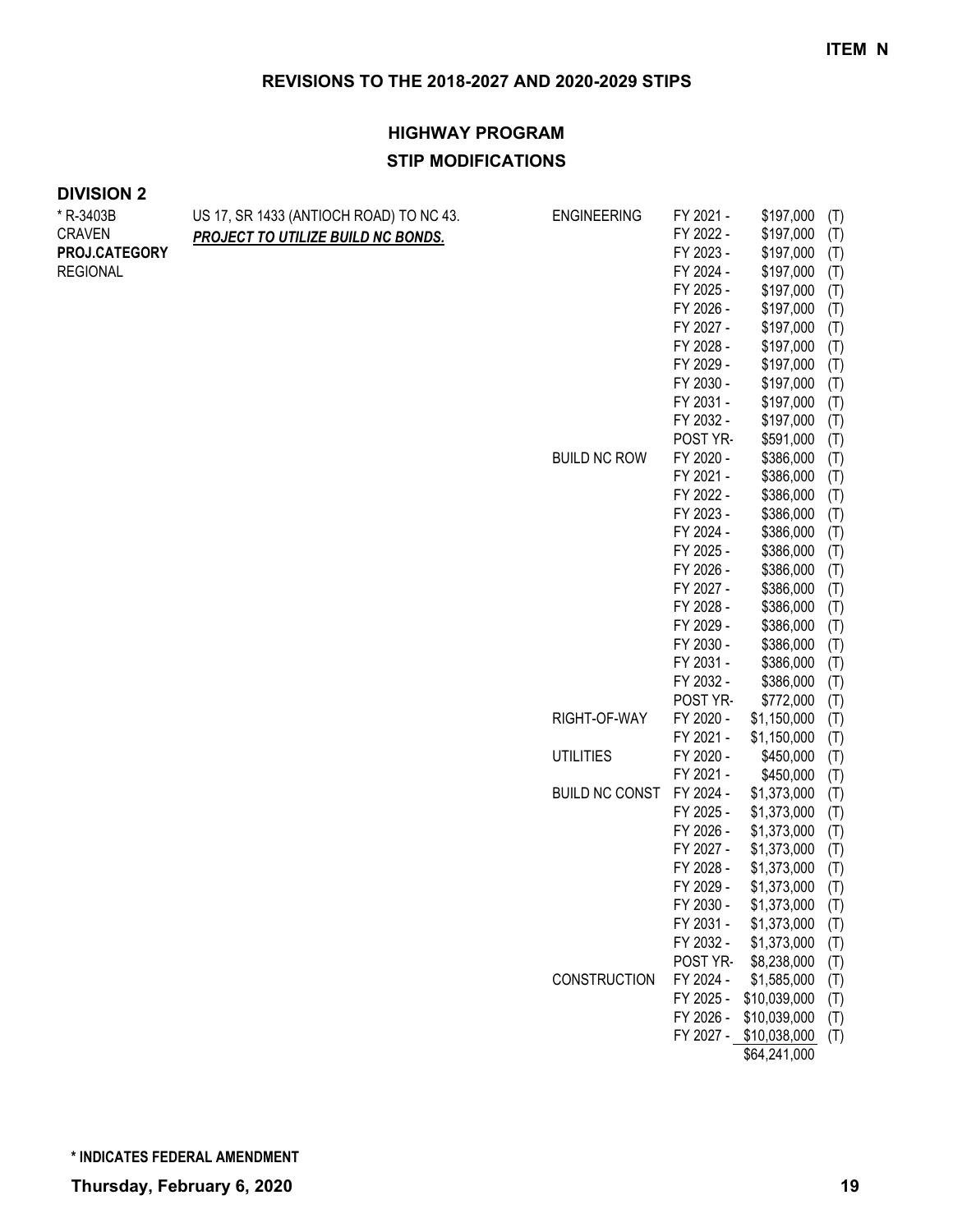| <b>DIVISION 2</b> |  |
|-------------------|--|
|-------------------|--|

| * R-4463A       | NC 43 CONNECTOR, US 17 BUSINESS TO SOUTH OF        | <b>ENGINEERING</b>    | FY 2020 - | \$76,000              | (T) |
|-----------------|----------------------------------------------------|-----------------------|-----------|-----------------------|-----|
| <b>CRAVEN</b>   | US17/US 70.                                        |                       | FY 2021 - | \$76,000              | (T) |
| PROJ.CATEGORY   | <b>COST INCREASE EXCEEDING \$2 MILLION AND 25%</b> |                       | FY 2022 - | \$76,000              | (T) |
| <b>REGIONAL</b> | <b>THRESHOLDS.</b>                                 |                       | FY 2023 - | \$76,000              | (T) |
|                 |                                                    |                       | FY 2024 - | \$76,000              | (T) |
|                 |                                                    |                       | FY 2025 - | \$76,000              | (T) |
|                 |                                                    |                       | FY 2026 - | \$76,000              | (T) |
|                 |                                                    |                       | FY 2027 - | \$76,000              | (T) |
|                 |                                                    |                       | FY 2028 - | \$76,000              | (T) |
|                 |                                                    |                       | FY 2029 - | \$76,000              | (T) |
|                 |                                                    |                       | FY 2030 - | \$76,000              | (T) |
|                 |                                                    |                       | FY 2031 - | \$76,000              | (T) |
|                 |                                                    |                       | FY 2032 - | \$76,000              | (T) |
|                 |                                                    |                       | POST YR-  | \$152,000             | (T) |
|                 |                                                    | <b>BUILD NC ROW</b>   | FY 2020 - | \$85,000              | (T) |
|                 |                                                    |                       | FY 2021 - | \$85,000              | (T) |
|                 |                                                    |                       | FY 2022 - | \$85,000              | (T) |
|                 |                                                    |                       | FY 2023 - | \$85,000              | (T) |
|                 |                                                    |                       | FY 2024 - | \$85,000              | (T) |
|                 |                                                    |                       | FY 2025 - | \$85,000              | (T) |
|                 |                                                    |                       | FY 2026 - | \$85,000              | (T) |
|                 |                                                    |                       | FY 2027 - | \$85,000              | (T) |
|                 |                                                    |                       | FY 2028 - | \$85,000              | (T) |
|                 |                                                    |                       | FY 2029 - | \$85,000              | (T) |
|                 |                                                    |                       | FY 2030 - | \$85,000              | (T) |
|                 |                                                    |                       | FY 2031 - | \$85,000              | (T) |
|                 |                                                    |                       | FY 2032 - | \$85,000              | (T) |
|                 |                                                    |                       | POST YR-  | \$170,000             | (T) |
|                 |                                                    | <b>BUILD NC CONST</b> | FY 2020 - | \$386,000             | (T) |
|                 |                                                    |                       | FY 2021 - | \$386,000             | (T) |
|                 |                                                    |                       | FY 2022 - | \$386,000             | (T) |
|                 |                                                    |                       | FY 2023 - | \$386,000             | (T) |
|                 |                                                    |                       | FY 2024 - | \$386,000             | (T) |
|                 |                                                    |                       | FY 2025 - | \$386,000             | (T) |
|                 |                                                    |                       | FY 2026 - | \$386,000             | (T) |
|                 |                                                    |                       | FY 2027 - | \$386,000             | (T) |
|                 |                                                    |                       | FY 2028 - | \$386,000             | (T) |
|                 |                                                    |                       | FY 2029 - | \$386,000 (T)         |     |
|                 |                                                    |                       | FY 2030 - | \$386,000             | (T) |
|                 |                                                    |                       | FY 2031 - | \$386,000             | (T) |
|                 |                                                    |                       | FY 2032 - | \$386,000             | (T) |
|                 |                                                    |                       | POST YR-  | \$772,000             | (T) |
|                 |                                                    | CONSTRUCTION          | FY 2020 - | \$6,666,000           | (T) |
|                 |                                                    |                       | FY 2021 - | \$6,667,000           | (T) |
|                 |                                                    |                       |           | FY 2022 - \$6,667,000 | (T) |
|                 |                                                    |                       |           | \$28,205,000          |     |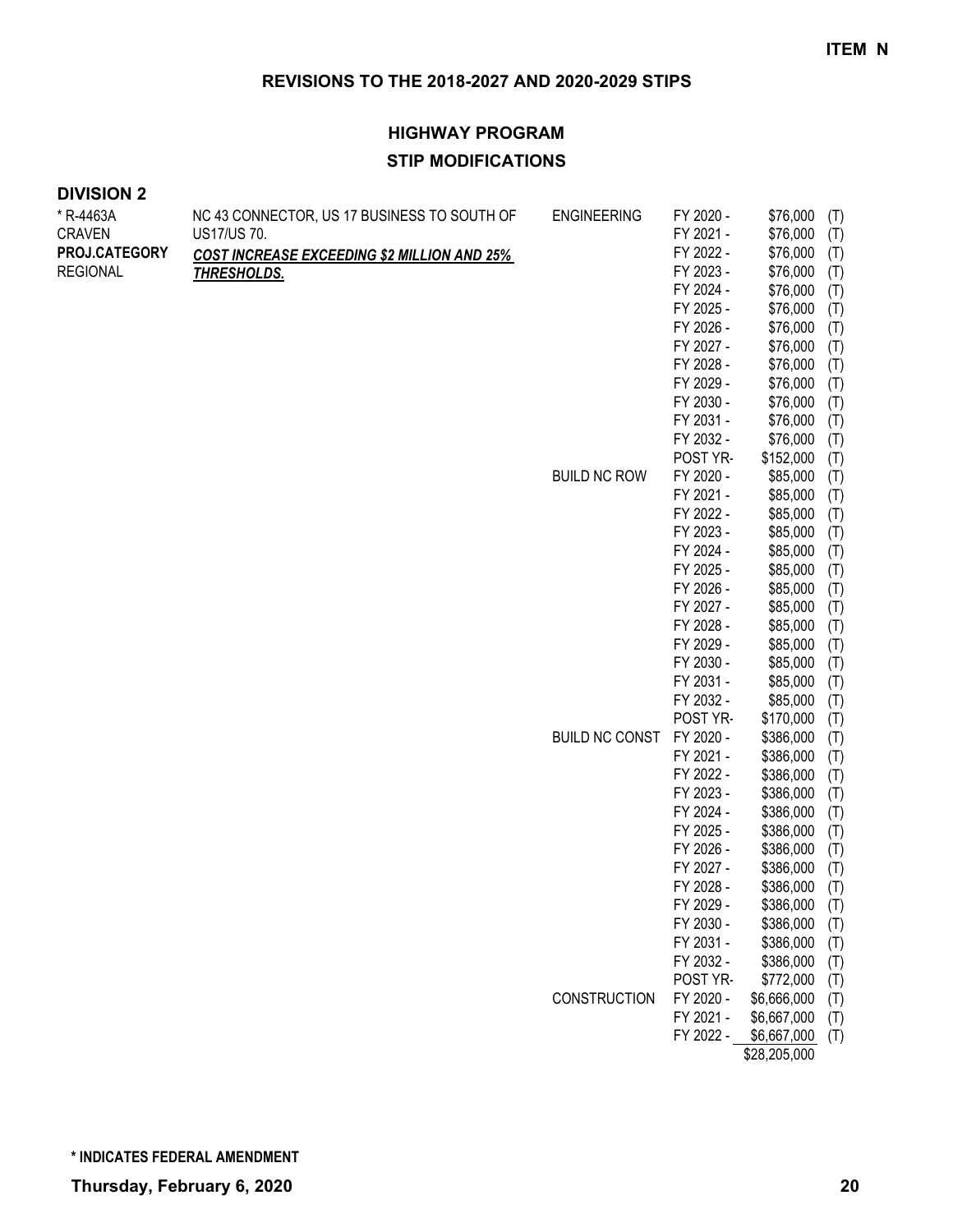# **HIGHWAY PROGRAM STIP MODIFICATIONS**

| <b>DIVISION 3</b><br>EB-5600<br><b>NEW HANOVER</b><br>PROJ.CATEGORY<br><b>DIVISION</b> | SR 1219 (SOUTH 17TH STREET), HOSPITAL PLAZA TO<br>INDEPENDENCE BOULEVARD. CONSTRUCT MULTI-<br>USE PATH.<br>TO BALANCE FUNDING, DELAY CONSTRUCTION FROM<br>FY 20 TO FY 22. | <b>CONSTRUCTION</b>   | FY 2022 -<br>FY 2022 -                                                                                                                                               | \$746,000<br>\$187,000<br>\$933,000                                                                                                                                                           | (BGANY)<br>(L)                                                                          |
|----------------------------------------------------------------------------------------|---------------------------------------------------------------------------------------------------------------------------------------------------------------------------|-----------------------|----------------------------------------------------------------------------------------------------------------------------------------------------------------------|-----------------------------------------------------------------------------------------------------------------------------------------------------------------------------------------------|-----------------------------------------------------------------------------------------|
| * R-3300B<br><b>PENDER</b><br>PROJ.CATEGORY<br><b>REGIONAL</b>                         | US 17, NC 210 TO US 17 NORTH OF HAMPSTEAD.<br><b>PROJECT TO UTILIZE BUILD NC BONDS</b>                                                                                    | <b>ENGINEERING</b>    | FY 2021 -<br>FY 2022 -<br>FY 2023 -<br>FY 2024 -<br>FY 2025 -<br>FY 2026 -<br>FY 2027 -<br>FY 2028 -<br>FY 2029 -<br>FY 2030 -<br>FY 2031 -<br>FY 2032 -             | \$172,000<br>\$172,000<br>\$172,000<br>\$172,000<br>\$172,000<br>\$172,000<br>\$172,000<br>\$172,000<br>\$172,000<br>\$172,000<br>\$172,000<br>\$172,000                                      | (T)<br>(T)<br>(T)<br>(T)<br>(T)<br>(T)<br>(T)<br>(T)<br>(T)<br>(T)<br>(T)<br>(T)        |
|                                                                                        |                                                                                                                                                                           | <b>BUILD NC CONST</b> | POST YR-<br>FY 2021 -<br>FY 2022 -<br>FY 2023 -<br>FY 2024 -<br>FY 2025 -<br>FY 2026 -<br>FY 2027 -<br>FY 2028 -<br>FY 2029 -<br>FY 2030 -<br>FY 2031 -<br>FY 2032 - | \$516,000<br>\$3,707,000<br>\$3,707,000<br>\$3,707,000<br>\$3,707,000<br>\$3,707,000<br>\$3,707,000<br>\$3,707,000<br>\$3,707,000<br>\$3,707,000<br>\$3,707,000<br>\$3,707,000<br>\$3,707,000 | (T)<br>(T)<br>(T)<br>(T)<br>(T)<br>(T)<br>(T)<br>(T)<br>(T)<br>(T)<br>(T)<br>(T)<br>(T) |
|                                                                                        |                                                                                                                                                                           | <b>CONSTRUCTION</b>   | FY 2021 -<br>FY 2022 -                                                                                                                                               | POST YR-\$11,121,000<br>\$12,800,000<br>\$12,800,000<br>FY 2023 - \$12,800,000 (T)<br>\$96,585,000                                                                                            | (T)<br>(T)<br>(T)                                                                       |
| * TA-6700<br><b>NEW HANOVER</b><br>PROJ.CATEGORY                                       | CAPE FEAR PUBLIC TRANSPORTATION AUTHORITY,<br>ADA<br><b>FUNDING ADDED AT THE REQUEST OF THE</b><br><b>WILMINGTON MPO</b>                                                  | CAPITAL               | FY 2020 -<br>FY 2020 -                                                                                                                                               | \$150,000<br>\$30,000<br>\$180,000                                                                                                                                                            | (BGDA)<br>(L)                                                                           |
| * TG-6784<br><b>NEW HANOVER</b><br>PROJ.CATEGORY                                       | CAPE FEAR PUBLIC TRANSPORTATION AUTHORITY,<br>PREVENTIVE MAINTENANCE<br>FUNDING ADDED AT THE REQUEST OF THE<br><b>WILMINGTON MPO</b>                                      | CAPITAL               | FY 2020 -<br>FY 2020 -                                                                                                                                               | \$350,000<br>\$70,000<br>\$420,000                                                                                                                                                            | (BGDA)<br>(L)                                                                           |

**\* INDICATES FEDERAL AMENDMENT**

**Thursday, February 6, 2020 21**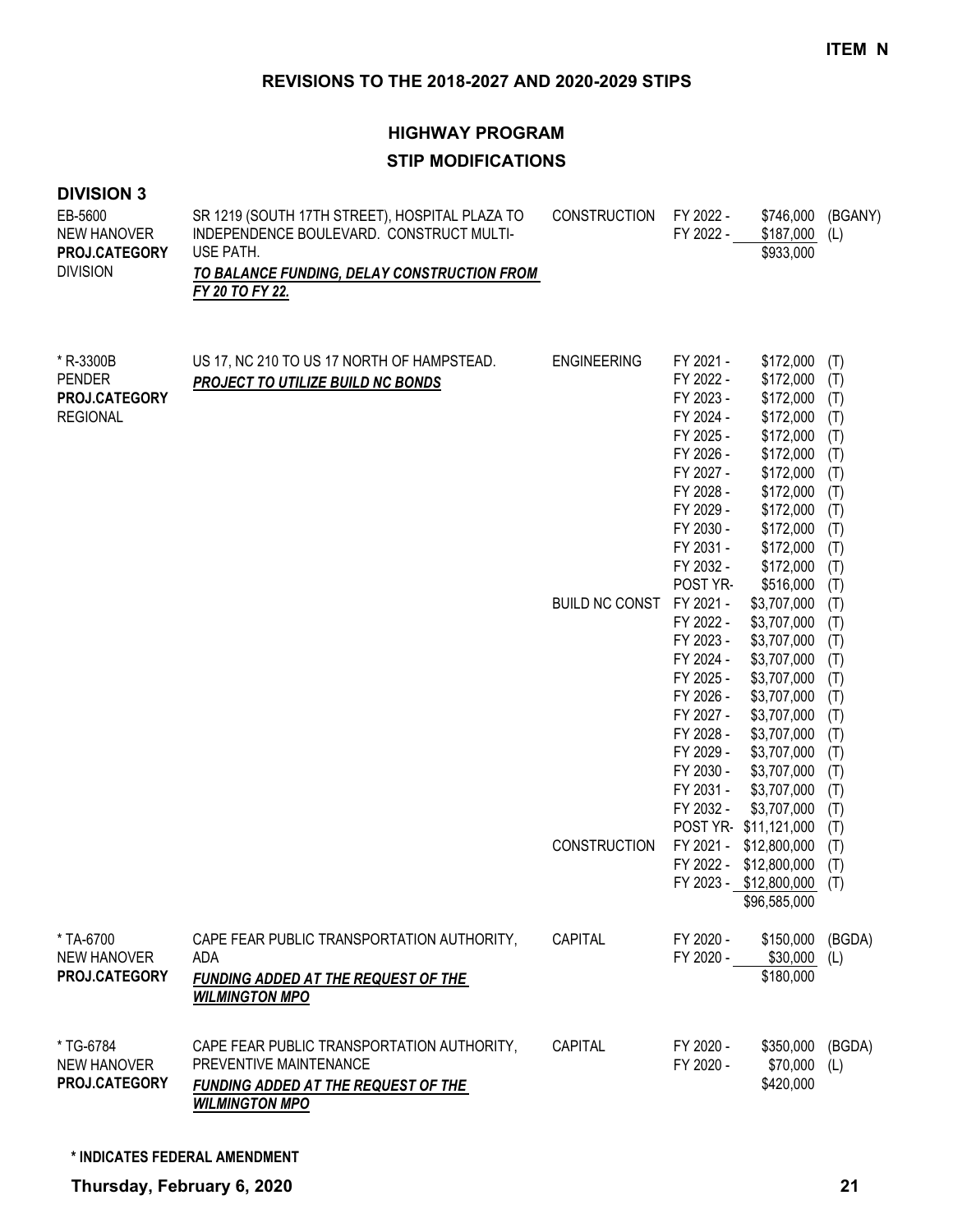#### **HIGHWAY PROGRAM**

#### **STIP MODIFICATIONS**

#### **DIVISION 4**

| * U-5724        | US 13 (BERKELEY BOULEVARD), REALIGNMENT OF SR | <b>ENGINEERING</b>    | FY 2021 - | \$180,000<br>(T)   |  |
|-----------------|-----------------------------------------------|-----------------------|-----------|--------------------|--|
| <b>WAYNE</b>    | 1709 (CENTRAL HEIGHTS ROAD) AT BERKELEY       |                       | FY 2022 - | \$180,000<br>(T)   |  |
| PROJ.CATEGORY   | BOULEVARD IN GOLDSBORO.                       |                       | FY 2023 - | \$180,000<br>(T)   |  |
| <b>REGIONAL</b> | PROJECT TO UTILIZE BUILD NC BONDS.            |                       | FY 2024 - | \$180,000<br>(T)   |  |
|                 |                                               |                       | FY 2025 - | \$180,000<br>(T)   |  |
|                 |                                               |                       | FY 2026 - | \$180,000<br>(T)   |  |
|                 |                                               |                       | FY 2027 - | \$180,000<br>(T)   |  |
|                 |                                               |                       | FY 2028 - | \$180,000<br>(T)   |  |
|                 |                                               |                       | FY 2029 - | \$180,000<br>(T)   |  |
|                 |                                               |                       | FY 2030 - | \$180,000<br>(T)   |  |
|                 |                                               |                       | FY 2031 - | \$180,000<br>(T)   |  |
|                 |                                               |                       | FY 2032 - | \$180,000<br>(T)   |  |
|                 |                                               |                       | POST YR-  | \$540,000<br>(T)   |  |
|                 |                                               | <b>BUILD NC CONST</b> | FY 2020 - | \$515,000<br>(T)   |  |
|                 |                                               |                       | FY 2021 - | \$515,000<br>(T)   |  |
|                 |                                               |                       | FY 2022 - | \$515,000<br>(T)   |  |
|                 |                                               |                       | FY 2023 - | \$515,000<br>(T)   |  |
|                 |                                               |                       | FY 2024 - | \$515,000<br>(T)   |  |
|                 |                                               |                       | FY 2025 - | \$515,000<br>(T)   |  |
|                 |                                               |                       | FY 2026 - | \$515,000<br>(T)   |  |
|                 |                                               |                       | FY 2027 - | \$515,000<br>(T)   |  |
|                 |                                               |                       | FY 2028 - | \$515,000<br>(T)   |  |
|                 |                                               |                       | FY 2029 - | \$515,000<br>(T)   |  |
|                 |                                               |                       | FY 2030 - | \$515,000<br>(T)   |  |
|                 |                                               |                       | FY 2031 - | \$515,000<br>(T)   |  |
|                 |                                               |                       | FY 2032 - | \$515,000<br>(T)   |  |
|                 |                                               |                       | POST YR-  | \$1,030,000<br>(T) |  |
|                 |                                               | <b>CONSTRUCTION</b>   | FY 2020 - | \$4,200,000<br>(T) |  |
|                 |                                               |                       | FY 2021 - | \$4,200,000<br>(T) |  |
|                 |                                               |                       |           | \$18,825,000       |  |

**\* INDICATES FEDERAL AMENDMENT**

**Thursday, February 6, 2020 22**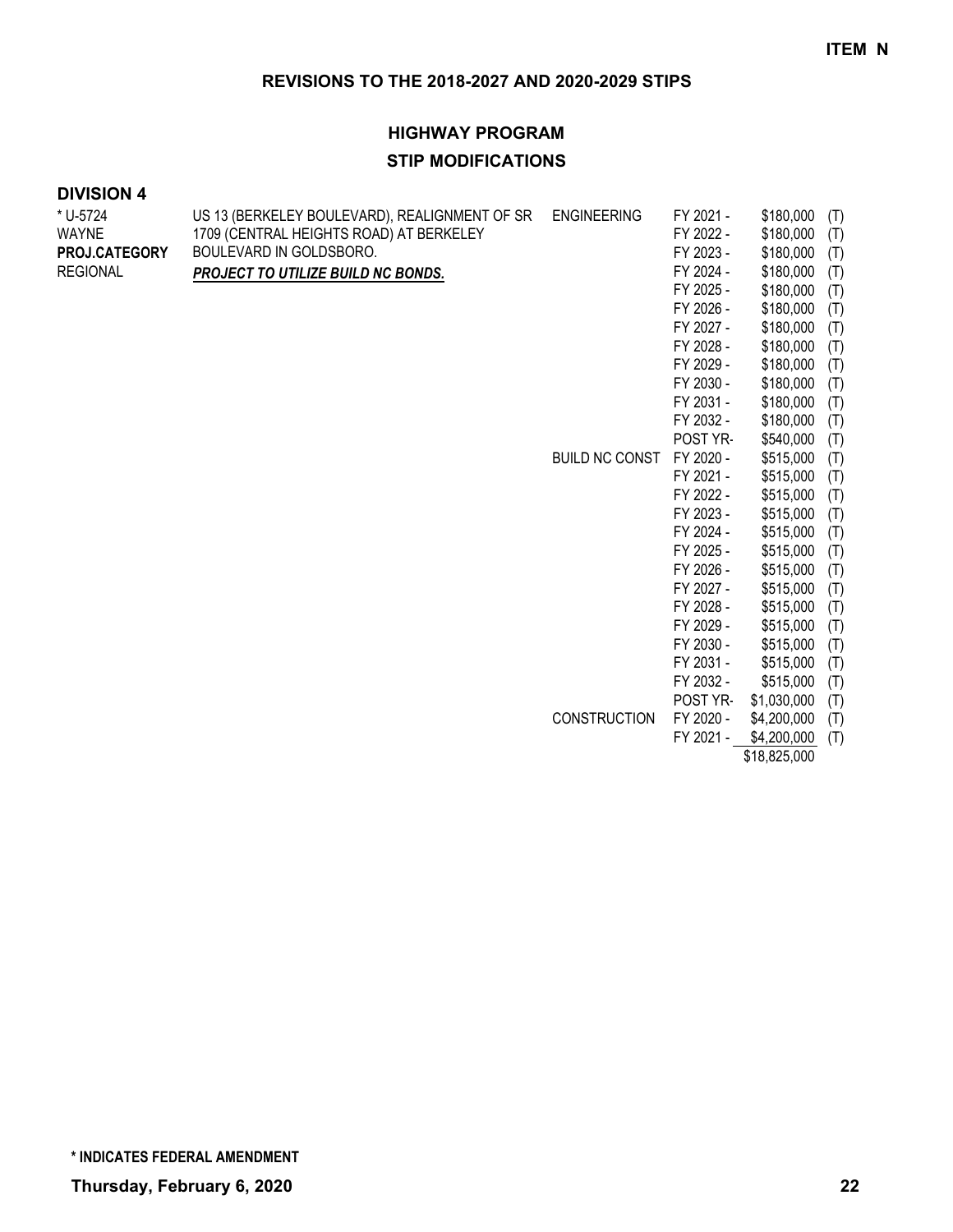#### **HIGHWAY PROGRAM**

#### **STIP MODIFICATIONS**

| * U-5996<br><b>NASH</b><br>PROJ.CATEGORY<br><b>DIVISION</b> | SR 1603 (OLD CARRIAGE ROAD), GREEN HILLS ROAD<br>TO SR 1770 (EASTERN AVENUE). ADD CENTER TURN<br>LANE AND WIDEN US 64 BRIDGE OVER SR 1603.<br>PROJECT TO UTILIZE BUILD NC BONDS. | <b>ENGINEERING</b><br>RIGHT-OF-WAY<br><b>UTILITIES</b><br><b>BUILD NC CONST</b> | FY 2021 -<br>FY 2022 -<br>FY 2023 -<br>FY 2024 -<br>FY 2025 -<br>FY 2026 -<br>FY 2027 -<br>FY 2028 -<br>FY 2029 -<br>FY 2030 -<br>FY 2031 -<br>FY 2032 -<br>POST YR-<br>FY 2020 -<br>FY 2020 -<br>FY 2021 -<br>FY 2022 -<br>FY 2023 -<br>FY 2024 -<br>FY 2025 -<br>FY 2026 -<br>FY 2027 -<br>FY 2028 -<br>FY 2029 -<br>FY 2030 -<br>FY 2031 -<br>FY 2032 - | \$120,000<br>\$120,000<br>\$120,000<br>\$120,000<br>\$120,000<br>\$120,000<br>\$120,000<br>\$120,000<br>\$120,000<br>\$120,000<br>\$120,000<br>\$120,000<br>\$360,000<br>\$3,609,000<br>\$1,000,000<br>\$1,030,000<br>\$1,030,000<br>\$1,030,000<br>\$1,030,000<br>\$1,030,000<br>\$1,030,000<br>\$1,030,000<br>\$1,030,000<br>\$1,030,000<br>\$1,030,000<br>\$1,030,000<br>\$1,030,000 | (T)<br>(T)<br>(T)<br>(T)<br>(T)<br>(T)<br>(T)<br>(T)<br>(T)<br>(T)<br>(T)<br>(T)<br>(T)<br>(T)<br>(T)<br>(T)<br>(T)<br>(T)<br>(T)<br>(T)<br>(T)<br>(T)<br>(T)<br>(T)<br>(T)<br>(T)<br>(T) |
|-------------------------------------------------------------|----------------------------------------------------------------------------------------------------------------------------------------------------------------------------------|---------------------------------------------------------------------------------|------------------------------------------------------------------------------------------------------------------------------------------------------------------------------------------------------------------------------------------------------------------------------------------------------------------------------------------------------------|-----------------------------------------------------------------------------------------------------------------------------------------------------------------------------------------------------------------------------------------------------------------------------------------------------------------------------------------------------------------------------------------|-------------------------------------------------------------------------------------------------------------------------------------------------------------------------------------------|
|                                                             |                                                                                                                                                                                  | <b>CONSTRUCTION</b>                                                             | POST YR-<br>FY 2021 -<br>FY 2022 -                                                                                                                                                                                                                                                                                                                         | \$3,090,000<br>\$5,970,000<br>\$5,970,000<br>\$33,799,000                                                                                                                                                                                                                                                                                                                               | (T)<br>(T)<br>(T)                                                                                                                                                                         |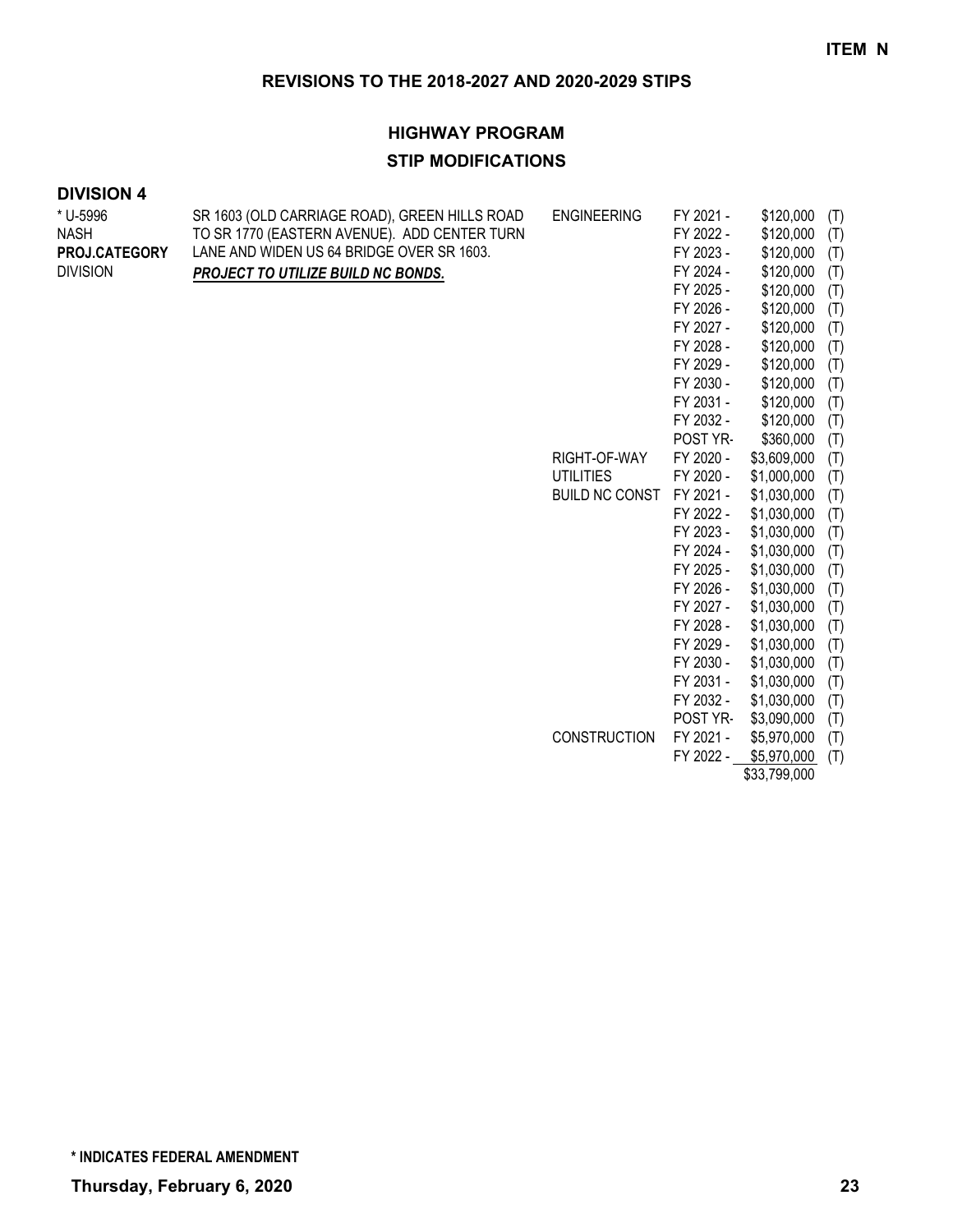#### **HIGHWAY PROGRAM**

#### **STIP MODIFICATIONS**

| * W-5600          | US 70, US 70 BUSINESS TO NEUSE RIVER BRIDGE.   | <b>ENGINEERING</b>    | FY 2021 - | \$309,000              | (T)    |
|-------------------|------------------------------------------------|-----------------------|-----------|------------------------|--------|
| <b>JOHNSTON</b>   | CONVERT TO FREEWAY WITH INTERCHANGES AT SR     |                       | FY 2022 - | \$309,000              | (T)    |
| PROJ.CATEGORY     | 1501 (SWIFT CREEK ROAD) AND SR 1919 (WILSON'S  |                       | FY 2023 - | \$309,000              | (T)    |
| <b>REGIONAL</b>   | MILLS ROAD).                                   |                       | FY 2024 - | \$309,000              | (T)    |
|                   | PROJECT TO UTILIZE BUILD NC BONDS.             |                       | FY 2025 - | \$309,000              | (T)    |
|                   |                                                |                       | FY 2026 - | \$309,000              | (T)    |
|                   |                                                |                       | FY 2027 - | \$309,000              | (T)    |
|                   |                                                |                       | FY 2028 - | \$309,000              | (T)    |
|                   |                                                |                       | FY 2029 - | \$309,000              | (T)    |
|                   |                                                |                       | FY 2030 - | \$309,000              | (T)    |
|                   |                                                |                       | FY 2031 - | \$309,000              | (T)    |
|                   |                                                |                       | FY 2032 - | \$309,000              | (T)    |
|                   |                                                |                       | POST YR-  | \$927,000              | (T)    |
|                   |                                                | <b>BUILD NC CONST</b> | FY 2021 - | \$858,000              | (T)    |
|                   |                                                |                       | FY 2022 - | \$858,000              | (T)    |
|                   |                                                |                       | FY 2023 - | \$858,000              | (T)    |
|                   |                                                |                       | FY 2024 - | \$858,000              | (T)    |
|                   |                                                |                       | FY 2025 - | \$858,000              | (T)    |
|                   |                                                |                       | FY 2026 - | \$858,000              | (T)    |
|                   |                                                |                       | FY 2027 - | \$858,000              | (T)    |
|                   |                                                |                       | FY 2028 - | \$858,000              | (T)    |
|                   |                                                |                       | FY 2029 - | \$858,000              | (T)    |
|                   |                                                |                       | FY 2030 - | \$858,000              | (T)    |
|                   |                                                |                       | FY 2031 - | \$858,000              | (T)    |
|                   |                                                |                       | FY 2032 - | \$858,000              | (T)    |
|                   |                                                |                       | POST YR-  | \$2,574,000            | (T)    |
|                   |                                                | <b>CONSTRUCTION</b>   | FY 2021 - | \$22,333,000           | (T)    |
|                   |                                                |                       | FY 2022 - | \$22,333,000           | (T)    |
|                   |                                                |                       |           | FY 2023 - \$22,334,000 | (T)    |
|                   |                                                |                       |           | \$84,505,000           |        |
| <b>DIVISION 5</b> |                                                |                       |           |                        |        |
| * U-4727          | VARIOUS, DURHAM-CHAPEL HILL-CARRBORO           | <b>PLANNING</b>       | FY 2020 - | \$1,799,000            | (BGDA) |
| <b>CHATHAM</b>    | METROPOLITAN PLANNING ORGANIZATION             |                       | FY 2020 - | \$450,000              | (L)    |
| <b>DURHAM</b>     | (DCHCMPO) PLANNING ALLOCATION AND UNIFIED      |                       | FY 2021 - | \$2,025,000            | (BGDA) |
| ORANGE            | WORK PROGRAM.                                  |                       | FY 2021 - | \$506,000              | (L)    |
| PROJ.CATEGORY     | ADD PLANNING IN FY 20 AND FY 21 NOT PREVIOUSLY |                       |           | \$4,780,000            |        |
| <b>DIVISION</b>   | PROGRAMMED, AT THE REQUEST OF MPO.             |                       |           |                        |        |
|                   |                                                |                       |           |                        |        |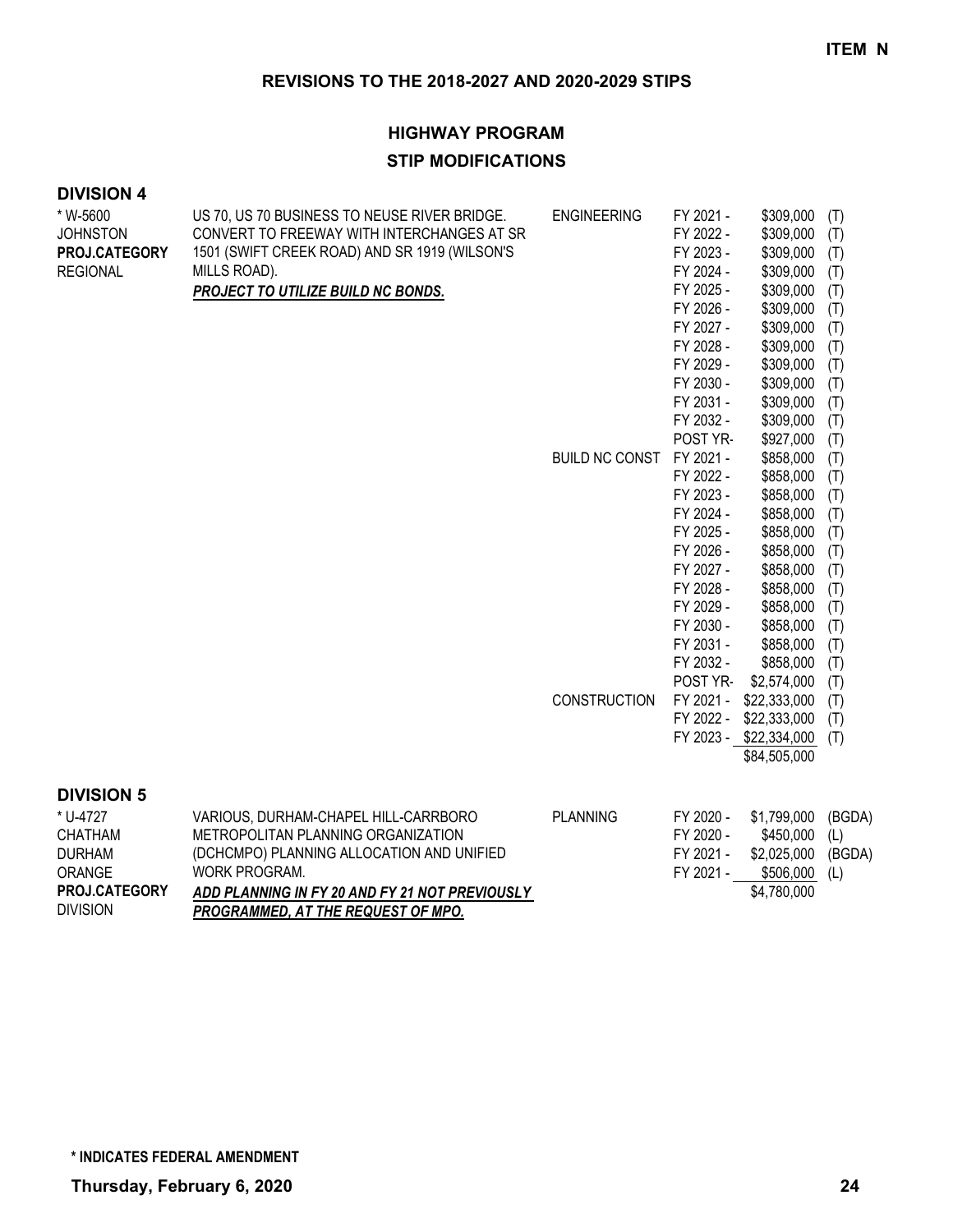| <b>DIVISION 5</b>                                                                                                                                                 |                                                                                                                                                                                                                                                            |                                     |                                                                                                                                            |                                                                                                                                               |                                                                           |
|-------------------------------------------------------------------------------------------------------------------------------------------------------------------|------------------------------------------------------------------------------------------------------------------------------------------------------------------------------------------------------------------------------------------------------------|-------------------------------------|--------------------------------------------------------------------------------------------------------------------------------------------|-----------------------------------------------------------------------------------------------------------------------------------------------|---------------------------------------------------------------------------|
| U-5826<br><b>WAKE</b><br>PROJ.CATEGORY<br><b>DIVISION</b>                                                                                                         | SR 2000 (FALLS OF NEUSE ROAD), I-540 TO SR 2006<br>(DURANT ROAD). ADD LANES.<br>PROJECT TO UTILIZE BUILD NC BONDS FOR<br>PRELIMINARY ENGINEERING.                                                                                                          | <b>ENGINEERING</b>                  | FY 2021 -<br>FY 2022 -<br>FY 2023 -<br>FY 2024 -<br>FY 2025 -<br>FY 2026 -<br>FY 2027 -<br>FY 2028 -<br>FY 2029 -<br>POST YR-              | \$117,000<br>\$117,000<br>\$117,000<br>\$117,000<br>\$117,000<br>\$117,000<br>\$117,000<br>\$117,000<br>\$117,000<br>\$700,000                | (T)<br>(T)<br>(T)<br>(T)<br>(T)<br>(T)<br>(T)<br>(T)<br>(T)<br>(T)        |
|                                                                                                                                                                   |                                                                                                                                                                                                                                                            | <b>BUILD NC CONST</b>               | FY 2020 -<br>FY 2021 -<br>FY 2022 -<br>FY 2023 -<br>FY 2024 -<br>FY 2025 -<br>FY 2026 -<br>FY 2027 -<br>FY 2028 -<br>FY 2029 -<br>POST YR- | \$257,000<br>\$257,000<br>\$257,000<br>\$257,000<br>\$257,000<br>\$257,000<br>\$257,000<br>\$257,000<br>\$257,000<br>\$257,000<br>\$1,287,000 | (T)<br>(T)<br>(T)<br>(T)<br>(T)<br>(T)<br>(T)<br>(T)<br>(T)<br>(T)<br>(T) |
|                                                                                                                                                                   |                                                                                                                                                                                                                                                            | <b>CONSTRUCTION</b>                 | FY 2020 -                                                                                                                                  | \$3,500,000<br>\$9,110,000                                                                                                                    | (T)                                                                       |
| * U-6093<br><b>WAKE</b>                                                                                                                                           | SR 2542 (ROCK QUARRY ROAD), OLDE BIRCH ROAD TO<br>SR 2544 (SUNNYBROOK ROAD) IN RALEIGH. WIDEN TO                                                                                                                                                           | RIGHT-OF-WAY                        | FY 2020 -<br>FY 2020 -                                                                                                                     | \$1,324,000<br>\$567,000                                                                                                                      | (BGDA)<br>(L)                                                             |
| PROJ.CATEGORY<br><b>DIVISION</b>                                                                                                                                  | 4-LANE DIVIDED FACILITY.<br>TO REFLECT CURRENT CITY DELIVERY SCHEDULE,<br>DELAY RIGHT OF WAY AND CONSTRUCTION FROM FY<br>19 TO FY 20 (18-27 STIP) / ADD RIGHT OF WAY AND<br><b>CONSTRUCTION IN FY 20 NOT PREVIOUSLY</b><br><b>PROGRAMMED (20-29 STIP).</b> | <b>CONSTRUCTION</b>                 | FY 2020 -<br>FY 2020 -                                                                                                                     | \$7,743,000<br>\$3,319,000<br>\$12,953,000                                                                                                    | (BGDA)<br>(L)                                                             |
| * W-5705DIV<br><b>DURHAM</b><br><b>FRANKLIN</b><br><b>GRANVILLE</b><br><b>PERSON</b><br>VANCE<br><b>WAKE</b><br><b>WARREN</b><br>PROJ.CATEGORY<br><b>DIVISION</b> | VARIOUS, SAFETY IMPROVEMENTS AT VARIOUS<br>LOCATIONS.<br>ADD RIGHT-OF-WAY AND CONSTRUCTION IN FY 20<br>NOT PREVIOUSLY PROGRAMMED AT REQUEST OF<br><b>DIVISION.</b>                                                                                         | RIGHT-OF-WAY<br><b>CONSTRUCTION</b> | FY 2020 -<br>FY 2020 -                                                                                                                     | \$30,000<br>\$180,000<br>\$210,000                                                                                                            | (HSIP)<br>(HSIP)                                                          |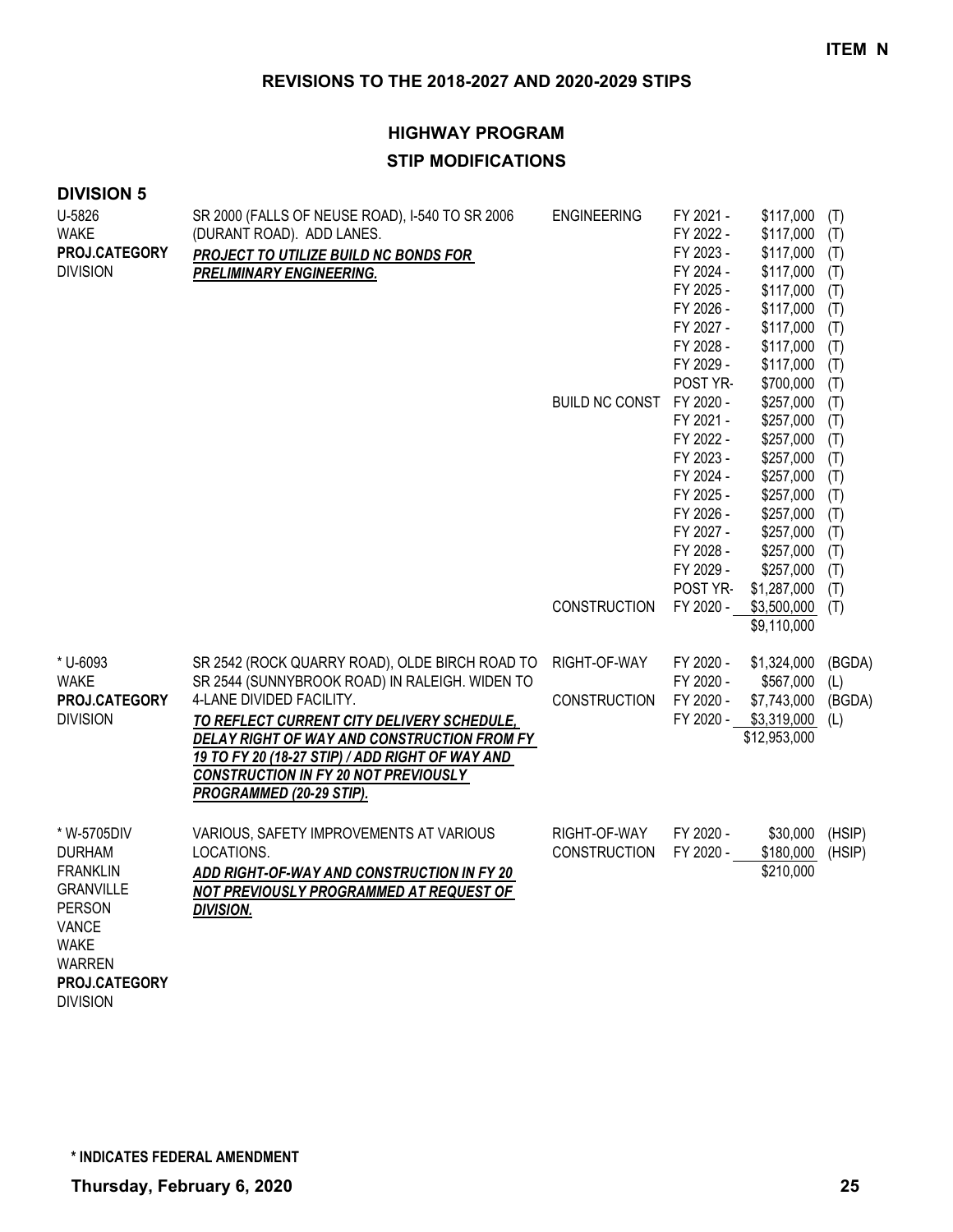# **HIGHWAY PROGRAM STIP MODIFICATIONS**

#### **DIVISION 5**

| * W-5705REG          | VARIOUS, SAFETY IMPROVEMENTS AT VARIOUS    | RIGHT-OF-WAY        | FY 2020 - | \$30,000  | (HSIP) |
|----------------------|--------------------------------------------|---------------------|-----------|-----------|--------|
| <b>DURHAM</b>        | LOCATIONS.                                 | <b>CONSTRUCTION</b> | FY 2020 - | \$180,000 | (HSIP) |
| <b>FRANKLIN</b>      | ADD RIGHT-OF-WAY AND CONSTRUCTION IN FY 20 |                     |           | \$210,000 |        |
| <b>GRANVILLE</b>     | NOT PREVIOUSLY PROGRAMMED AT REQUEST OF    |                     |           |           |        |
| <b>PERSON</b>        | <b>DIVISION.</b>                           |                     |           |           |        |
| <b>VANCE</b>         |                                            |                     |           |           |        |
| <b>WAKE</b>          |                                            |                     |           |           |        |
| <b>WARREN</b>        |                                            |                     |           |           |        |
| <b>PROJ.CATEGORY</b> |                                            |                     |           |           |        |
| <b>REGIONAL</b>      |                                            |                     |           |           |        |
|                      |                                            |                     |           |           |        |

| * W-5705SW           | VARIOUS, SAFETY IMPROVEMENTS AT VARIOUS    | RIGHT-OF-WAY        | FY 2020 - | \$40,000  | (HSIP) |
|----------------------|--------------------------------------------|---------------------|-----------|-----------|--------|
| <b>DURHAM</b>        | LOCATIONS.                                 | <b>CONSTRUCTION</b> | FY 2020 - | \$240,000 | (HSIP) |
| FRANKLIN             | ADD RIGHT-OF-WAY AND CONSTRUCTION IN FY 20 |                     |           | \$280,000 |        |
| <b>GRANVILLE</b>     | NOT PREVIOUSLY PROGRAMMED AT REQUEST OF    |                     |           |           |        |
| <b>PERSON</b>        | DIVISION.                                  |                     |           |           |        |
| VANCE                |                                            |                     |           |           |        |
| <b>WAKE</b>          |                                            |                     |           |           |        |
| <b>WARREN</b>        |                                            |                     |           |           |        |
| <b>PROJ.CATEGORY</b> |                                            |                     |           |           |        |

**STATEWIDE** 

**\* INDICATES FEDERAL AMENDMENT**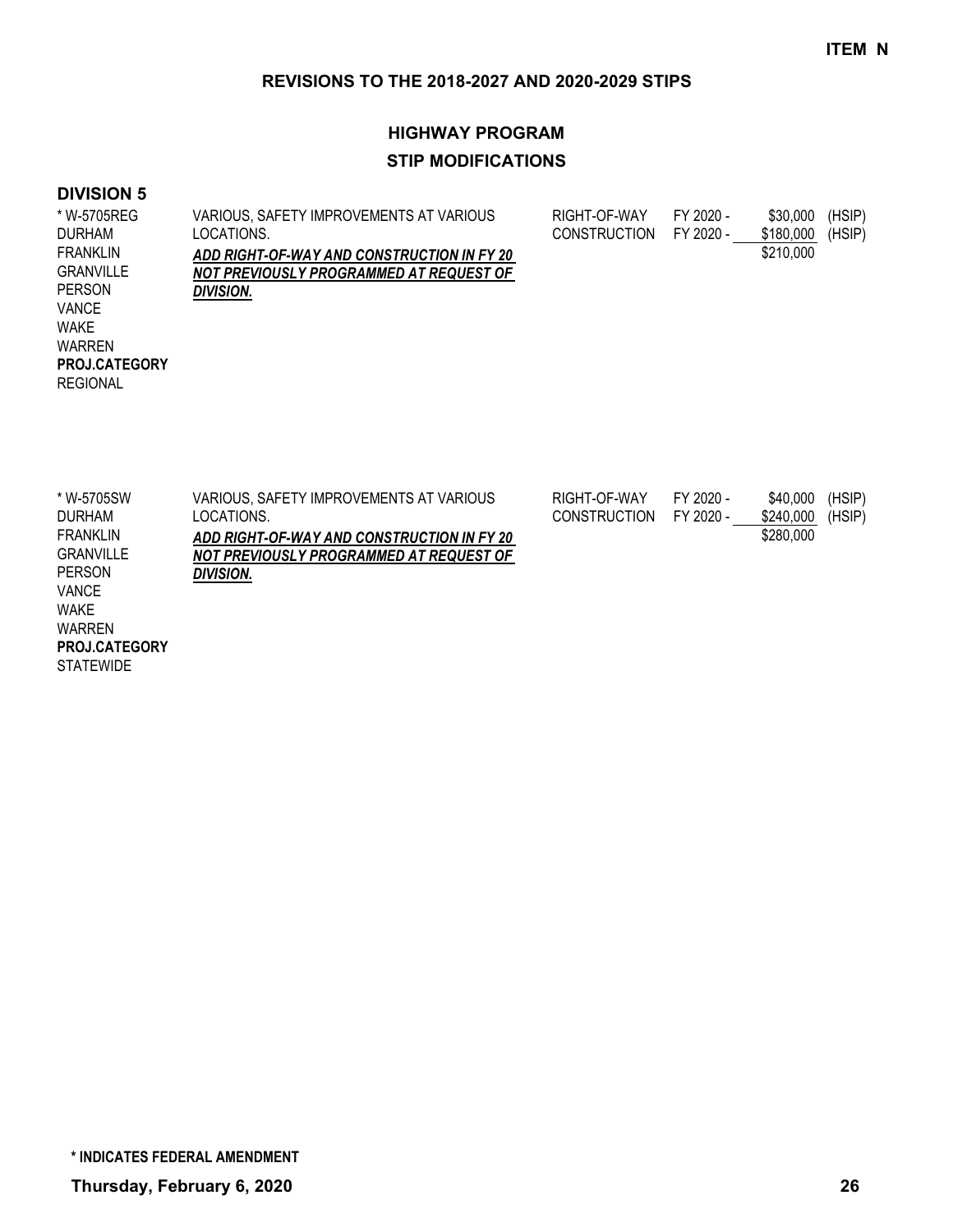# **HIGHWAY PROGRAM STIP MODIFICATIONS**

| * R-5020B       | US 701 BYPASS, SR 1437 (VIRGIL AVENUE) TO US 74/US ENGINEERING |                     | FY 2021 - | \$154,000    | (T) |
|-----------------|----------------------------------------------------------------|---------------------|-----------|--------------|-----|
| <b>COLUMBUS</b> | 76.                                                            |                     | FY 2022 - | \$154,000    | (T) |
| PROJ.CATEGORY   | PROJECT TO UTILIZE BUILD NC BONDS.                             |                     | FY 2023 - | \$154,000    | (T) |
| <b>DIVISION</b> |                                                                |                     | FY 2024 - | \$154,000    | (T) |
|                 |                                                                |                     | FY 2025 - | \$154,000    | (T) |
|                 |                                                                |                     | FY 2026 - | \$154,000    | (T) |
|                 |                                                                |                     | FY 2027 - | \$154,000    | (T) |
|                 |                                                                |                     | FY 2028 - | \$154,000    | (T) |
|                 |                                                                |                     | FY 2029 - | \$154,000    | (T) |
|                 |                                                                |                     | FY 2030 - | \$154,000    | (T) |
|                 |                                                                |                     | FY 2031 - | \$154,000    | (T) |
|                 |                                                                |                     | FY 2032 - | \$154,000    | (T) |
|                 |                                                                |                     | POST YR-  | \$462,000    | (T) |
|                 |                                                                | BUILD NC CONST      | FY 2021 - | \$944,000    | (T) |
|                 |                                                                |                     | FY 2022 - | \$944,000    | (T) |
|                 |                                                                |                     | FY 2023 - | \$944,000    | (T) |
|                 |                                                                |                     | FY 2024 - | \$944,000    | (T) |
|                 |                                                                |                     | FY 2025 - | \$944,000    | (T) |
|                 |                                                                |                     | FY 2026 - | \$944,000    | (T) |
|                 |                                                                |                     | FY 2027 - | \$944,000    | (T) |
|                 |                                                                |                     | FY 2028 - | \$944,000    | (T) |
|                 |                                                                |                     | FY 2029 - | \$944,000    | (T) |
|                 |                                                                |                     | FY 2030 - | \$944,000    | (T) |
|                 |                                                                |                     | FY 2031 - | \$944,000    | (T) |
|                 |                                                                |                     | FY 2032 - | \$944,000    | (T) |
|                 |                                                                |                     | POST YR-  | \$2,832,000  | (T) |
|                 |                                                                | <b>CONSTRUCTION</b> | FY 2021 - | \$6,400,000  | (T) |
|                 |                                                                |                     | FY 2022 - | \$6,400,000  | (T) |
|                 |                                                                |                     |           | \$29,270,000 |     |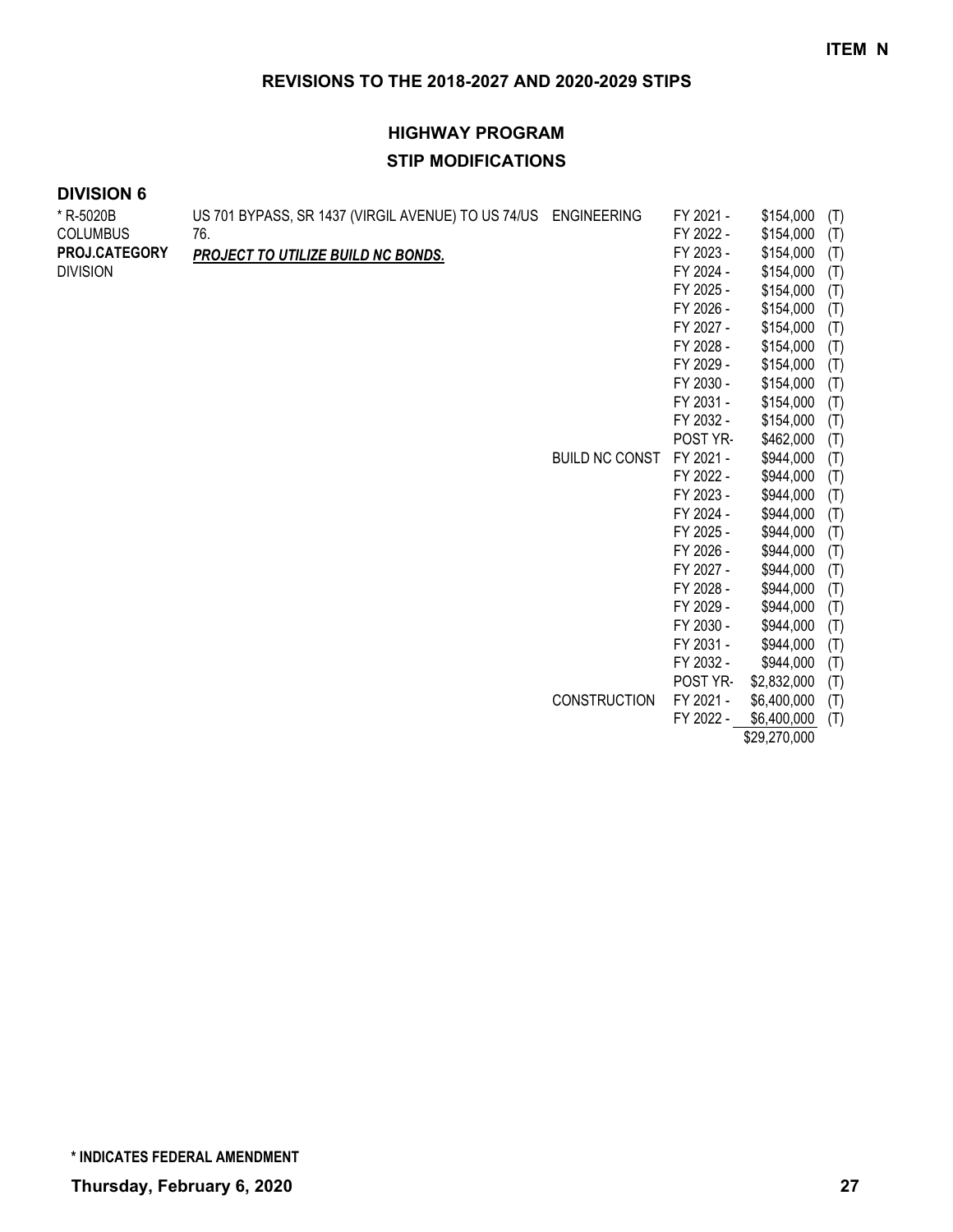# **HIGHWAY PROGRAM STIP MODIFICATIONS**

#### **DIVISION 6**

| * U-5797        | SR 1997 (FAYETTEVILLE ROAD), FARRINGTON STREET | <b>ENGINEERING</b>  | FY 2021 - | \$163,000    | (T) |
|-----------------|------------------------------------------------|---------------------|-----------|--------------|-----|
| <b>ROBESON</b>  | TO EAST 22ND STREET. WIDEN TO MULTI-LANES.     |                     | FY 2022 - | \$163,000    | (T) |
| PROJ.CATEGORY   | PROJECT TO UTILIZE BUILD NC BONDS.             |                     | FY 2023 - | \$163,000    | (T) |
| <b>DIVISION</b> |                                                |                     | FY 2024 - | \$163,000    | (T) |
|                 |                                                |                     | FY 2025 - | \$163,000    | (T) |
|                 |                                                |                     | FY 2026 - | \$163,000    | (T) |
|                 |                                                |                     | FY 2027 - | \$163,000    | (T) |
|                 |                                                |                     | FY 2028 - | \$163,000    | (T) |
|                 |                                                |                     | FY 2029 - | \$163,000    | (T) |
|                 |                                                |                     | FY 2030 - | \$163,000    | (T) |
|                 |                                                |                     | FY 2031 - | \$163,000    | (T) |
|                 |                                                |                     | FY 2032 - | \$163,000    | (T) |
|                 |                                                |                     | POST YR-  | \$489,000    | (T) |
|                 |                                                | <b>BUILD NC ROW</b> | FY 2020 - | \$257,000    | (T) |
|                 |                                                |                     | FY 2021 - | \$257,000    | (T) |
|                 |                                                |                     | FY 2022 - | \$257,000    | (T) |
|                 |                                                |                     | FY 2023 - | \$257,000    | (T) |
|                 |                                                |                     | FY 2024 - | \$257,000    | (T) |
|                 |                                                |                     | FY 2025 - | \$257,000    | (T) |
|                 |                                                |                     | FY 2026 - | \$257,000    | (T) |
|                 |                                                |                     | FY 2027 - | \$257,000    | (T) |
|                 |                                                |                     | FY 2028 - | \$257,000    | (T) |
|                 |                                                |                     | FY 2029 - | \$257,000    | (T) |
|                 |                                                |                     | FY 2030 - | \$257,000    | (T) |
|                 |                                                |                     | FY 2031 - | \$257,000    | (T) |
|                 |                                                |                     | FY 2032 - | \$257,000    | (T) |
|                 |                                                |                     | POST YR-  | \$514,000    | (T) |
|                 |                                                | RIGHT-OF-WAY        | FY 2020 - | \$2,000,000  | (T) |
|                 |                                                |                     | FY 2021 - | \$2,000,000  | (T) |
|                 |                                                | <b>UTILITIES</b>    | FY 2020 - | \$420,000    | (T) |
|                 |                                                |                     | FY 2021 - | \$420,000    | (T) |
|                 |                                                | <b>CONSTRUCTION</b> | FY 2024 - | \$6,600,000  | (T) |
|                 |                                                |                     | FY 2025 - | \$6,600,000  | (T) |
|                 |                                                |                     | FY 2026 - | \$6,600,000  | (T) |
|                 |                                                |                     |           | \$30,940,000 |     |

#### **DIVISION 7**

| * EB-6037C           | A&Y GREENWAY, SPRING GARDEN STREET TO SOUTH CONSTRUCTION FY 2021 - |           | \$4,400,000 | (TAANY) |
|----------------------|--------------------------------------------------------------------|-----------|-------------|---------|
| <b>GUILFORD</b>      | OF ROLLINS ROAD IN GREENSBORO. CONSTRUCT                           | FY 2021 - | \$1.100.000 | (L)     |
| <b>PROJ.CATEGORY</b> | MULTIUSE PATH.                                                     |           | \$5,500,000 |         |
| <b>DIVISION</b>      | NEW PROJECT BREAK ADDED TO FACILITATE                              |           |             |         |
|                      | <b>PROCESSING OF MUNICIPAL AGREEMENT AT</b>                        |           |             |         |
|                      | <b>REQUEST OF MPO.</b>                                             |           |             |         |

**\* INDICATES FEDERAL AMENDMENT**

**Thursday, February 6, 2020 28**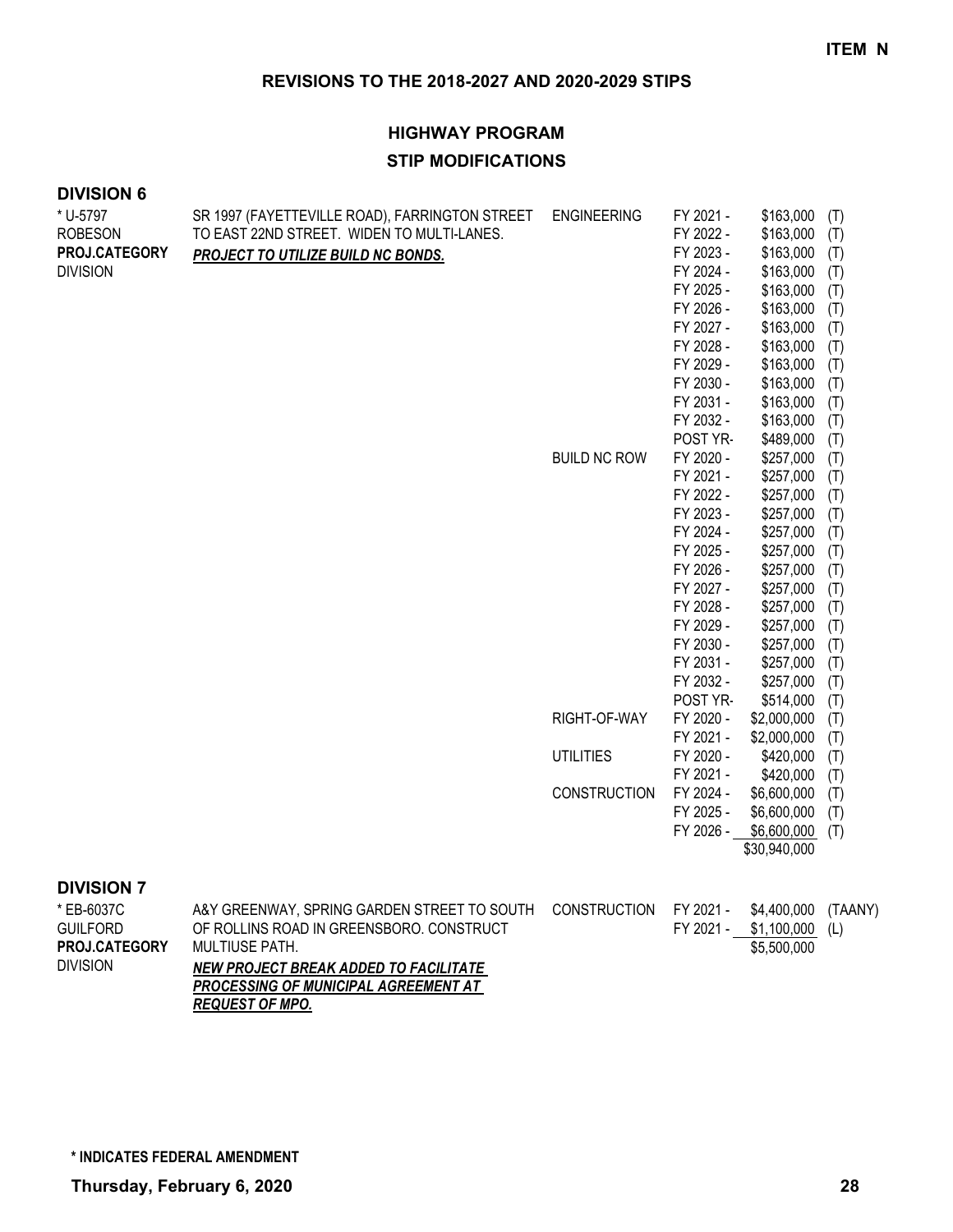# **HIGHWAY PROGRAM STIP MODIFICATIONS**

| <b>DIVISION 7</b><br>* TD-5279<br><b>GUILFORD</b><br>PROJ.CATEGORY | GREENSBORO TRANSIT AUTHORITY, RENOVATION OF<br>J. DOUGLAS GAYLON DEPOT<br>FUNDING ADDED AT THE REQUEST OF THE<br><b>GREENSBORO MPO</b> | CAPITAL           | FY 2020 -<br>FY 2020 -<br>FY 2020 -                                                                  | \$373,000<br>\$373,000<br>\$1,489,000<br>\$2,235,000                                                                                           | (T)<br>(L)<br>(5309)                                             |
|--------------------------------------------------------------------|----------------------------------------------------------------------------------------------------------------------------------------|-------------------|------------------------------------------------------------------------------------------------------|------------------------------------------------------------------------------------------------------------------------------------------------|------------------------------------------------------------------|
| * TO-4971<br><b>GUILFORD</b><br>PROJ.CATEGORY                      | GREENSBORO TRANSIT AUTHORITY, OPERATING-<br><b>FIXED ROUTE</b><br><b>FUNDING ADDED AT THE REQUEST OF THE</b><br><b>GREENSBORO MPO</b>  | <b>OPERATIONS</b> | FY 2020 -<br>FY 2020 -<br>FY 2021 -<br>FY 2021 -<br>FY 2022 -<br>FY 2022 -<br>FY 2023 -              | \$1,243,000<br>\$3,121,000<br>\$1,243,000<br>\$3,121,000<br>\$1,243,000<br>\$3,121,000<br>\$1,243,000<br>FY 2023 - \$3,121,000<br>\$17,456,000 | (5307)<br>(L)<br>(5307)<br>(L)<br>(5307)<br>(L)<br>(5307)<br>(L) |
| * TO-5221<br><b>GUILFORD</b><br>PROJ.CATEGORY                      | GUILFORD COUNTY TRANSPORTATION, OPERATING-<br><b>RURAL TRANSIT</b><br>FUNDING ADDED AT THE REQUEST OF THE<br><b>GREENSBORO MPO</b>     | <b>OPERATIONS</b> | FY 2020 -<br>FY 2020 -<br>FY 2021 -<br>FY 2021 -<br>FY 2022 -<br>FY 2022 -<br>FY 2023 -<br>FY 2023 - | \$100,000<br>\$100,000<br>\$100,000<br>\$100,000<br>\$100,000<br>\$100,000<br>\$100,000<br>\$100,000<br>\$800,000                              | (5307)<br>(L)<br>(5307)<br>(L)<br>(5307)<br>(L)<br>(5307)<br>(L) |
| * TP-5101<br><b>GUILFORD</b><br>PROJ.CATEGORY                      | GREENSBORO TRANSIT AUTHORITY, PLANNING<br>ASSISTANCE-5303<br>FUNDING ADDED AT THE REQUEST OF THE<br><b>GREENSBORO MPO</b>              | <b>PLANNING</b>   | FY 2020 -<br>FY 2020 -<br>FY 2021 -<br>FY 2021 -<br>FY 2022 -<br>FY 2022 -<br>FY 2023 -<br>FY 2023 - | \$141,000<br>\$18,000<br>\$141,000<br>\$18,000<br>\$141,000<br>\$18,000<br>\$141,000<br>\$18,000<br>\$636,000                                  | (5303)<br>(L)<br>(5303)<br>(L)<br>(5303)<br>(L)<br>(5303)<br>(L) |

**\* INDICATES FEDERAL AMENDMENT**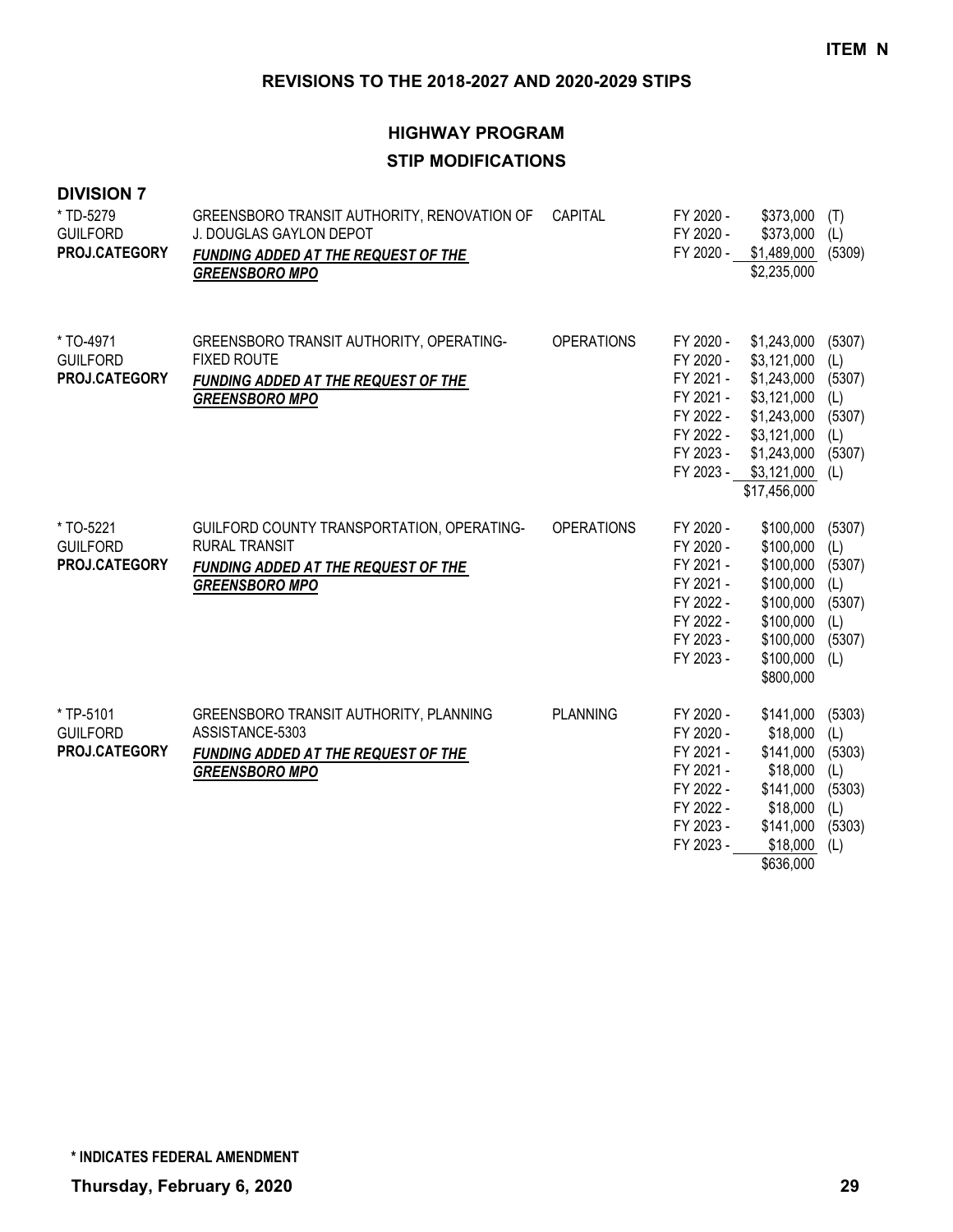# **HIGHWAY PROGRAM**

#### **STIP MODIFICATIONS**

#### **DIVISION 7**

| U-6018          | NC 62, SR 1154 (KERSEY VALLEY ROAD) TO SR 1162 | <b>ENGINEERING</b>    | FY 2021 - | \$57,000     | (T) |
|-----------------|------------------------------------------------|-----------------------|-----------|--------------|-----|
| <b>GUILFORD</b> | (WEANT ROAD) IN ARCHDALE. IMPROVE              |                       | FY 2022 - | \$57,000     | (T) |
| PROJ.CATEGORY   | INTERCHANGE AREA AND REALIGN SR 1154 AND SR    |                       | FY 2023 - | \$57,000     | (T) |
| <b>DIVISION</b> | 1162 INTERSECTIONS.                            |                       | FY 2024 - | \$57,000     | (T) |
|                 | PROJECT TO UTILIZE BUILD NC BONDS FOR          |                       | FY 2025 - | \$57,000     | (T) |
|                 | <b>PRELIMINARY ENGINEERING.</b>                |                       | FY 2026 - | \$57,000     | (T) |
|                 |                                                |                       | FY 2027 - | \$57,000     | (T) |
|                 |                                                |                       | FY 2028 - | \$57,000     | (T) |
|                 |                                                |                       | FY 2029 - | \$57,000     | (T) |
|                 |                                                |                       | POST YR-  | \$341,000    | (T) |
|                 |                                                | <b>BUILD NC ROW</b>   | FY 2020 - | \$129,000    | (T) |
|                 |                                                |                       | FY 2021 - | \$129,000    | (T) |
|                 |                                                |                       | FY 2022 - | \$129,000    | (T) |
|                 |                                                |                       | FY 2023 - | \$129,000    | (T) |
|                 |                                                |                       | FY 2024 - | \$129,000    | (T) |
|                 |                                                |                       | FY 2025 - | \$129,000    | (T) |
|                 |                                                |                       | FY 2026 - | \$129,000    | (T) |
|                 |                                                |                       | FY 2027 - | \$129,000    | (T) |
|                 |                                                |                       | FY 2028 - | \$129,000    | (T) |
|                 |                                                |                       | FY 2029 - | \$129,000    | (T) |
|                 |                                                |                       | POST YR-  | \$644,000    | (T) |
|                 |                                                | RIGHT-OF-WAY          | FY 2020 - | \$1,700,000  | (T) |
|                 |                                                | <b>UTILITIES</b>      | FY 2020 - | \$200,000    | (T) |
|                 |                                                | <b>BUILD NC CONST</b> | FY 2022 - | \$772,000    | (T) |
|                 |                                                |                       | FY 2023 - | \$772,000    | (T) |
|                 |                                                |                       | FY 2024 - | \$772,000    | (T) |
|                 |                                                |                       | FY 2025 - | \$772,000    | (T) |
|                 |                                                |                       | FY 2026 - | \$772,000    | (T) |
|                 |                                                |                       | FY 2027 - | \$772,000    | (T) |
|                 |                                                |                       | FY 2028 - | \$772,000    | (T) |
|                 |                                                |                       | FY 2029 - | \$772,000    | (T) |
|                 |                                                |                       | POST YR-  | \$5,404,000  | (T) |
|                 |                                                | <b>CONSTRUCTION</b>   | FY 2022 - | \$1,300,000  | (T) |
|                 |                                                |                       |           | \$17,568,000 |     |

**\* INDICATES FEDERAL AMENDMENT**

**Thursday, February 6, 2020 30**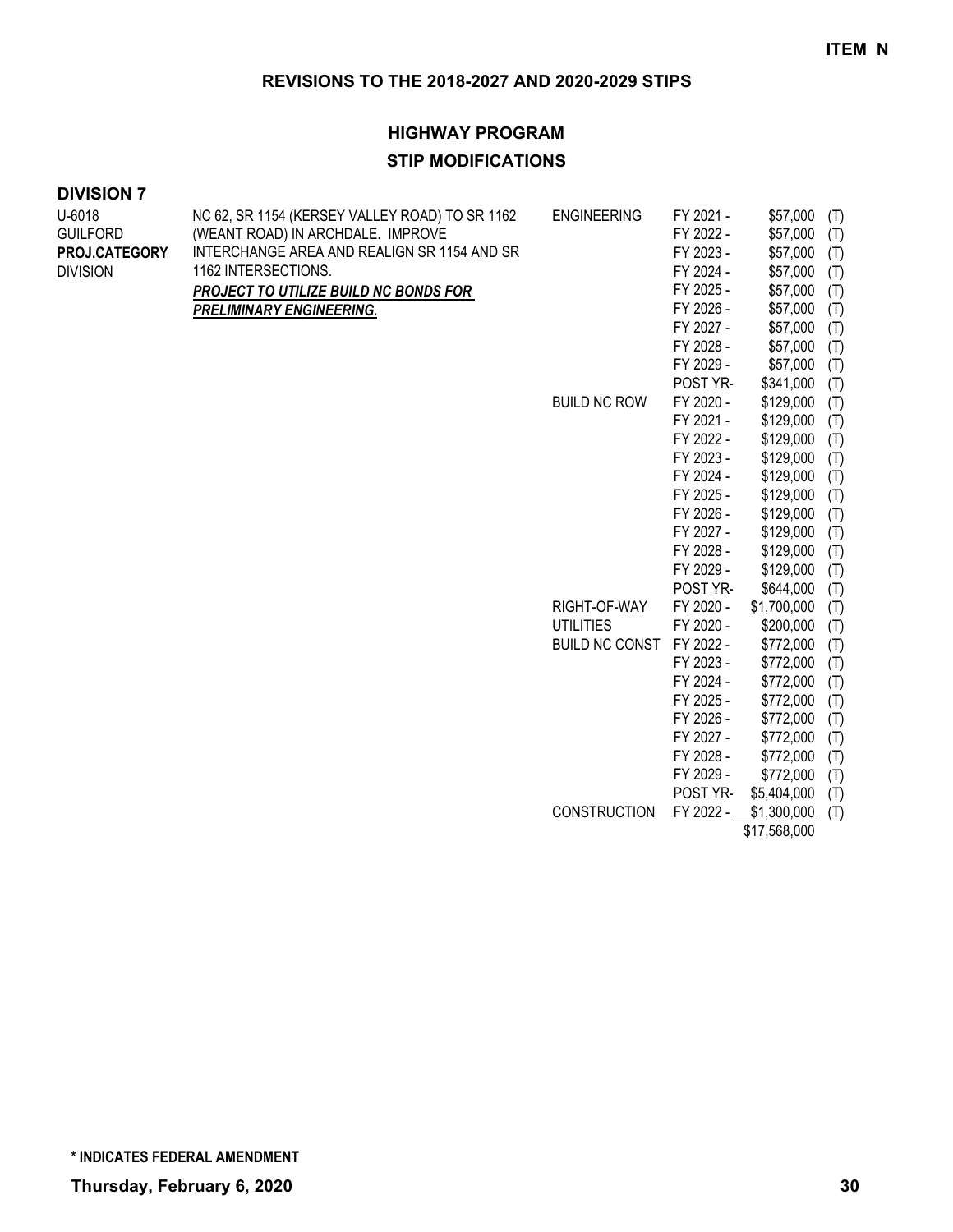# **HIGHWAY PROGRAM**

### **STIP MODIFICATIONS**

| * R-5709<br><b>HOKE</b><br><b>MOORE</b><br><b>PROJ.CATEGORY</b><br><b>REGIONAL</b> | NC 211, US 15 / US 501 IN ABERDEEN TO SR 1244<br>(WEST PALMER STREET) / SR 1311 (MOCKINGBIRD<br>HILL ROAD) IN RAEFORD. WIDEN TO MULTILANES.<br>PROJECT TO UTILIZE BUILD NC BONDS. TO ALLOW<br>ADDITIONAL TIME FOR PLANNING AND DESIGN DELAY<br>RIGHT-OF-WAY FROM FY 20 TO FY 21 AND<br><b>CONSTRUCTION FROM FY 23 TO 24.</b> | <b>ENGINEERING</b>  | FY 2021 -<br>FY 2022 -<br>FY 2023 -<br>FY 2024 -<br>FY 2025 -<br>FY 2026 -<br>FY 2027 -<br>FY 2028 -<br>FY 2029 - | \$329,000<br>\$329,000<br>\$329,000<br>\$329,000<br>\$329,000<br>\$329,000<br>\$329,000<br>\$329,000<br>\$329,000 | (T)<br>(T)<br>(T)<br>(T)<br>(T)<br>(T)<br>(T)<br>(T)<br>(T) |
|------------------------------------------------------------------------------------|------------------------------------------------------------------------------------------------------------------------------------------------------------------------------------------------------------------------------------------------------------------------------------------------------------------------------|---------------------|-------------------------------------------------------------------------------------------------------------------|-------------------------------------------------------------------------------------------------------------------|-------------------------------------------------------------|
|                                                                                    |                                                                                                                                                                                                                                                                                                                              |                     | POST YR-                                                                                                          | \$1,975,000                                                                                                       | (T)                                                         |
|                                                                                    |                                                                                                                                                                                                                                                                                                                              | <b>BUILD NC ROW</b> | FY 2021 -                                                                                                         | \$1,030,000                                                                                                       | (T)                                                         |
|                                                                                    |                                                                                                                                                                                                                                                                                                                              |                     | FY 2022 -                                                                                                         | \$1,030,000                                                                                                       | (T)                                                         |
|                                                                                    |                                                                                                                                                                                                                                                                                                                              |                     | FY 2023 -                                                                                                         | \$1,030,000                                                                                                       | (T)                                                         |
|                                                                                    |                                                                                                                                                                                                                                                                                                                              |                     | FY 2024 -                                                                                                         | \$1,030,000                                                                                                       | (T)                                                         |
|                                                                                    |                                                                                                                                                                                                                                                                                                                              |                     | FY 2025 -                                                                                                         | \$1,030,000                                                                                                       | (T)                                                         |
|                                                                                    |                                                                                                                                                                                                                                                                                                                              |                     | FY 2026 -                                                                                                         | \$1,030,000                                                                                                       | (T)                                                         |
|                                                                                    |                                                                                                                                                                                                                                                                                                                              |                     | FY 2027 -                                                                                                         | \$1,030,000                                                                                                       | (T)                                                         |
|                                                                                    |                                                                                                                                                                                                                                                                                                                              |                     | FY 2028 -                                                                                                         | \$1,030,000                                                                                                       | (T)                                                         |
|                                                                                    |                                                                                                                                                                                                                                                                                                                              |                     | FY 2029 -                                                                                                         | \$1,030,000                                                                                                       | (T)                                                         |
|                                                                                    |                                                                                                                                                                                                                                                                                                                              |                     | POST YR-                                                                                                          | \$6,178,000                                                                                                       | (T)                                                         |
|                                                                                    |                                                                                                                                                                                                                                                                                                                              | RIGHT-OF-WAY        | FY 2021 -                                                                                                         | \$13,275,000                                                                                                      | (T)                                                         |
|                                                                                    |                                                                                                                                                                                                                                                                                                                              |                     | FY 2022 -                                                                                                         | \$13,275,000                                                                                                      | (T)                                                         |
|                                                                                    |                                                                                                                                                                                                                                                                                                                              |                     | FY 2023 -                                                                                                         | \$13,275,000                                                                                                      | (T)                                                         |
|                                                                                    |                                                                                                                                                                                                                                                                                                                              | <b>UTILITIES</b>    | FY 2021 -                                                                                                         | \$1,659,000                                                                                                       | (T)                                                         |
|                                                                                    |                                                                                                                                                                                                                                                                                                                              |                     | FY 2022 -                                                                                                         | \$1,658,000                                                                                                       | (T)                                                         |
|                                                                                    |                                                                                                                                                                                                                                                                                                                              |                     | FY 2023 -                                                                                                         | \$1,659,000                                                                                                       | (T)                                                         |
|                                                                                    |                                                                                                                                                                                                                                                                                                                              | <b>CONSTRUCTION</b> | FY 2024 -                                                                                                         | \$28,900,000                                                                                                      | (T)                                                         |
|                                                                                    |                                                                                                                                                                                                                                                                                                                              |                     | FY 2025 -                                                                                                         | \$28,900,000                                                                                                      | (T)                                                         |
|                                                                                    |                                                                                                                                                                                                                                                                                                                              |                     | FY 2026 -                                                                                                         | \$28,900,000                                                                                                      | (T)                                                         |
|                                                                                    |                                                                                                                                                                                                                                                                                                                              |                     |                                                                                                                   | FY 2027 - \$28,900,000<br>\$180,785,000                                                                           | (T)                                                         |
|                                                                                    |                                                                                                                                                                                                                                                                                                                              |                     |                                                                                                                   |                                                                                                                   |                                                             |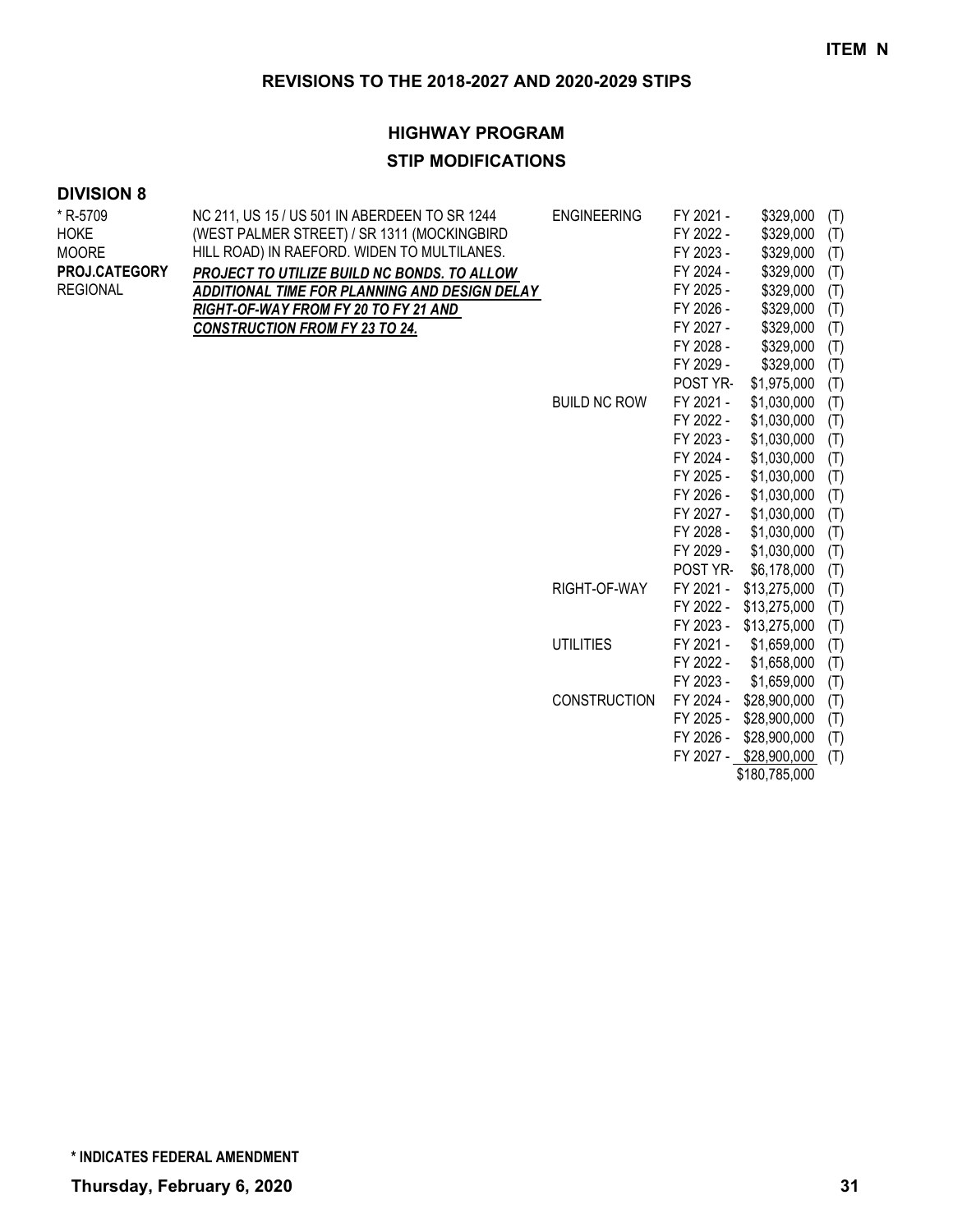#### **HIGHWAY PROGRAM**

#### **STIP MODIFICATIONS**

| <b>DIVISION 8</b> |  |  |
|-------------------|--|--|
|-------------------|--|--|

| * U-5709<br>LEE.<br>PROJ.CATEGORY<br><b>DIVISION</b> | SR 1237 (CARTHAGE STREET), SR 1152 (FIRE TOWER<br>ROAD) TO NC 42 (WICKER STREET) IN SANFORD.<br>WIDEN ROADWAY.<br>PROJECT TO UTILIZE BUILD NC BONDS. | <b>ENGINEERING</b><br><b>BUILD NC ROW</b> | FY 2021 -<br>FY 2022 -<br>FY 2023 -<br>FY 2024 -<br>FY 2025 -<br>FY 2026 -<br>FY 2027 -<br>FY 2028 -<br>FY 2029 -<br>POST YR-<br>FY 2020 -<br>FY 2021 -<br>FY 2022 -<br>FY 2023 -<br>FY 2024 -<br>FY 2025 -<br>FY 2026 -<br>FY 2027 -<br>FY 2028 - | \$111,000<br>\$111,000<br>\$111,000<br>\$111,000<br>\$111,000<br>\$111,000<br>\$111,000<br>\$111,000<br>\$111,000<br>\$666,000<br>\$129,000<br>\$129,000<br>\$129,000<br>\$129,000<br>\$129,000<br>\$129,000<br>\$129,000<br>\$129,000<br>\$129,000 | (T)<br>(T)<br>(T)<br>(T)<br>(T)<br>(T)<br>(T)<br>(T)<br>(T)<br>(T)<br>(T)<br>(T)<br>(T)<br>(T)<br>(T)<br>(T)<br>(T)<br>(T)<br>(T) |
|------------------------------------------------------|------------------------------------------------------------------------------------------------------------------------------------------------------|-------------------------------------------|----------------------------------------------------------------------------------------------------------------------------------------------------------------------------------------------------------------------------------------------------|-----------------------------------------------------------------------------------------------------------------------------------------------------------------------------------------------------------------------------------------------------|-----------------------------------------------------------------------------------------------------------------------------------|
|                                                      |                                                                                                                                                      |                                           | FY 2029 -                                                                                                                                                                                                                                          | \$129,000                                                                                                                                                                                                                                           | (T)                                                                                                                               |
|                                                      |                                                                                                                                                      |                                           | POST YR-                                                                                                                                                                                                                                           | \$644,000                                                                                                                                                                                                                                           | (T)                                                                                                                               |
|                                                      |                                                                                                                                                      | RIGHT-OF-WAY                              | FY 2020 -                                                                                                                                                                                                                                          | \$1,174,000                                                                                                                                                                                                                                         | (T)                                                                                                                               |
|                                                      |                                                                                                                                                      | <b>UTILITIES</b>                          | FY 2020 -                                                                                                                                                                                                                                          | \$698,000                                                                                                                                                                                                                                           | (T)                                                                                                                               |
|                                                      |                                                                                                                                                      | <b>CONSTRUCTION</b>                       | FY 2024 -                                                                                                                                                                                                                                          | \$3,400,000                                                                                                                                                                                                                                         | (T)                                                                                                                               |
|                                                      |                                                                                                                                                      |                                           | FY 2025 -                                                                                                                                                                                                                                          | \$3,400,000                                                                                                                                                                                                                                         | (T)                                                                                                                               |
|                                                      |                                                                                                                                                      |                                           |                                                                                                                                                                                                                                                    | $\begin{array}{c} \bullet & \bullet & \bullet & \bullet & \bullet & \bullet & \bullet \end{array}$                                                                                                                                                  |                                                                                                                                   |

\$12,271,000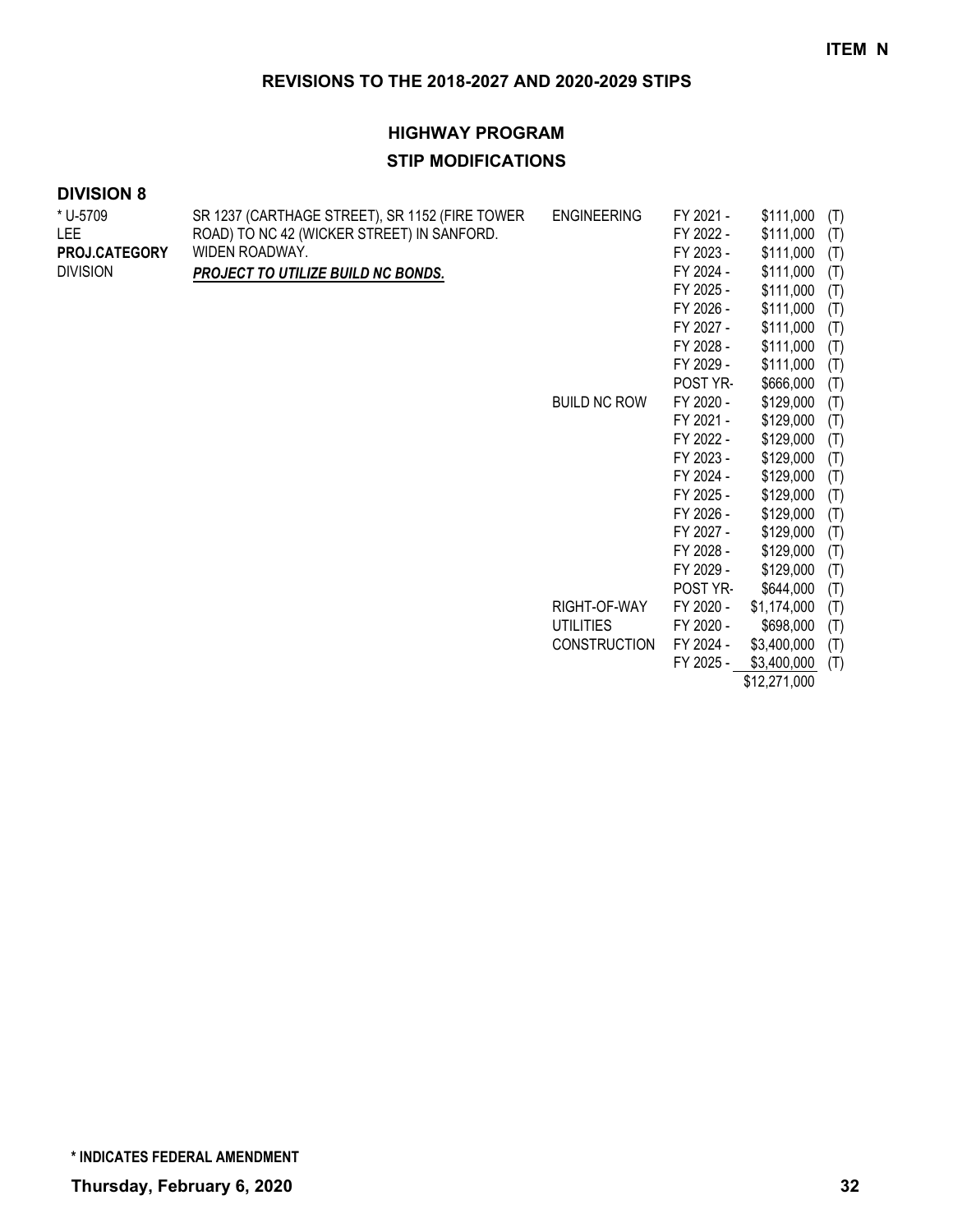#### **HIGHWAY PROGRAM**

#### **STIP MODIFICATIONS**

| * U-5743             | NC 42, SR 2237 (EAST SALISBURY STREET) TO NORTH   | <b>ENGINEERING</b>  | FY 2021 - | \$56,000    | (T) |
|----------------------|---------------------------------------------------|---------------------|-----------|-------------|-----|
| RANDOLPH             | OF US 64 / NC 49 (DIXIE DRIVE) IN ASHEBORO. WIDEN |                     | FY 2022 - | \$56,000    | (T) |
| <b>PROJ.CATEGORY</b> | TO THREE LANES.                                   |                     | FY 2023 - | \$56,000    | (T) |
| REGIONAL             | PROJECT TO UTILIZE BUILD NC BONDS. TO ALLOW       |                     | FY 2024 - | \$56,000    | (T) |
|                      | ADDITIONAL TIME FOR SUBMITTAL OF UTILITY PLANS    |                     | FY 2025 - | \$56,000    | (T) |
|                      | BY CITY, DELAY CONSTRUCTION FROM FY 21 TO FY      |                     | FY 2026 - | \$56,000    | (T) |
|                      |                                                   |                     | FY 2027 - | \$56,000    | (T) |
|                      |                                                   |                     | FY 2028 - | \$56,000    | (T) |
|                      |                                                   |                     | FY 2029 - | \$56,000    | (T) |
|                      |                                                   |                     | POST YR-  | \$334,000   | (T) |
|                      |                                                   | <b>BUILD NC ROW</b> | FY 2020 - | \$86,000    | (T) |
|                      |                                                   |                     | FY 2021 - | \$86,000    | (T) |
|                      |                                                   |                     | FY 2022 - | \$86,000    | (T) |
|                      |                                                   |                     | FY 2023 - | \$86,000    | (T) |
|                      |                                                   |                     | FY 2024 - | \$86,000    | (T) |
|                      |                                                   |                     | FY 2025 - | \$86,000    | (T) |
|                      |                                                   |                     | FY 2026 - | \$86,000    | (T) |
|                      |                                                   |                     | FY 2027 - | \$86,000    | (T) |
|                      |                                                   |                     | FY 2028 - | \$86,000    | (T) |
|                      |                                                   |                     | FY 2029 - | \$86,000    | (T) |
|                      |                                                   |                     | POST YR-  | \$430,000   | (T) |
|                      |                                                   | <b>CONSTRUCTION</b> | FY 2022 - | \$3,650,000 | (T) |
|                      |                                                   |                     | FY 2023 - | \$3,650,000 | (T) |
|                      |                                                   |                     |           | \$9,428,000 |     |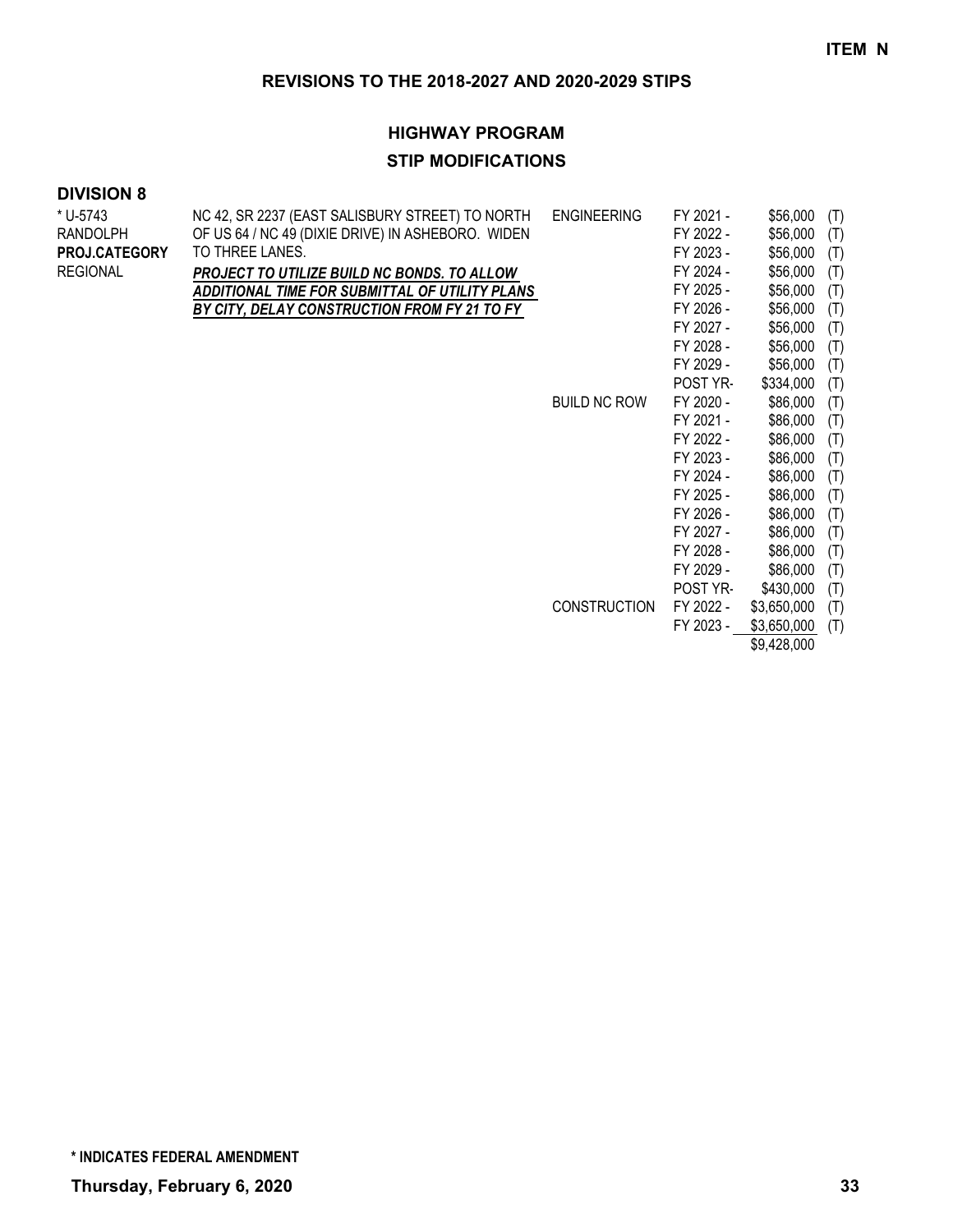# **HIGHWAY PROGRAM STIP MODIFICATIONS**

| * U-5770             | I-85, SR 1009 (SOUTH MAIN STREET) IN ARCHDALE. | <b>ENGINEERING</b>  | FY 2021 - | \$77,000               | (T) |
|----------------------|------------------------------------------------|---------------------|-----------|------------------------|-----|
| RANDOLPH             | INTERCHANGE IMPROVEMENTS.                      |                     | FY 2022 - | \$77,000               | (T) |
| <b>PROJ.CATEGORY</b> | PROJECT TO UTILIZE BUILD NC BONDS.             |                     | FY 2023 - | \$77,000               | (T) |
| REGIONAL             |                                                |                     | FY 2024 - | \$77,000               | (T) |
|                      |                                                |                     | FY 2025 - | \$77,000               | (T) |
|                      |                                                |                     | FY 2026 - | \$77,000               | (T) |
|                      |                                                |                     | FY 2027 - | \$77,000               | (T) |
|                      |                                                |                     | FY 2028 - | \$77,000               | (T) |
|                      |                                                |                     | FY 2029 - | \$77,000               | (T) |
|                      |                                                |                     | POST YR-  | \$464,000              | (T) |
|                      |                                                | <b>BUILD NC ROW</b> | FY 2020 - | \$343,000              | (T) |
|                      |                                                |                     | FY 2021 - | \$343,000              | (T) |
|                      |                                                |                     | FY 2022 - | \$343,000              | (T) |
|                      |                                                |                     | FY 2023 - | \$343,000              | (T) |
|                      |                                                |                     | FY 2024 - | \$343,000              | (T) |
|                      |                                                |                     | FY 2025 - | \$343,000              | (T) |
|                      |                                                |                     | FY 2026 - | \$343,000              | (T) |
|                      |                                                |                     | FY 2027 - | \$343,000              | (T) |
|                      |                                                |                     | FY 2028 - | \$343,000              | (T) |
|                      |                                                |                     | FY 2029 - | \$343,000              | (T) |
|                      |                                                |                     | POST YR-  | \$1,716,000            | (T) |
|                      |                                                | RIGHT-OF-WAY        | FY 2020 - | \$6,051,000            | (T) |
|                      |                                                |                     | FY 2021 - | \$6,051,000            | (T) |
|                      |                                                | <b>UTILITIES</b>    | FY 2020 - | \$273,000              | (T) |
|                      |                                                |                     | FY 2021 - | \$273,000              | (T) |
|                      |                                                | <b>CONSTRUCTION</b> |           | FY 2022 - \$11,800,000 | (T) |
|                      |                                                |                     |           | \$30,751,000           |     |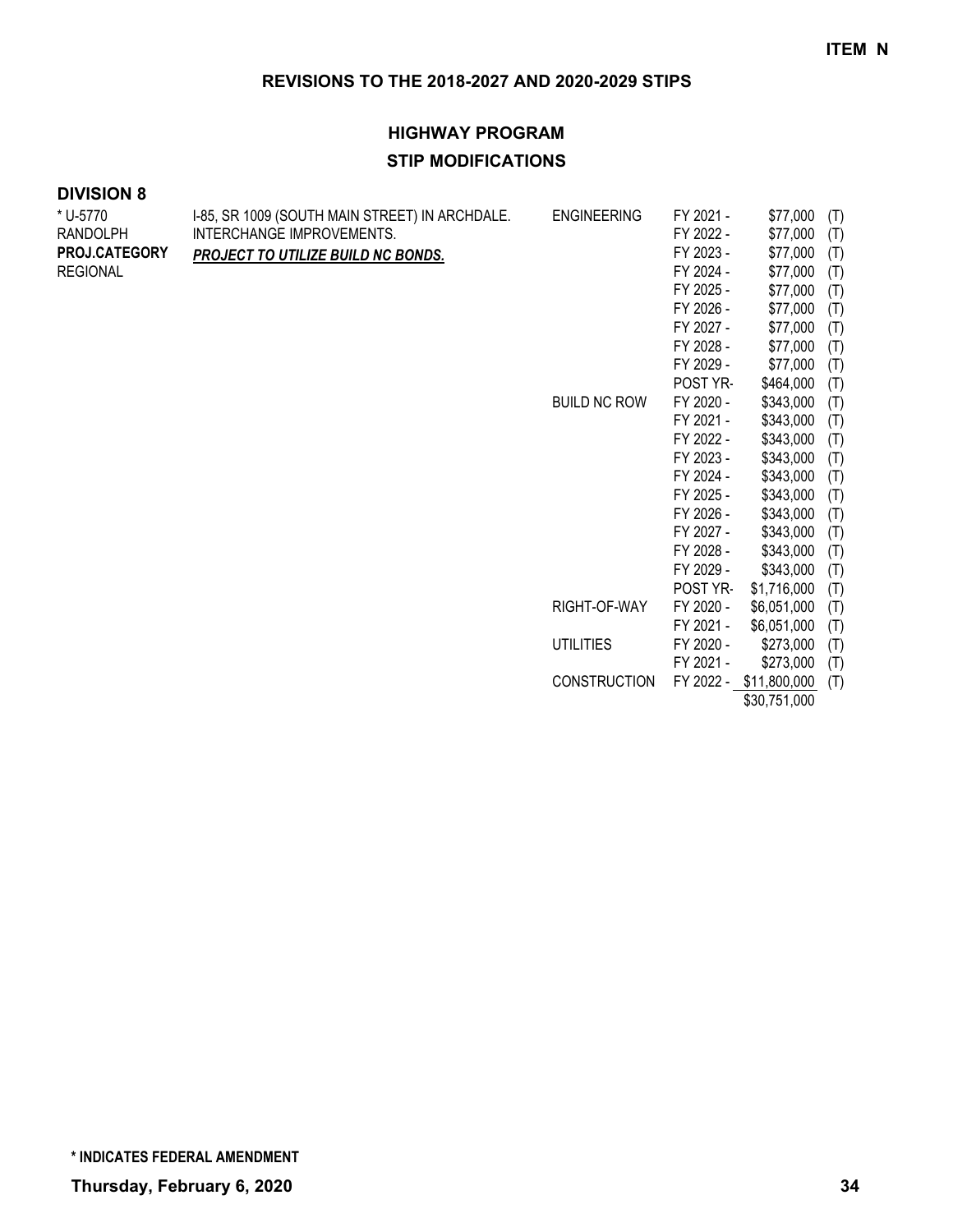# **HIGHWAY PROGRAM STIP MODIFICATIONS**

| * U-5857<br><b>HOKE</b><br><b>PROJ.CATEGORY</b><br><b>DIVISION</b> | SR 1406 (ROCKFISH ROAD), SR 1418 (LINDSAY ROAD)<br>TO SR 1003 (CAMDEN ROAD) NEAR FAYETTEVILLE.<br>WIDEN TO MULTILANES.<br>PROJECT TO UTILIZE BUILD NC BONDS. COST<br><u>INCREASE EXCEEDING \$2 MILLION AND 25% </u><br>THRESHOLDS. | <b>ENGINEERING</b>  | FY 2021 -<br>FY 2022 -<br>FY 2023 -<br>FY 2024 -<br>FY 2025 -<br>FY 2026 -<br>FY 2027 -<br>FY 2028 - | \$80,000<br>\$80,000<br>\$80,000<br>\$80,000<br>\$80,000<br>\$80,000<br>\$80,000<br>\$80,000 | (T)<br>(T)<br>(T)<br>(T)<br>(T)<br>(T)<br>(T)<br>(T) |
|--------------------------------------------------------------------|------------------------------------------------------------------------------------------------------------------------------------------------------------------------------------------------------------------------------------|---------------------|------------------------------------------------------------------------------------------------------|----------------------------------------------------------------------------------------------|------------------------------------------------------|
|                                                                    |                                                                                                                                                                                                                                    |                     | FY 2029 -                                                                                            | \$80,000                                                                                     | (T)                                                  |
|                                                                    |                                                                                                                                                                                                                                    | <b>BUILD NC ROW</b> | POST YR-<br>FY 2020 -                                                                                | \$428,000<br>\$172,000                                                                       | (T)<br>(T)                                           |
|                                                                    |                                                                                                                                                                                                                                    |                     | FY 2021 -                                                                                            | \$172,000                                                                                    | (T)                                                  |
|                                                                    |                                                                                                                                                                                                                                    |                     | FY 2022 -                                                                                            | \$172,000                                                                                    | (T)                                                  |
|                                                                    |                                                                                                                                                                                                                                    |                     | FY 2023 -                                                                                            | \$172,000                                                                                    | (T)                                                  |
|                                                                    |                                                                                                                                                                                                                                    |                     | FY 2024 -                                                                                            | \$172,000                                                                                    | (T)                                                  |
|                                                                    |                                                                                                                                                                                                                                    |                     | FY 2025 -                                                                                            | \$172,000                                                                                    | (T)                                                  |
|                                                                    |                                                                                                                                                                                                                                    |                     | FY 2026 -                                                                                            | \$172,000                                                                                    | (T)                                                  |
|                                                                    |                                                                                                                                                                                                                                    |                     | FY 2027 -                                                                                            | \$172,000                                                                                    | (T)                                                  |
|                                                                    |                                                                                                                                                                                                                                    |                     | FY 2028 -                                                                                            | \$172,000                                                                                    | (T)                                                  |
|                                                                    |                                                                                                                                                                                                                                    |                     | FY 2029 -                                                                                            | \$172,000                                                                                    | (T)                                                  |
|                                                                    |                                                                                                                                                                                                                                    |                     | POST YR-                                                                                             | \$858,000                                                                                    | (T)                                                  |
|                                                                    |                                                                                                                                                                                                                                    | RIGHT-OF-WAY        | FY 2020 -                                                                                            | \$5,685,000                                                                                  | (T)                                                  |
|                                                                    |                                                                                                                                                                                                                                    |                     | FY 2021 -                                                                                            | \$5,685,000                                                                                  | (T)                                                  |
|                                                                    |                                                                                                                                                                                                                                    | <b>UTILITIES</b>    | FY 2020 -                                                                                            | \$619,000                                                                                    | (T)                                                  |
|                                                                    |                                                                                                                                                                                                                                    | <b>CONSTRUCTION</b> | FY 2022 -                                                                                            | \$12,027,000                                                                                 | (T)                                                  |
|                                                                    |                                                                                                                                                                                                                                    |                     |                                                                                                      | FY 2023 - \$12,027,000                                                                       | (T)                                                  |
|                                                                    |                                                                                                                                                                                                                                    |                     |                                                                                                      | \$39,769,000                                                                                 |                                                      |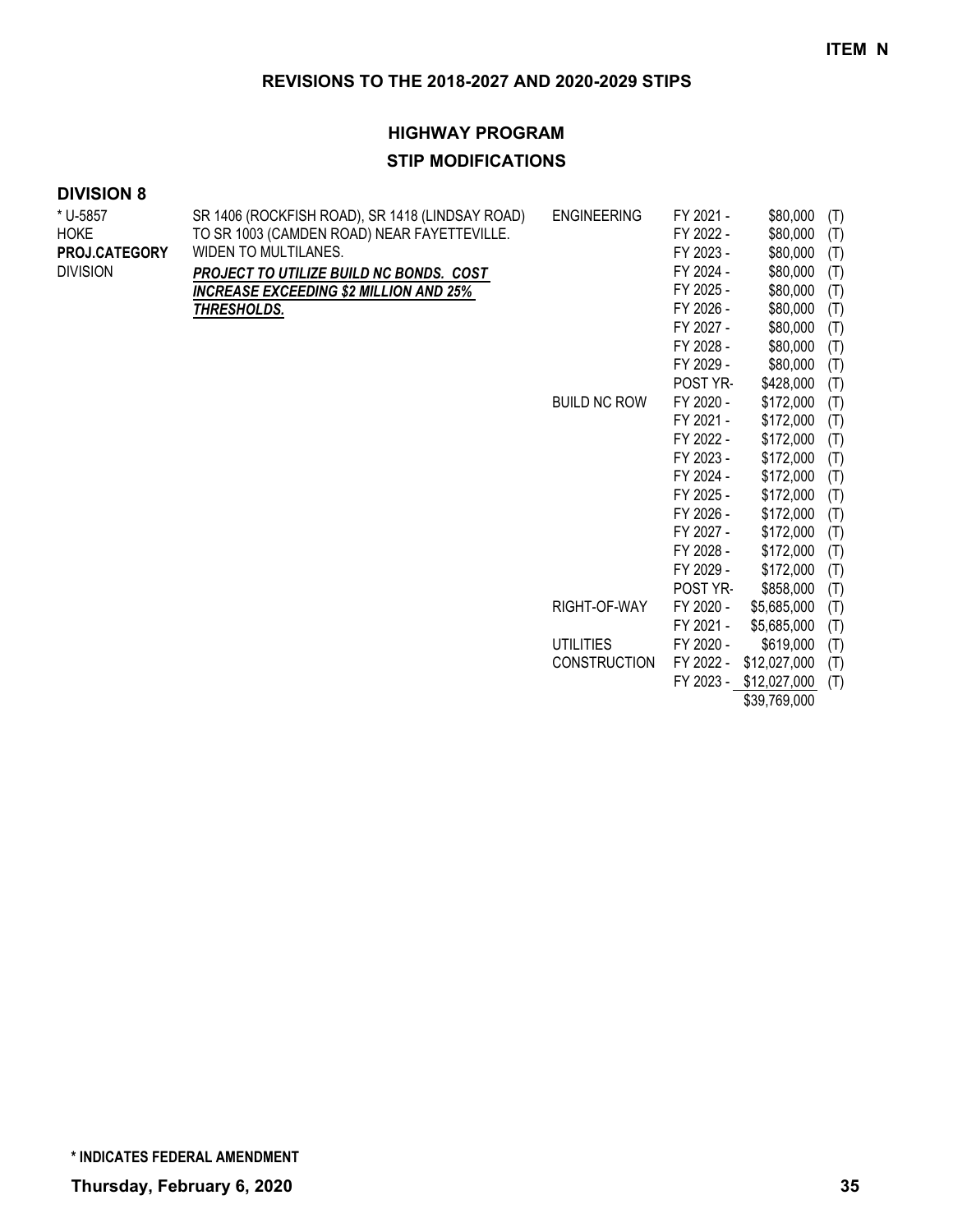# **HIGHWAY PROGRAM STIP MODIFICATIONS**

#### **DIVISION 9**

| * R-2577A                       | US 158, MULTI-LANES NORTH OF US 421 / I-40                                      | <b>ENGINEERING</b>       | FY 2021 - | \$127,000                  | (T)   |
|---------------------------------|---------------------------------------------------------------------------------|--------------------------|-----------|----------------------------|-------|
| <b>FORSYTH</b>                  | BUSINESS TO SR 1965 (BELEWS CREEK ROAD)                                         |                          | FY 2022 - | \$127,000                  | (T)   |
| PROJ.CATEGORY                   | PROJECT TO UTILIZE BUILD NC BONDS. TO ALLOW                                     |                          | FY 2023 - | \$127,000                  | (T)   |
| <b>REGIONAL</b>                 | ADDITIONAL TIME FOR RIGHT OF WAY, DELAY                                         |                          | FY 2024 - | \$127,000                  | (T)   |
|                                 | <b>CONSTRUCTION FROM FY 22 TO FY 23.</b>                                        |                          | FY 2025 - | \$127,000                  | (T)   |
|                                 |                                                                                 |                          | FY 2026 - | \$127,000                  | (T)   |
|                                 |                                                                                 |                          | FY 2027 - | \$127,000                  | (T)   |
|                                 |                                                                                 |                          | FY 2028 - | \$127,000                  | (T)   |
|                                 |                                                                                 |                          | FY 2029 - | \$127,000                  | (T)   |
|                                 |                                                                                 |                          | POST YR-  | \$762,000                  | (T)   |
|                                 |                                                                                 | <b>BUILD NC ROW</b>      | FY 2020 - | \$343,000                  | (T)   |
|                                 |                                                                                 |                          | FY 2021 - | \$343,000                  | (T)   |
|                                 |                                                                                 |                          | FY 2022 - | \$343,000                  | (T)   |
|                                 |                                                                                 |                          | FY 2023 - | \$343,000                  | (T)   |
|                                 |                                                                                 |                          | FY 2024 - | \$343,000                  | (T)   |
|                                 |                                                                                 |                          | FY 2025 - | \$343,000                  | (T)   |
|                                 |                                                                                 |                          | FY 2026 - | \$343,000                  | (T)   |
|                                 |                                                                                 |                          | FY 2027 - | \$343,000                  | (T)   |
|                                 |                                                                                 |                          | FY 2028 - | \$343,000                  | (T)   |
|                                 |                                                                                 |                          | FY 2029 - | \$343,000                  | (T)   |
|                                 |                                                                                 |                          | POST YR-  | \$1,716,000                | (T)   |
|                                 |                                                                                 | RIGHT-OF-WAY             | FY 2020 - | \$3,800,000                | (T)   |
|                                 |                                                                                 | <b>UTILITIES</b>         | FY 2020 - | \$469,000                  | (T)   |
|                                 |                                                                                 | BUILD NC CONST FY 2023 - |           | \$858,000                  | (T)   |
|                                 |                                                                                 |                          | FY 2024 - | \$858,000                  | (T)   |
|                                 |                                                                                 |                          | FY 2025 - | \$858,000                  | (T)   |
|                                 |                                                                                 |                          | FY 2026 - | \$858,000                  | (T)   |
|                                 |                                                                                 |                          | FY 2027 - | \$858,000                  | (T)   |
|                                 |                                                                                 |                          | FY 2028 - | \$858,000                  | (T)   |
|                                 |                                                                                 |                          | FY 2029 - | \$858,000                  | (T)   |
|                                 |                                                                                 |                          | POST YR-  | \$6,864,000                | (T)   |
|                                 |                                                                                 | <b>CONSTRUCTION</b>      | FY 2023 - | \$11,800,000               | (T)   |
|                                 |                                                                                 |                          | FY 2024 - | \$11,800,000               | (T)   |
|                                 |                                                                                 |                          |           | FY 2025 - \$11,800,000 (T) |       |
|                                 |                                                                                 |                          |           | \$59,590,000               |       |
| U-2579BA                        | FUTURE I-74, WINSTON-SALEM NORTHERN BELTWAY,                                    | <b>CONSTRUCTION</b>      |           | FY 2020 - \$10,000,000     | (NHP) |
| <b>FORSYTH</b><br>PROJ.CATEGORY | EASTERN SECTION, US 421 / NC 150 / BUSINESS 40 TO<br>US 158. STREAM RELOCATION. |                          |           | \$10,000,000               |       |
| <b>TRANSITION</b>               | PROJECT BREAK ADDED FOR SEPARATE LETTING OF                                     |                          |           |                            |       |

*STREAM RELOCATION COMPONENT.*

**\* INDICATES FEDERAL AMENDMENT**

**Thursday, February 6, 2020 36**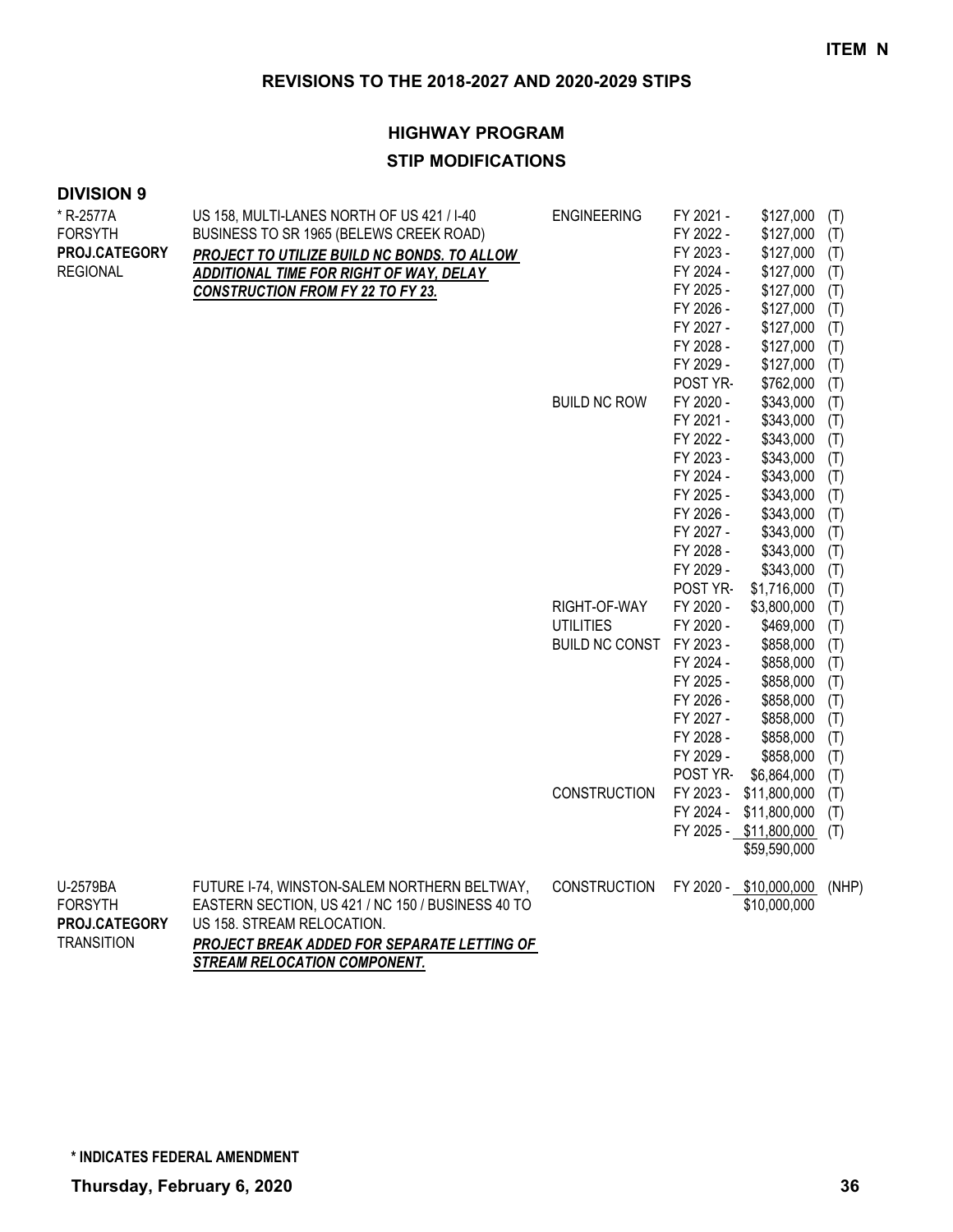## **HIGHWAY PROGRAM STIP MODIFICATIONS**

#### **DIVISION 9**

| * U-5757        | NC 8 (WINSTON ROAD), 9TH STREET TO SR 1408 | <b>ENGINEERING</b>  | FY 2020 - | \$102,000   | (T) |
|-----------------|--------------------------------------------|---------------------|-----------|-------------|-----|
| <b>DAVIDSON</b> | (BIESECKER ROAD) IN LEXINGTON. WIDEN TO    |                     | FY 2021 - | \$102,000   | (T) |
| PROJ.CATEGORY   | MULTILANES.                                |                     | FY 2022 - | \$102,000   | (T) |
| <b>REGIONAL</b> | PROJECT TO UTILIZE BUILD NC BONDS.         |                     | FY 2023 - | \$102,000   | (T) |
|                 |                                            |                     | FY 2024 - | \$102,000   | (T) |
|                 |                                            |                     | FY 2025 - | \$102,000   | (T) |
|                 |                                            |                     | FY 2026 - | \$102,000   | (T) |
|                 |                                            |                     | FY 2027 - | \$102,000   | (T) |
|                 |                                            |                     | FY 2028 - | \$102,000   | (T) |
|                 |                                            |                     | FY 2029 - | \$102,000   | (T) |
|                 |                                            |                     | POST YR-  | \$510,000   | (T) |
|                 |                                            | <b>BUILD NC ROW</b> | FY 2020 - | \$1,030,000 | (T) |
|                 |                                            |                     | FY 2021 - | \$1,030,000 | (T) |
|                 |                                            |                     | FY 2022 - | \$1,030,000 | (T) |
|                 |                                            |                     | FY 2023 - | \$1,030,000 | (T) |
|                 |                                            |                     | FY 2024 - | \$1,030,000 | (T) |
|                 |                                            |                     | FY 2025 - | \$1,030,000 | (T) |
|                 |                                            |                     | FY 2026 - | \$1,030,000 | (T) |
|                 |                                            |                     | FY 2027 - | \$1,030,000 | (T) |
|                 |                                            |                     | FY 2028 - | \$1,030,000 | (T) |
|                 |                                            |                     | FY 2029 - | \$1,030,000 | (T) |
|                 |                                            |                     | POST YR-  | \$5,148,000 | (T) |
|                 |                                            | RIGHT-OF-WAY        | FY 2020 - | \$2,167,000 | (T) |
|                 |                                            |                     | FY 2021 - | \$2,166,000 | (T) |
|                 |                                            | <b>CONSTRUCTION</b> | FY 2022 - | \$4,500,000 | (T) |
|                 |                                            |                     |           |             |     |

\$25,811,000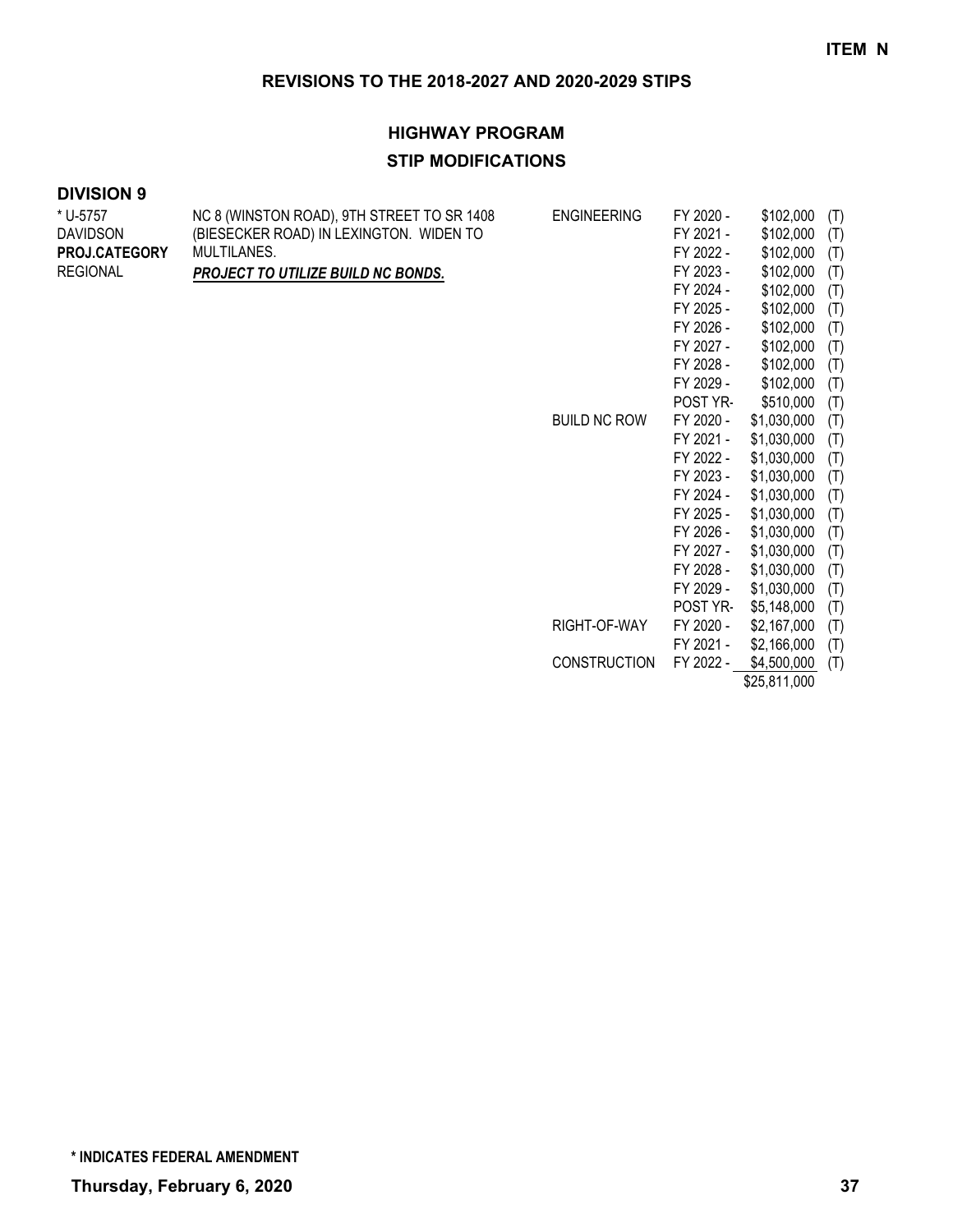# **HIGHWAY PROGRAM STIP MODIFICATIONS**

#### **DIVISION 9**

| * U-5824             | NC 66 (OLD HOLLOW ROAD), HARLEY DRIVE TO US 158 | <b>ENGINEERING</b>  | FY 2021 - | \$111,000   | (T) |
|----------------------|-------------------------------------------------|---------------------|-----------|-------------|-----|
| <b>FORSYTH</b>       | IN WALKERTOWN. WIDEN TO MULTILANES.             |                     | FY 2022 - | \$111,000   | (T) |
| <b>PROJ.CATEGORY</b> | PROJECT TO UTILIZE BUILD NC BONDS.              |                     | FY 2023 - | \$111,000   | (T) |
| <b>DIVISION</b>      |                                                 |                     | FY 2024 - | \$111,000   | (T) |
|                      |                                                 |                     | FY 2025 - | \$111,000   | (T) |
|                      |                                                 |                     | FY 2026 - | \$111,000   | (T) |
|                      |                                                 |                     | FY 2027 - | \$111,000   | (T) |
|                      |                                                 |                     | FY 2028 - | \$111,000   | (T) |
|                      |                                                 |                     | FY 2029 - | \$111,000   | (T) |
|                      |                                                 |                     | POST YR-  | \$666,000   | (T) |
|                      |                                                 | <b>BUILD NC ROW</b> | FY 2020 - | \$343,000   | (T) |
|                      |                                                 |                     | FY 2021 - | \$343,000   | (T) |
|                      |                                                 |                     | FY 2022 - | \$343,000   | (T) |
|                      |                                                 |                     | FY 2023 - | \$343,000   | (T) |
|                      |                                                 |                     | FY 2024 - | \$343,000   | (T) |
|                      |                                                 |                     | FY 2025 - | \$343,000   | (T) |
|                      |                                                 |                     | FY 2026 - | \$343,000   | (T) |
|                      |                                                 |                     | FY 2027 - | \$343,000   | (T) |
|                      |                                                 |                     | FY 2028 - | \$343,000   | (T) |
|                      |                                                 |                     | FY 2029 - | \$343,000   | (T) |
|                      |                                                 |                     | POST YR-  | \$1,716,000 | (T) |
|                      |                                                 | <b>CONSTRUCTION</b> | FY 2023 - | \$8,250,000 | (T) |
|                      |                                                 |                     | FY 2024 - | \$8,250,000 | (T) |

\$23,311,000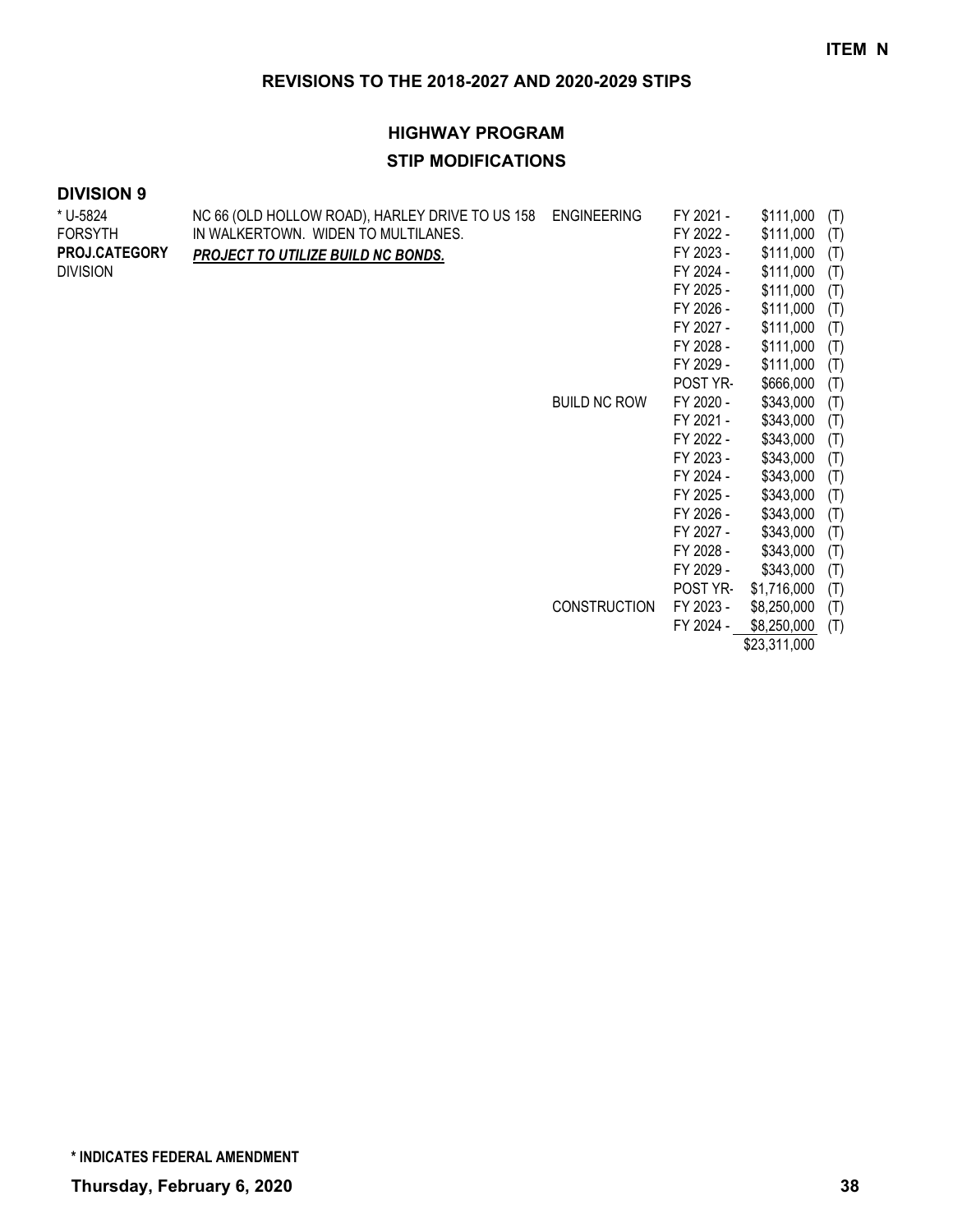#### **HIGHWAY PROGRAM**

#### **STIP MODIFICATIONS**

| * U-5761             | NC 3 (DALE EARNHARDT BOULEVARD), INTERSECTION | <b>ENGINEERING</b>    | FY 2021 - | \$96,000    | (T) |
|----------------------|-----------------------------------------------|-----------------------|-----------|-------------|-----|
| <b>CABARRUS</b>      | OF NC 3 (DALE EARNHARDT BOULEVARD) AND US     |                       | FY 2022 - | \$96,000    | (T) |
| <b>PROJ.CATEGORY</b> | 29/601 (CANNON BOULEVARD). CONSTRUCT          |                       | FY 2023 - | \$96,000    | (T) |
| <b>REGIONAL</b>      | INTERSECTION IMPROVEMENTS.                    |                       | FY 2024 - | \$96,000    | (T) |
|                      | <b>PROJECT TO UTILIZE BUILD NC BONDS</b>      |                       | FY 2025 - | \$96,000    | (T) |
|                      |                                               |                       | FY 2026 - | \$96,000    | (T) |
|                      |                                               |                       | FY 2027 - | \$96,000    | (T) |
|                      |                                               |                       | FY 2028 - | \$96,000    | (T) |
|                      |                                               |                       | FY 2029 - | \$96,000    | (T) |
|                      |                                               |                       | FY 2030 - | \$96,000    | (T) |
|                      |                                               |                       | FY 2031 - | \$96,000    | (T) |
|                      |                                               |                       | FY 2032 - | \$96,000    | (T) |
|                      |                                               |                       | POST YR-  | \$288,000   | (T) |
|                      |                                               | <b>BUILD NC CONST</b> | FY 2020 - | \$300,000   | (T) |
|                      |                                               |                       | FY 2021 - | \$300,000   | (T) |
|                      |                                               |                       | FY 2022 - | \$300,000   | (T) |
|                      |                                               |                       | FY 2023 - | \$300,000   | (T) |
|                      |                                               |                       | FY 2024 - | \$300,000   | (T) |
|                      |                                               |                       | FY 2025 - | \$300,000   | (T) |
|                      |                                               |                       | FY 2026 - | \$300,000   | (T) |
|                      |                                               |                       | FY 2027 - | \$300,000   | (T) |
|                      |                                               |                       | FY 2028 - | \$300,000   | (T) |
|                      |                                               |                       | FY 2029 - | \$300,000   | (T) |
|                      |                                               |                       | FY 2030 - | \$300,000   | (T) |
|                      |                                               |                       | FY 2031 - | \$300,000   | (T) |
|                      |                                               |                       | FY 2032 - | \$300,000   | (T) |
|                      |                                               |                       | POST YR-  | \$600,000   | (T) |
|                      |                                               | <b>CONSTRUCTION</b>   | FY 2020 - | \$1,900,000 | (T) |
|                      |                                               |                       | FY 2021 - | \$1,900,000 | (T) |
|                      |                                               |                       |           | \$9,740,000 |     |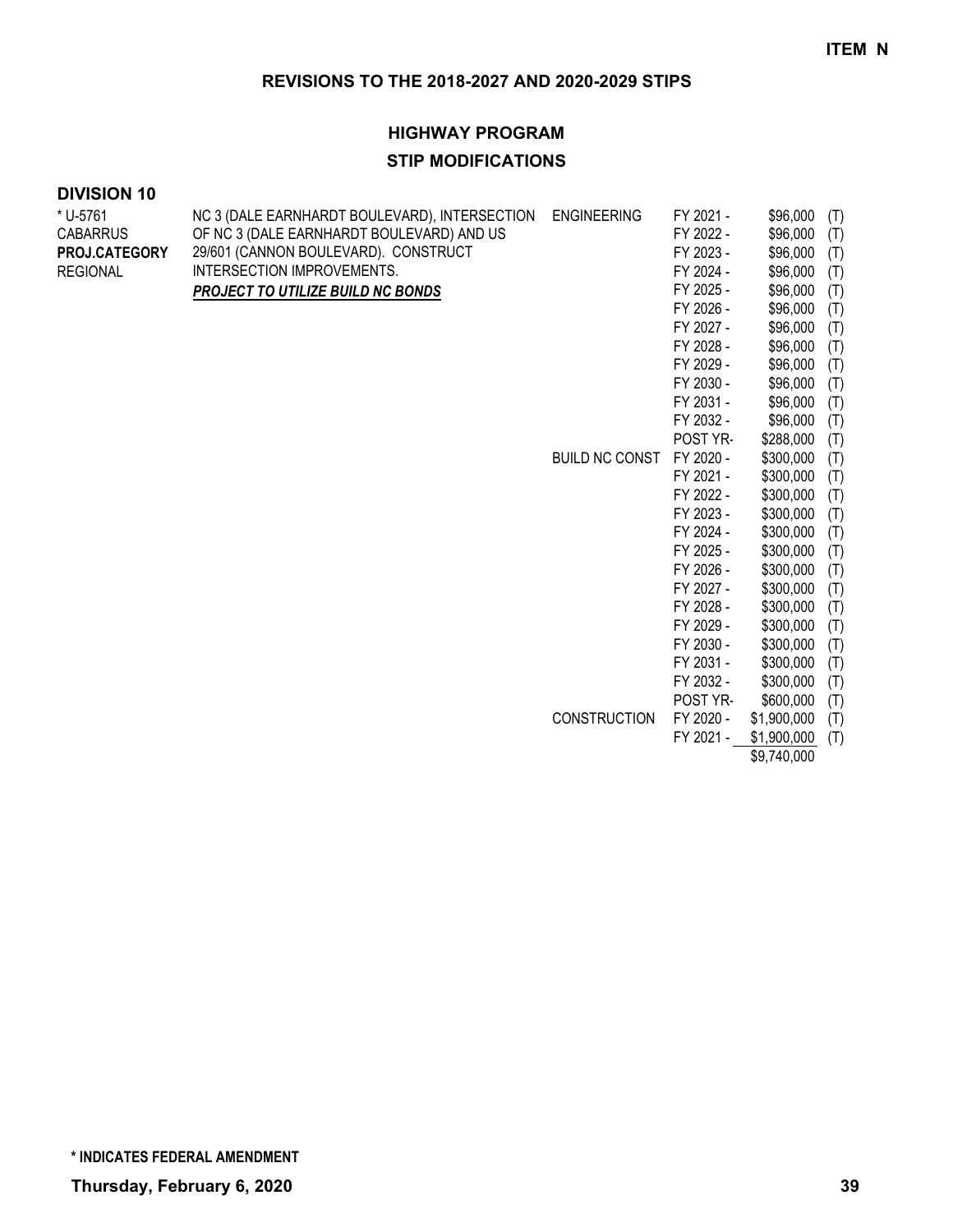# **HIGHWAY PROGRAM**

#### **STIP MODIFICATIONS**

\* U-6031 UNION

| * U-6031        | SR 1009 (CHARLOTTE AVENUE), SEYMOUR STREET TO | <b>ENGINEERING</b>  | FY 2021 - | \$49,000<br>(T)    |  |
|-----------------|-----------------------------------------------|---------------------|-----------|--------------------|--|
| <b>UNION</b>    | NC 200 (DICKERSON BOULEVARD). WIDEN TO FOUR-  |                     | FY 2022 - | \$49,000<br>(T)    |  |
| PROJ.CATEGORY   | LANES DIVIDED.                                |                     | FY 2023 - | \$49,000<br>(T)    |  |
| <b>DIVISION</b> | PROJECT TO UTILIZE BUILD NC BONDS             |                     | FY 2024 - | \$49,000<br>(T)    |  |
|                 |                                               |                     | FY 2025 - | \$49,000<br>(T)    |  |
|                 |                                               |                     | FY 2026 - | \$49,000<br>(T)    |  |
|                 |                                               |                     | FY 2027 - | \$49,000<br>(T)    |  |
|                 |                                               |                     | FY 2028 - | \$49,000<br>(T)    |  |
|                 |                                               |                     | FY 2029 - | \$49,000<br>(T)    |  |
|                 |                                               |                     | FY 2030 - | \$49,000<br>(T)    |  |
|                 |                                               |                     | FY 2031 - | \$49,000<br>(T)    |  |
|                 |                                               |                     | FY 2032 - | \$49,000<br>(T)    |  |
|                 |                                               |                     | POST YR-  | \$147,000<br>(T)   |  |
|                 |                                               | <b>BUILD NC ROW</b> | FY 2020 - | \$429,000<br>(T)   |  |
|                 |                                               |                     | FY 2021 - | \$429,000<br>(T)   |  |
|                 |                                               |                     | FY 2022 - | \$429,000<br>(T)   |  |
|                 |                                               |                     | FY 2023 - | \$429,000<br>(T)   |  |
|                 |                                               |                     | FY 2024 - | \$429,000<br>(T)   |  |
|                 |                                               |                     | FY 2025 - | \$429,000<br>(T)   |  |
|                 |                                               |                     | FY 2026 - | \$429,000<br>(T)   |  |
|                 |                                               |                     | FY 2027 - | \$429,000<br>(T)   |  |
|                 |                                               |                     | FY 2028 - | \$429,000<br>(T)   |  |
|                 |                                               |                     | FY 2029 - | \$429,000<br>(T)   |  |
|                 |                                               |                     | FY 2030 - | \$429,000<br>(T)   |  |
|                 |                                               |                     | FY 2031 - | \$429,000<br>(T)   |  |
|                 |                                               |                     | FY 2032 - | \$429,000<br>(T)   |  |
|                 |                                               |                     | POST YR-  | \$858,000<br>(T)   |  |
|                 |                                               | RIGHT-OF-WAY        | FY 2020 - | \$7,650,000<br>(T) |  |
|                 |                                               |                     | FY 2021 - | \$7,650,000<br>(T) |  |
|                 |                                               | <b>UTILITIES</b>    | FY 2020 - | \$500,000<br>(T)   |  |
|                 |                                               | <b>CONSTRUCTION</b> | FY 2024 - | \$3,000,000<br>(T) |  |
|                 |                                               |                     | FY 2025 - | \$3,000,000<br>(T) |  |
|                 |                                               |                     |           | \$28,970,000       |  |

**\* INDICATES FEDERAL AMENDMENT**

**Thursday, February 6, 2020 40**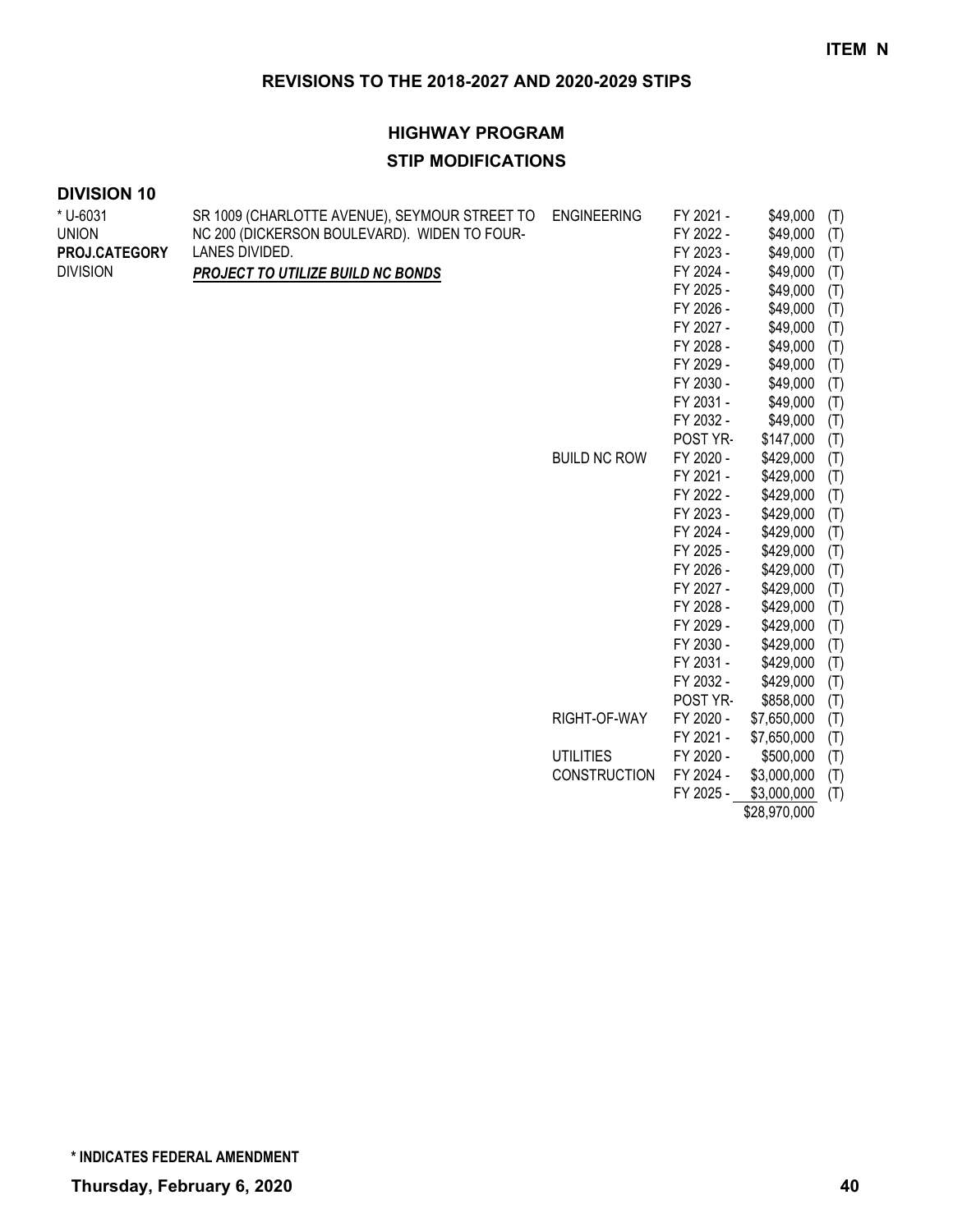# **HIGHWAY PROGRAM STIP MODIFICATIONS**

| * B-5825        | NC 67, REPLACE BRIDGE 980035 OVER YADKIN RIVER. | <b>ENGINEERING</b>    | FY 2021 - | \$45,000     | (T) |
|-----------------|-------------------------------------------------|-----------------------|-----------|--------------|-----|
| <b>YADKIN</b>   | PROJECT TO UTILIZE BUILD NC BONDS               |                       | FY 2022 - | \$45,000     | (T) |
| PROJ.CATEGORY   |                                                 |                       | FY 2023 - | \$45,000     | (T) |
| <b>REGIONAL</b> |                                                 |                       | FY 2024 - | \$45,000     | (T) |
|                 |                                                 |                       | FY 2025 - | \$45,000     | (T) |
|                 |                                                 |                       | FY 2026 - | \$45,000     | (T) |
|                 |                                                 |                       | FY 2027 - | \$45,000     | (T) |
|                 |                                                 |                       | FY 2028 - | \$45,000     | (T) |
|                 |                                                 |                       | FY 2029 - | \$45,000     | (T) |
|                 |                                                 |                       | FY 2030 - | \$45,000     | (T) |
|                 |                                                 |                       | FY 2031 - | \$45,000     | (T) |
|                 |                                                 |                       | FY 2032 - | \$45,000     | (T) |
|                 |                                                 |                       | POST YR-  | \$135,000    | (T) |
|                 |                                                 | <b>BUILD NC CONST</b> | FY 2020 - | \$429,000    | (T) |
|                 |                                                 |                       | FY 2021 - | \$429,000    | (T) |
|                 |                                                 |                       | FY 2022 - | \$429,000    | (T) |
|                 |                                                 |                       | FY 2023 - | \$429,000    | (T) |
|                 |                                                 |                       | FY 2024 - | \$429,000    | (T) |
|                 |                                                 |                       | FY 2025 - | \$429,000    | (T) |
|                 |                                                 |                       | FY 2026 - | \$429,000    | (T) |
|                 |                                                 |                       | FY 2027 - | \$429,000    | (T) |
|                 |                                                 |                       | FY 2028 - | \$429,000    | (T) |
|                 |                                                 |                       | FY 2029 - | \$429,000    | (T) |
|                 |                                                 |                       | FY 2030 - | \$429,000    | (T) |
|                 |                                                 |                       | FY 2031 - | \$429,000    | (T) |
|                 |                                                 |                       | FY 2032 - | \$429,000    | (T) |
|                 |                                                 |                       | POST YR-  | \$858,000    | (T) |
|                 |                                                 | <b>CONSTRUCTION</b>   | FY 2020 - | \$3,700,000  | (T) |
|                 |                                                 |                       | FY 2021 - | \$3,700,000  | (T) |
|                 |                                                 |                       |           | \$14,510,000 |     |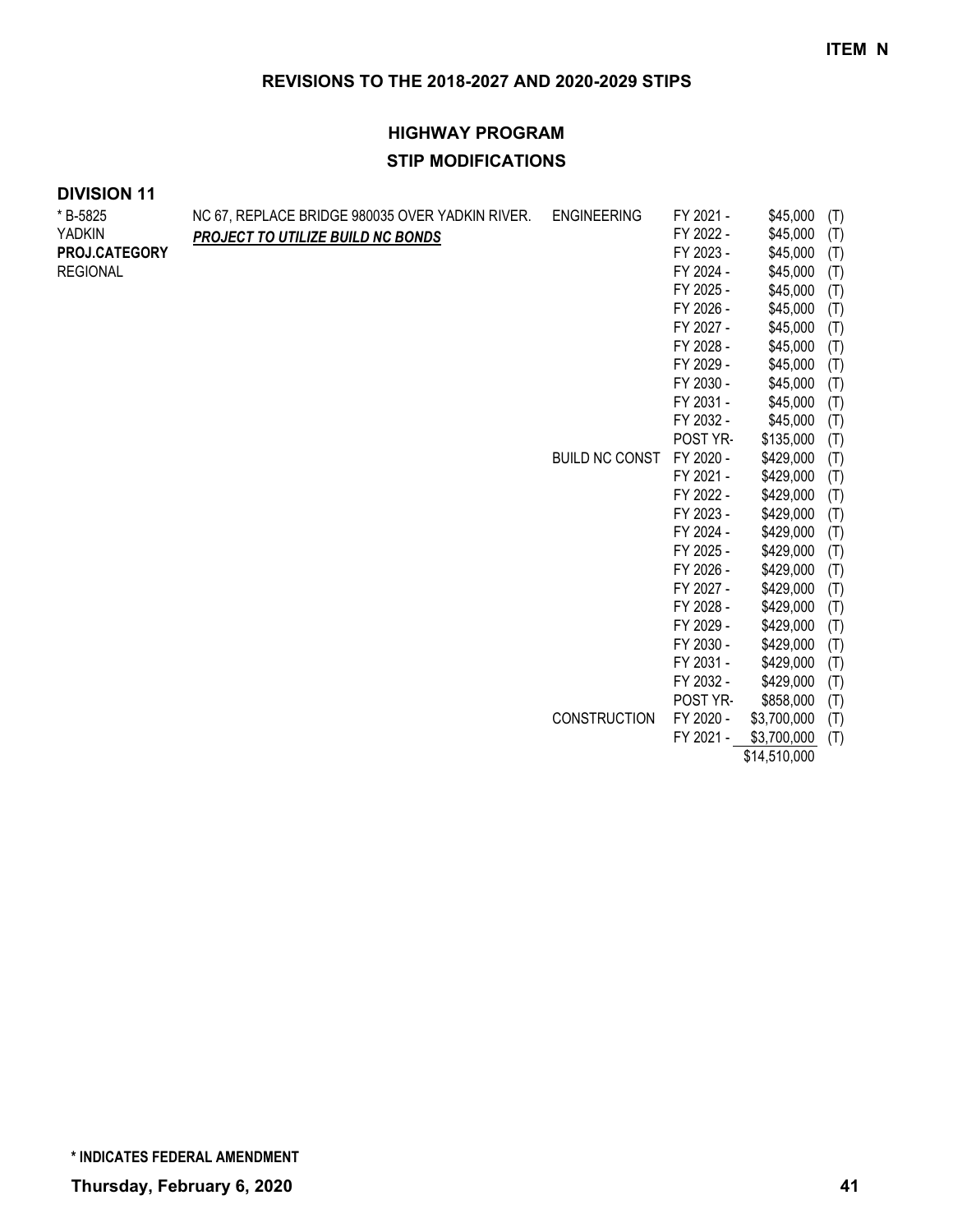# **HIGHWAY PROGRAM STIP MODIFICATIONS**

| * R-2915E<br><b>ASHE</b><br>PROJ.CATEGORY<br><b>DIVISION</b> | US 221, US 221 BYPASS TO US 221 BUSINESS/NC 88 IN<br><b>JEFFERSON</b><br>PROJECT TO UTILIZE BUILD NC BONDS | <b>ENGINEERING</b><br><b>BUILD NC CONST</b> | FY 2021 -<br>FY 2022 -<br>FY 2023 -<br>FY 2024 -<br>FY 2025 -<br>FY 2026 -<br>FY 2027 -<br>FY 2028 -<br>FY 2029 -<br>FY 2030 -<br>FY 2031 -<br>FY 2032 -<br>POST YR-<br>FY 2020 -<br>FY 2021 - | \$185,000<br>\$185,000<br>\$185,000<br>\$185,000<br>\$185,000<br>\$185,000<br>\$185,000<br>\$185,000<br>\$185,000<br>\$185,000<br>\$185,000<br>\$185,000<br>\$555,000<br>\$1,373,000<br>\$1,373,000 | (T)<br>(T)<br>(T)<br>(T)<br>(T)<br>(T)<br>(T)<br>(T)<br>(T)<br>(T)<br>(T)<br>(T)<br>(T)<br>(T)<br>(T) |
|--------------------------------------------------------------|------------------------------------------------------------------------------------------------------------|---------------------------------------------|------------------------------------------------------------------------------------------------------------------------------------------------------------------------------------------------|-----------------------------------------------------------------------------------------------------------------------------------------------------------------------------------------------------|-------------------------------------------------------------------------------------------------------|
|                                                              |                                                                                                            |                                             | FY 2022 -<br>FY 2023 -<br>FY 2024 -<br>FY 2025 -<br>FY 2026 -<br>FY 2027 -<br>FY 2028 -<br>FY 2029 -<br>FY 2030 -<br>FY 2031 -<br>FY 2032 -<br>POST YR-                                        | \$1,373,000<br>\$1,373,000<br>\$1,373,000<br>\$1,373,000<br>\$1,373,000<br>\$1,373,000<br>\$1,373,000<br>\$1,373,000<br>\$1,373,000<br>\$1,373,000<br>\$1,373,000<br>\$2,746,000                    | (T)<br>(T)<br>(T)<br>(T)<br>(T)<br>(T)<br>(T)<br>(T)<br>(T)<br>(T)<br>(T)<br>(T)                      |
|                                                              |                                                                                                            | <b>CONSTRUCTION</b>                         | FY 2020 -<br>FY 2021 -<br>FY 2022 -<br>FY 2023 -                                                                                                                                               | \$4,925,000<br>\$4,925,000<br>\$4,925,000<br>\$4,925,000<br>\$43,070,000                                                                                                                            | (T)<br>(T)<br>(T)<br>(T)                                                                              |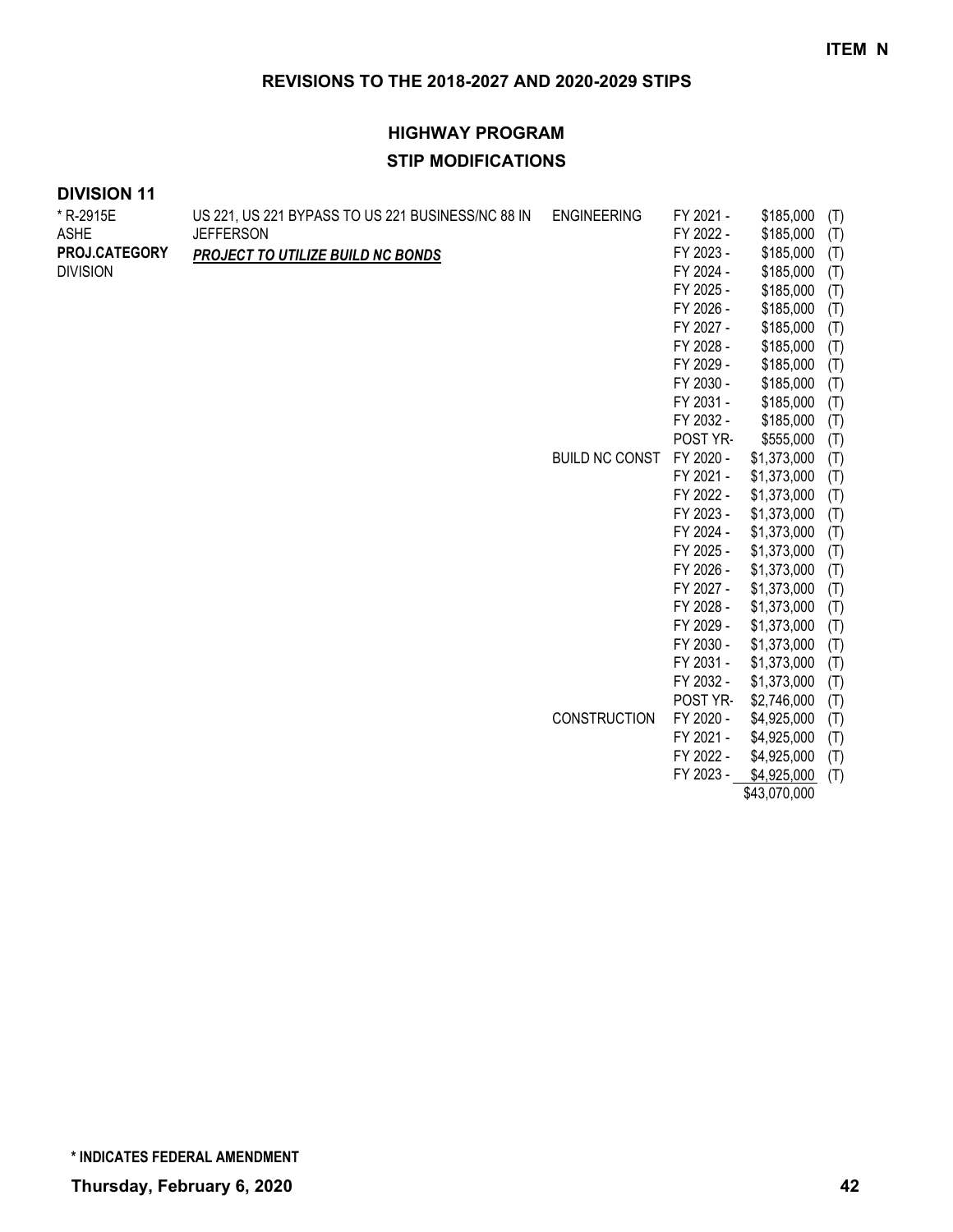#### **HIGHWAY PROGRAM**

#### **STIP MODIFICATIONS**

| * U-5810        | SR 1514 (BAMBOO ROAD); SR 1523 (WILSON RIDGE),   | <b>ENGINEERING</b>    | FY 2021 -             | \$76,000               | (T)        |
|-----------------|--------------------------------------------------|-----------------------|-----------------------|------------------------|------------|
| <b>WATAUGA</b>  | US 421/US 221 TO SR 1522 (DEERFIELD ROAD). WIDEN |                       | FY 2022 -             | \$76,000               | (T)        |
| PROJ.CATEGORY   | ROADWAY TO 12-FEET LANES WITH 4-FEET PAVED       |                       | FY 2023 -             | \$76,000               | (T)        |
| <b>DIVISION</b> | SHOULDERS.                                       |                       | FY 2024 -             | \$76,000               | (T)        |
|                 | <b>PROJECT TO UTILIZE BUILD NC BONDS</b>         |                       | FY 2025 -             | \$76,000               | (T)        |
|                 |                                                  |                       | FY 2026 -             | \$76,000               | (T)        |
|                 |                                                  |                       | FY 2027 -             | \$76,000               | (T)        |
|                 |                                                  |                       | FY 2028 -             | \$76,000               | (T)        |
|                 |                                                  |                       | FY 2029 -             | \$76,000               | (T)        |
|                 |                                                  |                       | FY 2030 -             | \$76,000               | (T)        |
|                 |                                                  |                       | FY 2031 -             | \$76,000               | (T)        |
|                 |                                                  |                       | FY 2032 -             | \$76,000               | (T)        |
|                 |                                                  | <b>BUILD NC ROW</b>   | POST YR-<br>FY 2020 - | \$228,000<br>\$300,000 | (T)        |
|                 |                                                  |                       | FY 2021 -             | \$300,000              | (T)        |
|                 |                                                  |                       | FY 2022 -             | \$300,000              | (T)<br>(T) |
|                 |                                                  |                       | FY 2023 -             | \$300,000              | (T)        |
|                 |                                                  |                       | FY 2024 -             | \$300,000              | (T)        |
|                 |                                                  |                       | FY 2025 -             | \$300,000              | (T)        |
|                 |                                                  |                       | FY 2026 -             | \$300,000              | (T)        |
|                 |                                                  |                       | FY 2027 -             | \$300,000              | (T)        |
|                 |                                                  |                       | FY 2028 -             | \$300,000              | (T)        |
|                 |                                                  |                       | FY 2029 -             | \$300,000              | (T)        |
|                 |                                                  |                       | FY 2030 -             | \$300,000              | (T)        |
|                 |                                                  |                       | FY 2031 -             | \$300,000              | (T)        |
|                 |                                                  |                       | FY 2032 -             | \$300,000              | (T)        |
|                 |                                                  |                       | POST YR-              | \$600,000              | (T)        |
|                 |                                                  | RIGHT-OF-WAY          | FY 2020 -             | \$3,525,000            | (T)        |
|                 |                                                  | <b>BUILD NC CONST</b> | FY 2021 -             | \$429,000              | (T)        |
|                 |                                                  |                       | FY 2022 -             | \$429,000              | (T)        |
|                 |                                                  |                       | FY 2023 -             | \$429,000              | (T)        |
|                 |                                                  |                       | FY 2024 -             | \$429,000              | (T)        |
|                 |                                                  |                       | FY 2025 -             | \$429,000              | (T)        |
|                 |                                                  |                       | FY 2026 -             | \$429,000              | (T)        |
|                 |                                                  |                       | FY 2027 -             | \$429,000              | (T)        |
|                 |                                                  |                       | FY 2028 -             | \$429,000              | (T)        |
|                 |                                                  |                       | FY 2029 -             | \$429,000              | (T)        |
|                 |                                                  |                       | FY 2030 -             | \$429,000              | (T)        |
|                 |                                                  |                       | FY 2031 -             | \$429,000              | (T)        |
|                 |                                                  |                       | FY 2032 -             | \$429,000              | (T)        |
|                 |                                                  |                       | POST YR-              | \$1,287,000            | (T)        |
|                 |                                                  | CONSTRUCTION          | FY 2021 -             | \$867,000              | (T)        |
|                 |                                                  |                       | FY 2022 -             | \$867,000              | (T)        |
|                 |                                                  |                       | FY 2023 -             | \$867,000              | (T)        |
|                 |                                                  |                       |                       | \$18,201,000           |            |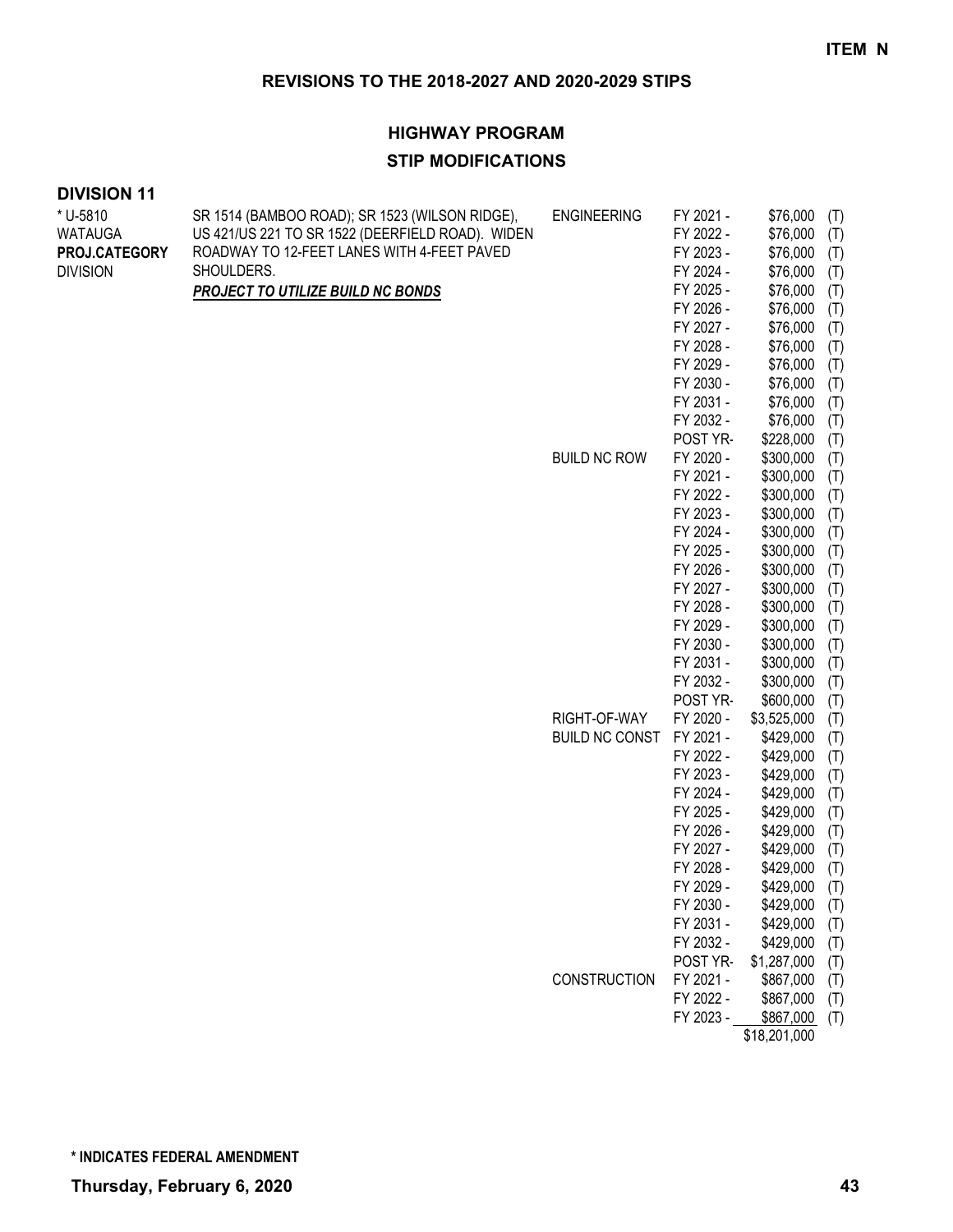| <b>DIVISION 12</b><br>* C-5196<br><b>CATAWBA</b><br>PROJ.CATEGORY<br><b>DIVISION</b>      | HICKORY, 16TH STREET (SANDY RIDGE ROAD) AT 21<br>ST. AVENUE NE IN HICKORY. CONSTRUCT<br>ROUNDABOUT.<br>TO ALLOW ADDITIONAL TIME FOR PLANNING AND<br>DESIGN, DELAY RIGHT-OF-WAY FROM FY 19 TO FY 20<br>AND CONSTRUCTION FROM FY 21 TO FY 22 | <b>CONSTRUCTION</b>                 | FY 2022 -                                        | \$2,390,000<br>FY 2022 - \$598,000<br>\$2,988,000              | (BGDA)<br>(L)                      |
|-------------------------------------------------------------------------------------------|--------------------------------------------------------------------------------------------------------------------------------------------------------------------------------------------------------------------------------------------|-------------------------------------|--------------------------------------------------|----------------------------------------------------------------|------------------------------------|
| C-5623<br><b>GASTON</b><br>PROJ.CATEGORY<br><b>EXEMPT</b>                                 | CRAMER MOUNTAIN ROAD, BALTIMORE DRIVE TO<br>SOUTH NEW HOPE ROAD. CONSTRUCT SIDEWALK.<br>TO ALLOW ADDITIONAL TIME FOR PLANNING AND<br>DESIGN, DELAY RIGHT-OF-WAY FROM FY 19 TO FY 20<br><b>AND CONSTRUCTION FROM FY 19 TO FY 20</b>         | RIGHT-OF-WAY<br><b>CONSTRUCTION</b> | FY 2020 -<br>FY 2020 -<br>FY 2020 -<br>FY 2020 - | \$5,000<br>\$2,000<br>\$360,000<br>\$110,000<br>\$477,000      | (CMAQ)<br>(L)<br>(CMAQ)<br>(L)     |
| EB-5701<br><b>GASTON</b><br>PROJ.CATEGORY<br><b>DIVISION</b>                              | US 29/74 (EAST FRANKLIN BOULEVARD), SR 2200 (COX<br>ROAD) TO CITY LIMITS. CONSTRUCT MISSING<br>SIDEWALK ON NORTH SIDE.<br>TO ALLOW ADDITIONAL TIME FOR PLANNING AND<br>DESIGN, DELAY RIGHT-OF-WAY FROM FY 19 TO FY 20                      | RIGHT-OF-WAY<br><b>CONSTRUCTION</b> | FY 2020 -<br>FY 2020 -<br>FY 2021 -<br>FY 2021 - | \$116,000<br>\$29,000<br>\$875,000<br>\$219,000<br>\$1,239,000 | (TA5200)<br>(L)<br>(TA5200)<br>(L) |
| EB-5788<br><b>IREDELL</b><br>PROJ.CATEGORY<br><b>DIVISION</b>                             | STATESVILLE, SHELTON AVENUE MULTI-USE PATH,<br>GARNER BAGNAL BOULEVARD TO AMITY HILL ROAD.<br>CONSTRUCT GREENWAY.<br>TO ALLOW ADDITIONAL TIME FOR PLANNING AND<br>DESIGN, DELAY RIGHT-OF-WAY FROM FY 19 TO FY 20                           | RIGHT-OF-WAY                        | FY 2020 -<br>FY 2020 -                           | \$201,000<br>\$50,000<br>\$251,000                             | (BGDA)<br>(L)                      |
| EB-5808<br><b>BURKE</b><br>CALDWELL<br><b>CATAWBA</b><br>PROJ.CATEGORY<br><b>DIVISION</b> | HICKORY, UPGRADE CURRENT PEDESTRIAN SIGNALS<br>AND INSTALL NEW PEDESTRIAN SIGNALS.<br>TO ALLOW ADDITIONAL TIME FOR PLANNING AND<br><b>DESIGN, DELAY CONSTRUCTION FROM FY 19 TO FY 20</b>                                                   | <b>CONSTRUCTION</b>                 | FY 2020 -<br>FY 2020 -                           | \$322,000<br>\$80,000<br>\$402,000                             | (BGDA)<br>(L)                      |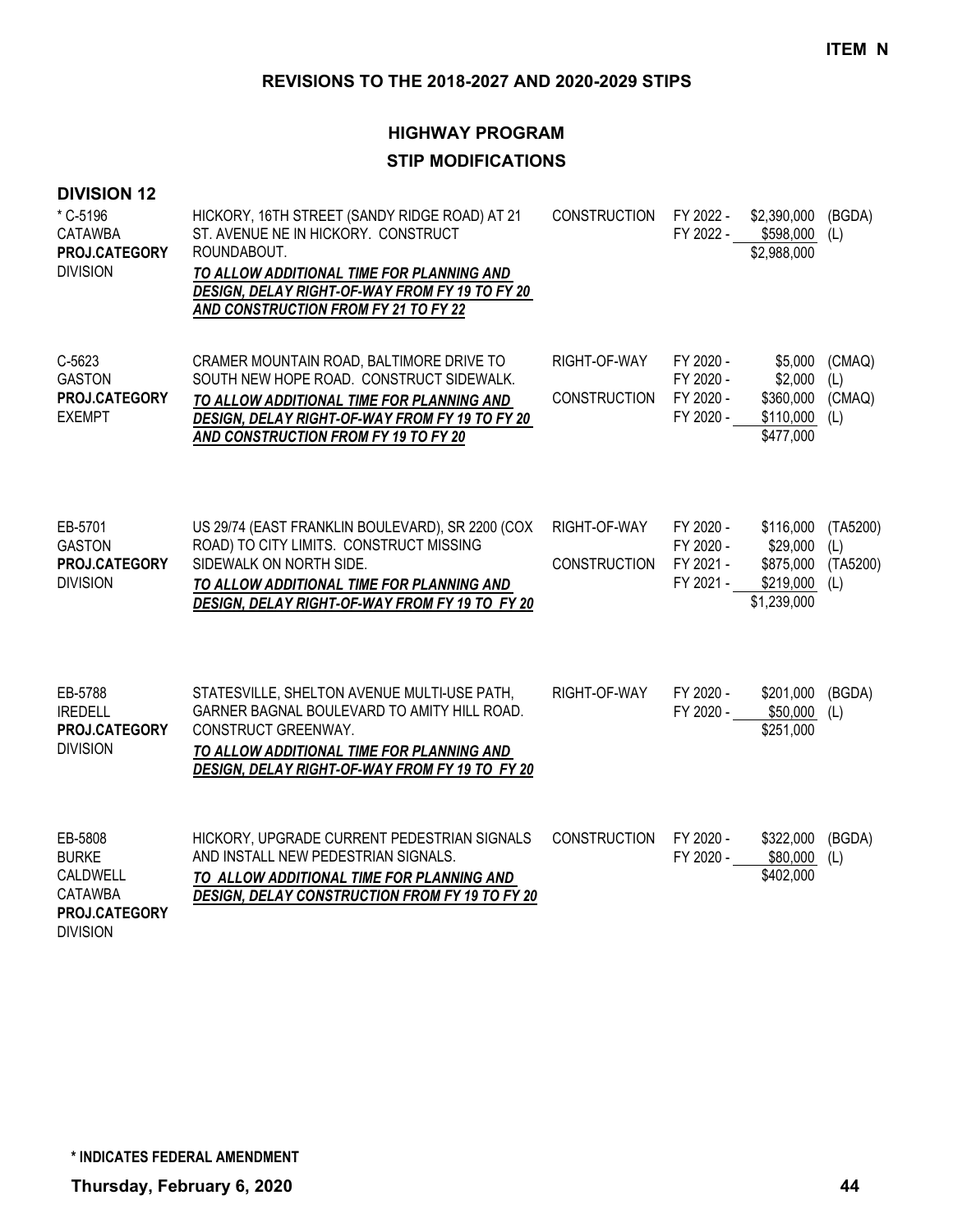# **HIGHWAY PROGRAM STIP MODIFICATIONS**

#### **DIVISION 12**

| EB-5828<br>CATAWBA<br><b>PROJ.CATEGORY</b><br><b>DIVISION</b> | CLAREMONT, CENTENNIAL BOULEVARD, NORTH<br>OXFORD STREET TO NORTH LOOKOUT STREET.<br>CONSTRUCT SIDEWALK.<br>TO ALLOW ADDITIONAL TIME FOR PLANNING AND<br>DESIGN, DELAY RIGHT-OF-WAY FROM FY 19 TO FY 20 | RIGHT-OF-WAY<br><b>CONSTRUCTION</b> | FY 2020 -<br>FY 2020 -<br>FY 2021 -<br>FY 2021 - | \$25,000<br>\$6,000<br>\$433,000<br>\$108,000<br>\$572,000 | (BGDA)<br>(L)<br>(BGDA)<br>(L) |
|---------------------------------------------------------------|--------------------------------------------------------------------------------------------------------------------------------------------------------------------------------------------------------|-------------------------------------|--------------------------------------------------|------------------------------------------------------------|--------------------------------|
|                                                               | AND CONSTRUCTION FROM FY 20 TO FY 21                                                                                                                                                                   |                                     |                                                  |                                                            |                                |
| EB-5935<br>CATAWBA<br><b>PROJ.CATEGORY</b><br><b>DIVISION</b> | CLAREMONT, CONSTRUCT SIDEWALK ALONG<br>CENTENNIAL BOULEVARD FROM NORTH LOOKOUT<br>STREET TO MAIN STREET - (PHASE II).<br>TO ALLOW ADDITIONAL TIME FOR PLANNING AND                                     | <b>CONSTRUCTION</b>                 | FY 2020 -<br>FY 2020 -                           | \$480.000<br>\$120,000<br>\$600,000                        | (BGDA)<br>(L)                  |

*DESIGN, DELAY CONSTRUCTION FROM FY 19 TO FY 20*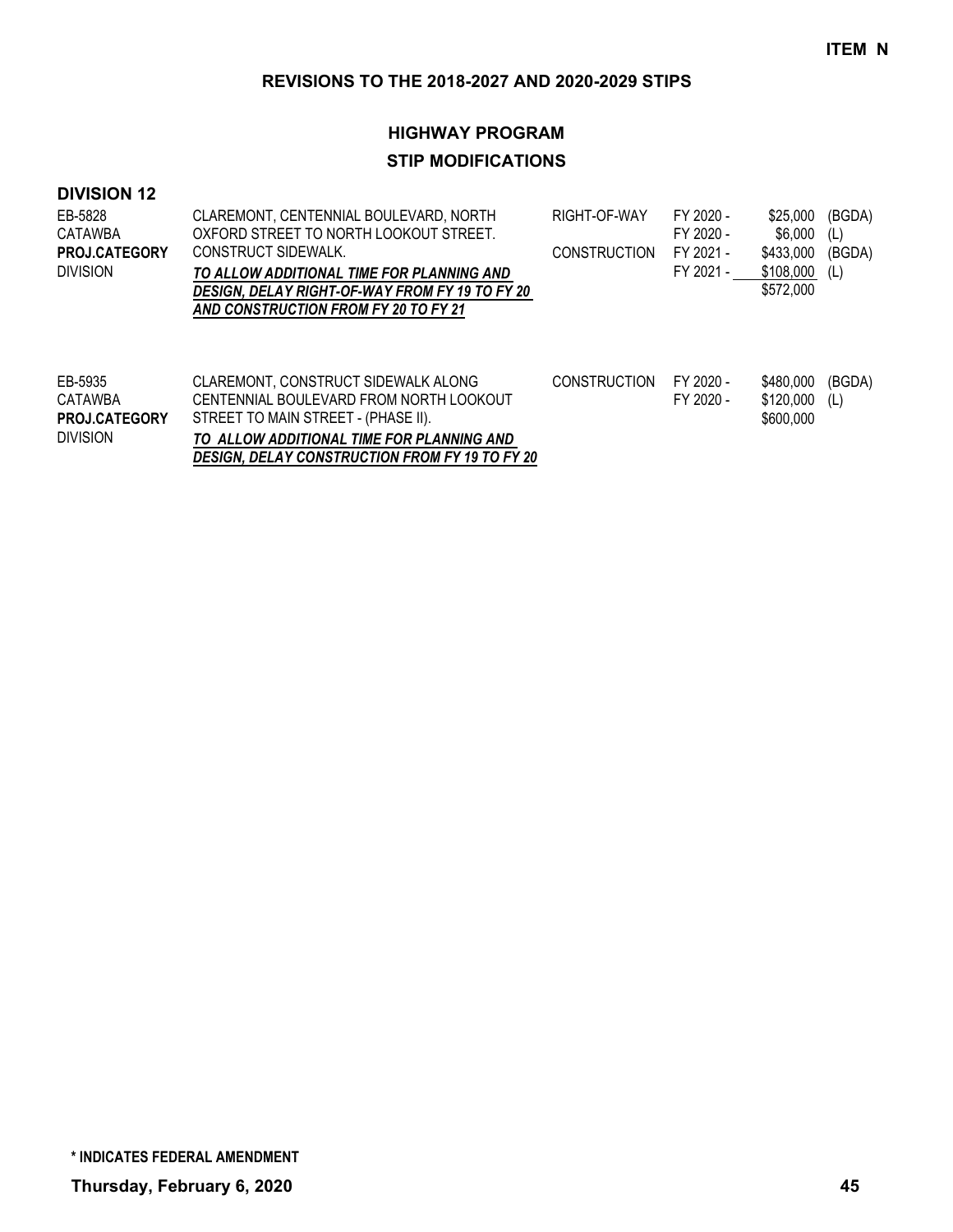#### **HIGHWAY PROGRAM**

#### **STIP MODIFICATIONS**

### **DIVISION 12**

| * U-5816        | SR 1305 (OATES ROAD - MIDNIGHT LANE), US 21 | <b>ENGINEERING</b>  | FY 2021 - | \$93,000    | (T)  |
|-----------------|---------------------------------------------|---------------------|-----------|-------------|------|
| <b>IREDELL</b>  | (CHARLOTTE HIGHWAY) TO SR 1474 (BLUEFIELD   |                     | FY 2022 - | \$93,000    | (T)  |
| PROJ.CATEGORY   | ROAD). WIDEN TO THREE-LANES WITH OVERPASS   |                     | FY 2023 - | \$93,000    | (T)  |
| <b>DIVISION</b> | <b>OVER I-77.</b>                           |                     | FY 2024 - | \$93,000    | (T)  |
|                 | PROJECT TO UTILIZE BUILD NC BONDS           |                     | FY 2025 - | \$93,000    | (T)  |
|                 |                                             |                     | FY 2026 - | \$93,000    | (T)  |
|                 |                                             |                     | FY 2027 - | \$93,000    | (T)  |
|                 |                                             |                     | FY 2028 - | \$93,000    | (T)  |
|                 |                                             |                     | FY 2029 - | \$93,000    | (T)  |
|                 |                                             |                     | FY 2030 - | \$93,000    | (T)  |
|                 |                                             |                     | FY 2031 - | \$93,000    | (T)  |
|                 |                                             |                     | FY 2032 - | \$93,000    | (T)  |
|                 |                                             |                     | POST YR-  | \$279,000   | (T)  |
|                 |                                             | <b>BUILD NC ROW</b> | FY 2020 - | \$515,000   | (T)  |
|                 |                                             |                     | FY 2021 - | \$515,000   | (T)  |
|                 |                                             |                     | FY 2022 - | \$515,000   | (T)  |
|                 |                                             |                     | FY 2023 - | \$515,000   | (T)  |
|                 |                                             |                     | FY 2024 - | \$515,000   | (T)  |
|                 |                                             |                     | FY 2025 - | \$515,000   | (T)  |
|                 |                                             |                     | FY 2026 - | \$515,000   | (T)  |
|                 |                                             |                     | FY 2027 - | \$515,000   | (T)  |
|                 |                                             |                     | FY 2028 - | \$515,000   | (T)  |
|                 |                                             |                     | FY 2029 - | \$515,000   | (T)  |
|                 |                                             |                     | FY 2030 - | \$515,000   | (T)  |
|                 |                                             |                     | FY 2031 - | \$515,000   | (T)  |
|                 |                                             |                     | FY 2032 - | \$515,000   | (T)  |
|                 |                                             |                     | POST YR-  | \$1,030,000 | (T)  |
|                 |                                             | RIGHT-OF-WAY        | FY 2020 - | \$2,098,000 | (BA) |
|                 |                                             |                     | FY 2020 - | \$4,502,000 | (T)  |
|                 |                                             | <b>UTILITIES</b>    | FY 2020 - | \$500,000   | (T)  |
|                 |                                             |                     | FY 2021 - | \$500,000   | (T)  |
|                 |                                             | <b>CONSTRUCTION</b> | FY 2024 - | \$9,166,000 | (T)  |
|                 |                                             |                     | FY 2025 - | \$9,167,000 | (T)  |
|                 |                                             |                     | FY 2026 - | \$9,167,000 | (T)  |

\$44,220,000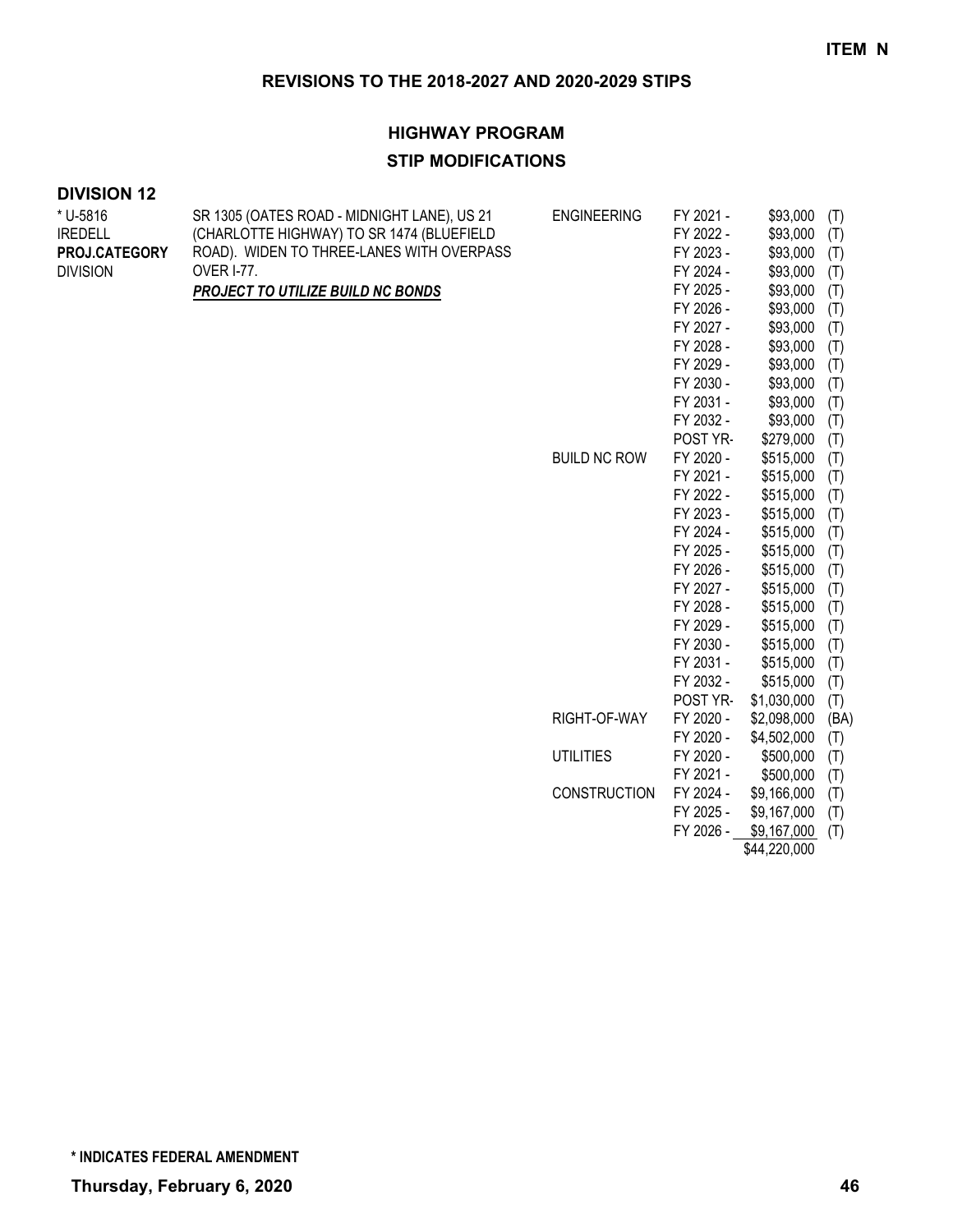# **HIGHWAY PROGRAM STIP MODIFICATIONS**

| * R-2233BA        | US 221, NORTH OF US 74 BYPASS TO SOUTH OF US 74 | <b>ENGINEERING</b>    | FY 2021 - | \$76,000              | (T) |
|-------------------|-------------------------------------------------|-----------------------|-----------|-----------------------|-----|
| <b>RUTHERFORD</b> | <b>BUSINESS</b>                                 |                       | FY 2022 - | \$76,000              | (T) |
| PROJ.CATEGORY     | <b>PROJECT TO UTILIZE BUILD NC BONDS</b>        |                       | FY 2023 - | \$76,000              | (T) |
| <b>DIVISION</b>   |                                                 |                       | FY 2024 - | \$76,000              | (T) |
|                   |                                                 |                       | FY 2025 - | \$76,000              | (T) |
|                   |                                                 |                       | FY 2026 - | \$76,000              | (T) |
|                   |                                                 |                       | FY 2027 - | \$76,000              | (T) |
|                   |                                                 |                       | FY 2028 - | \$76,000              | (T) |
|                   |                                                 |                       | FY 2029 - | \$76,000              | (T) |
|                   |                                                 |                       | FY 2030 - | \$76,000              | (T) |
|                   |                                                 |                       | FY 2031 - | \$76,000              | (T) |
|                   |                                                 |                       | FY 2032 - | \$76,000              | (T) |
|                   |                                                 |                       | POST YR-  | \$228,000             | (T) |
|                   |                                                 | <b>BUILD NC ROW</b>   | FY 2020 - | \$858,000             | (T) |
|                   |                                                 |                       | FY 2021 - | \$858,000             | (T) |
|                   |                                                 |                       | FY 2022 - | \$858,000             | (T) |
|                   |                                                 |                       | FY 2023 - | \$858,000             | (T) |
|                   |                                                 |                       | FY 2024 - | \$858,000             | (T) |
|                   |                                                 |                       | FY 2025 - | \$858,000             | (T) |
|                   |                                                 |                       | FY 2026 - | \$858,000             | (T) |
|                   |                                                 |                       | FY 2027 - | \$858,000             | (T) |
|                   |                                                 |                       | FY 2028 - | \$858,000             | (T) |
|                   |                                                 |                       | FY 2029 - | \$858,000             | (T) |
|                   |                                                 |                       | FY 2030 - | \$858,000             | (T) |
|                   |                                                 |                       | FY 2031 - | \$858,000             | (T) |
|                   |                                                 |                       | FY 2032 - | \$858,000             | (T) |
|                   |                                                 |                       | POST YR-  | \$1,716,000           | (T) |
|                   |                                                 | RIGHT-OF-WAY          | FY 2020 - | \$8,100,000           | (T) |
|                   |                                                 |                       | FY 2021 - | \$8,100,000           | (T) |
|                   |                                                 | <b>UTILITIES</b>      | FY 2020 - | \$850,000             | (T) |
|                   |                                                 |                       | FY 2021 - | \$850,000             | (T) |
|                   |                                                 | <b>BUILD NC CONST</b> | FY 2023 - | \$6,907,000           | (T) |
|                   |                                                 |                       | FY 2024 - | \$6,907,000           | (T) |
|                   |                                                 |                       | FY 2025 - | \$6,907,000           | (T) |
|                   |                                                 |                       | FY 2026 - | \$6,907,000           | (T) |
|                   |                                                 |                       | FY 2027 - | \$6,907,000           | (T) |
|                   |                                                 |                       | FY 2028 - | \$6,907,000           | (T) |
|                   |                                                 |                       | FY 2029 - | \$6,907,000 (T)       |     |
|                   |                                                 |                       | FY 2030 - | \$6,907,000           | (T) |
|                   |                                                 |                       | FY 2031 - | \$6,907,000           | (T) |
|                   |                                                 |                       | FY 2032 - | \$6,907,000           | (T) |
|                   |                                                 |                       |           | POST YR-\$55,256,000  | (T) |
|                   |                                                 | CONSTRUCTION          | FY 2023 - | \$4,325,000           | (T) |
|                   |                                                 |                       | FY 2024 - | \$4,325,000           | (T) |
|                   |                                                 |                       | FY 2025 - | \$4,325,000           | (T) |
|                   |                                                 |                       |           | FY 2026 - \$4,325,000 | (T) |
|                   |                                                 |                       |           | \$173,536,000         |     |
|                   |                                                 |                       |           |                       |     |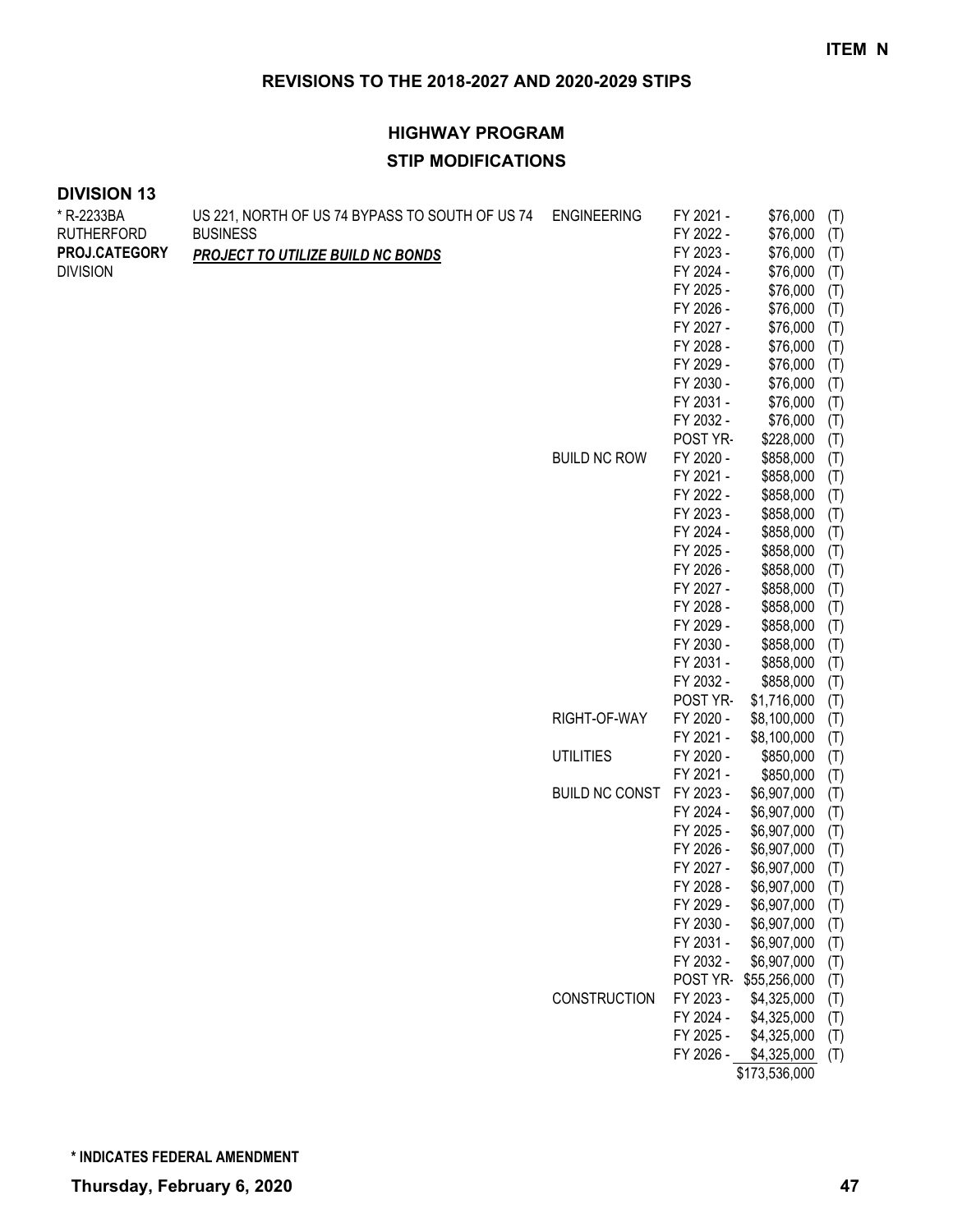# **HIGHWAY PROGRAM STIP MODIFICATIONS**

| * R-2233BB        | US 221, SOUTH OF US 74 BUSINESS TO NORTH OF SR | <b>ENGINEERING</b>    | FY 2021 - | \$354,000              | (T) |
|-------------------|------------------------------------------------|-----------------------|-----------|------------------------|-----|
| <b>RUTHERFORD</b> | 1366 (ROPER LOOP ROAD)                         |                       | FY 2022 - | \$354,000              | (T) |
| PROJ.CATEGORY     | PROJECT TO UTILIZE BUILD NC BONDS              |                       | FY 2023 - | \$354,000              | (T) |
| <b>DIVISION</b>   |                                                |                       | FY 2024 - | \$354,000              | (T) |
|                   |                                                |                       | FY 2025 - | \$354,000              | (T) |
|                   |                                                |                       | FY 2026 - | \$354,000              | (T) |
|                   |                                                |                       | FY 2027 - | \$354,000              | (T) |
|                   |                                                |                       | FY 2028 - | \$354,000              | (T) |
|                   |                                                |                       | FY 2029 - | \$354,000              | (T) |
|                   |                                                |                       | FY 2030 - | \$354,000              | (T) |
|                   |                                                |                       | FY 2031 - | \$354,000              | (T) |
|                   |                                                |                       | FY 2032 - | \$354,000              | (T) |
|                   |                                                |                       | POST YR-  | \$1,062,000            | (T) |
|                   |                                                | <b>BUILD NC CONST</b> | FY 2021 - | \$3,432,000            | (T) |
|                   |                                                |                       | FY 2022 - | \$3,432,000            | (T) |
|                   |                                                |                       | FY 2023 - | \$3,432,000            | (T) |
|                   |                                                |                       | FY 2024 - | \$3,432,000            | (T) |
|                   |                                                |                       | FY 2025 - | \$3,432,000            | (T) |
|                   |                                                |                       | FY 2026 - | \$3,432,000            | (T) |
|                   |                                                |                       | FY 2027 - | \$3,432,000            | (T) |
|                   |                                                |                       | FY 2028 - | \$3,432,000            | (T) |
|                   |                                                |                       | FY 2029 - | \$3,432,000            | (T) |
|                   |                                                |                       | FY 2030 - | \$3,432,000            | (T) |
|                   |                                                |                       | FY 2031 - | \$3,432,000            | (T) |
|                   |                                                |                       | FY 2032 - | \$3,432,000            | (T) |
|                   |                                                |                       |           | POST YR-\$10,296,000   | (T) |
|                   |                                                | <b>CONSTRUCTION</b>   | FY 2021 - | \$10,750,000           | (T) |
|                   |                                                |                       | FY 2022 - | \$10,750,000           | (T) |
|                   |                                                |                       | FY 2023 - | \$10,750,000           | (T) |
|                   |                                                |                       |           | FY 2024 - \$10,750,000 | (T) |
|                   |                                                |                       |           | \$99,790,000           |     |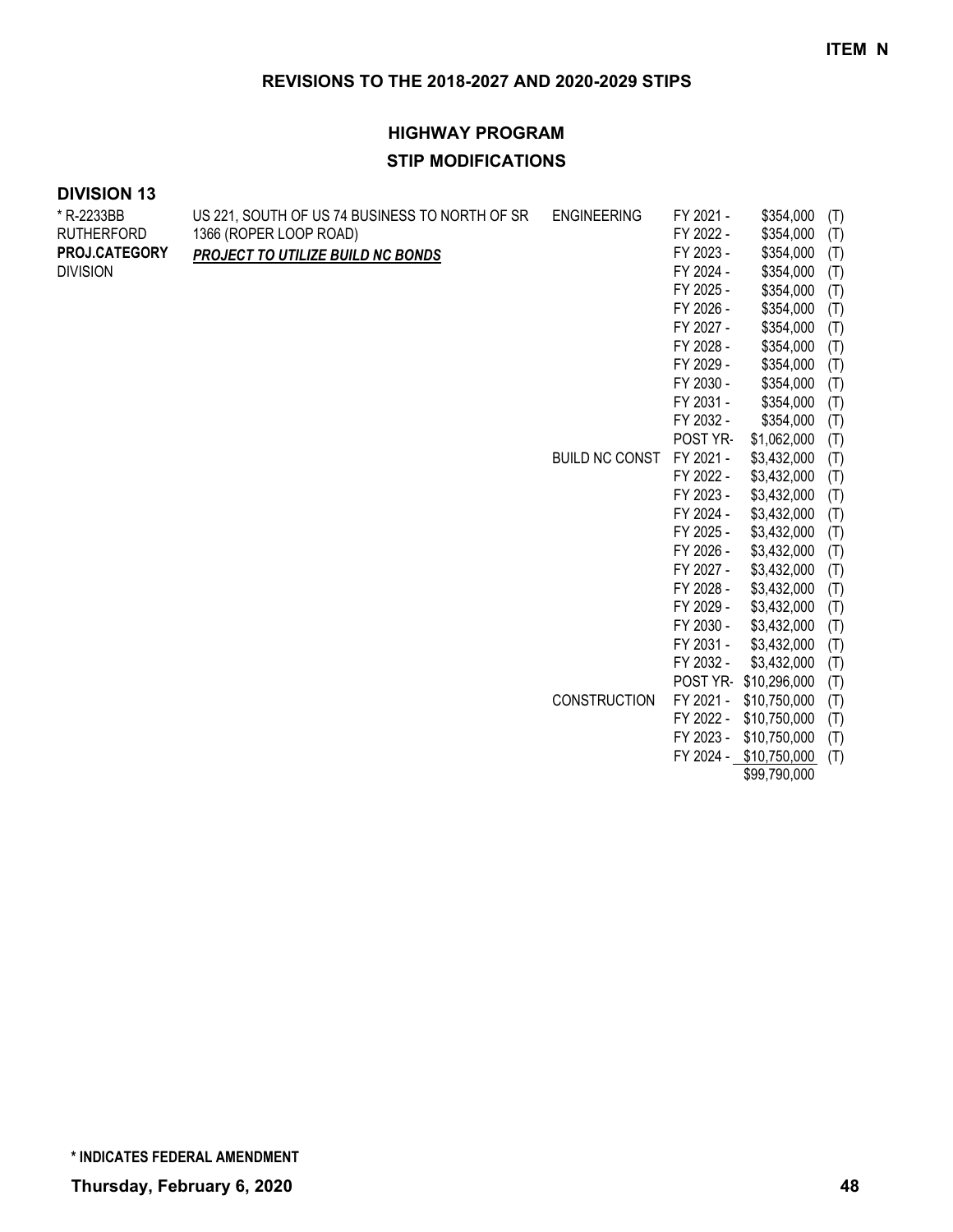# **HIGHWAY PROGRAM STIP MODIFICATIONS**

| * R-2588B        | NC 191, SR 1381 (MOUNTAIN ROAD) TO NC 280 SOUTH | <b>ENGINEERING</b>  | FY 2021 -              | \$274,000              | (T)        |
|------------------|-------------------------------------------------|---------------------|------------------------|------------------------|------------|
| <b>HENDERSON</b> | OF MILLS RIVER.                                 |                     | FY 2022 -              | \$274,000              | (T)        |
| PROJ.CATEGORY    | PROJECT TO UTILIZE BUILD NC BONDS               |                     | FY 2023 -              | \$274,000              | (T)        |
| <b>DIVISION</b>  |                                                 |                     | FY 2024 -              | \$274,000              | (T)        |
|                  |                                                 |                     | FY 2025 -              | \$274,000              | (T)        |
|                  |                                                 |                     | FY 2026 -              | \$274,000              | (T)        |
|                  |                                                 |                     | FY 2027 -              | \$274,000              | (T)        |
|                  |                                                 |                     | FY 2028 -              | \$274,000              | (T)        |
|                  |                                                 |                     | FY 2029 -              | \$274,000              | (T)        |
|                  |                                                 |                     | FY 2030 -              | \$274,000              | (T)        |
|                  |                                                 |                     | FY 2031 -              | \$274,000              | (T)        |
|                  |                                                 |                     | FY 2032 -              | \$274,000              | (T)        |
|                  |                                                 |                     | POST YR-               | \$822,000              | (T)        |
|                  |                                                 | <b>BUILD NC ROW</b> | FY 2020 -              | \$215,000              | (T)        |
|                  |                                                 |                     | FY 2021 -              | \$215,000              | (T)        |
|                  |                                                 |                     | FY 2022 -              | \$215,000              | (T)        |
|                  |                                                 |                     | FY 2023 -              | \$215,000              | (T)        |
|                  |                                                 |                     | FY 2024 -              | \$215,000              | (T)        |
|                  |                                                 |                     | FY 2025 -              | \$215,000              | (T)        |
|                  |                                                 |                     | FY 2026 -<br>FY 2027 - | \$215,000              | (T)        |
|                  |                                                 |                     | FY 2028 -              | \$215,000<br>\$215,000 | (T)        |
|                  |                                                 |                     | FY 2029 -              | \$215,000              | (T)<br>(T) |
|                  |                                                 |                     | FY 2030 -              | \$215,000              | (T)        |
|                  |                                                 |                     | FY 2031 -              | \$215,000              | (T)        |
|                  |                                                 |                     | FY 2032 -              | \$215,000              | (T)        |
|                  |                                                 |                     | POST YR-               | \$430,000              | (T)        |
|                  |                                                 | RIGHT-OF-WAY        | FY 2020 -              | \$1,300,000            | (T)        |
|                  |                                                 |                     | FY 2021 -              | \$1,300,000            | (T)        |
|                  |                                                 | <b>UTILITIES</b>    | FY 2020 -              | \$500,000              | (T)        |
|                  |                                                 | <b>CONSTRUCTION</b> | FY 2023 -              | \$19,200,000           | (BGANY)    |
|                  |                                                 |                     | FY 2024 -              | \$19,200,000           | (BGANY)    |
|                  |                                                 |                     | FY 2025 -              | \$19,200,000           | (BGANY)    |
|                  |                                                 |                     |                        | FY 2026 - \$19,200,000 | (BGANY)    |
|                  |                                                 |                     |                        | \$87,235,000           |            |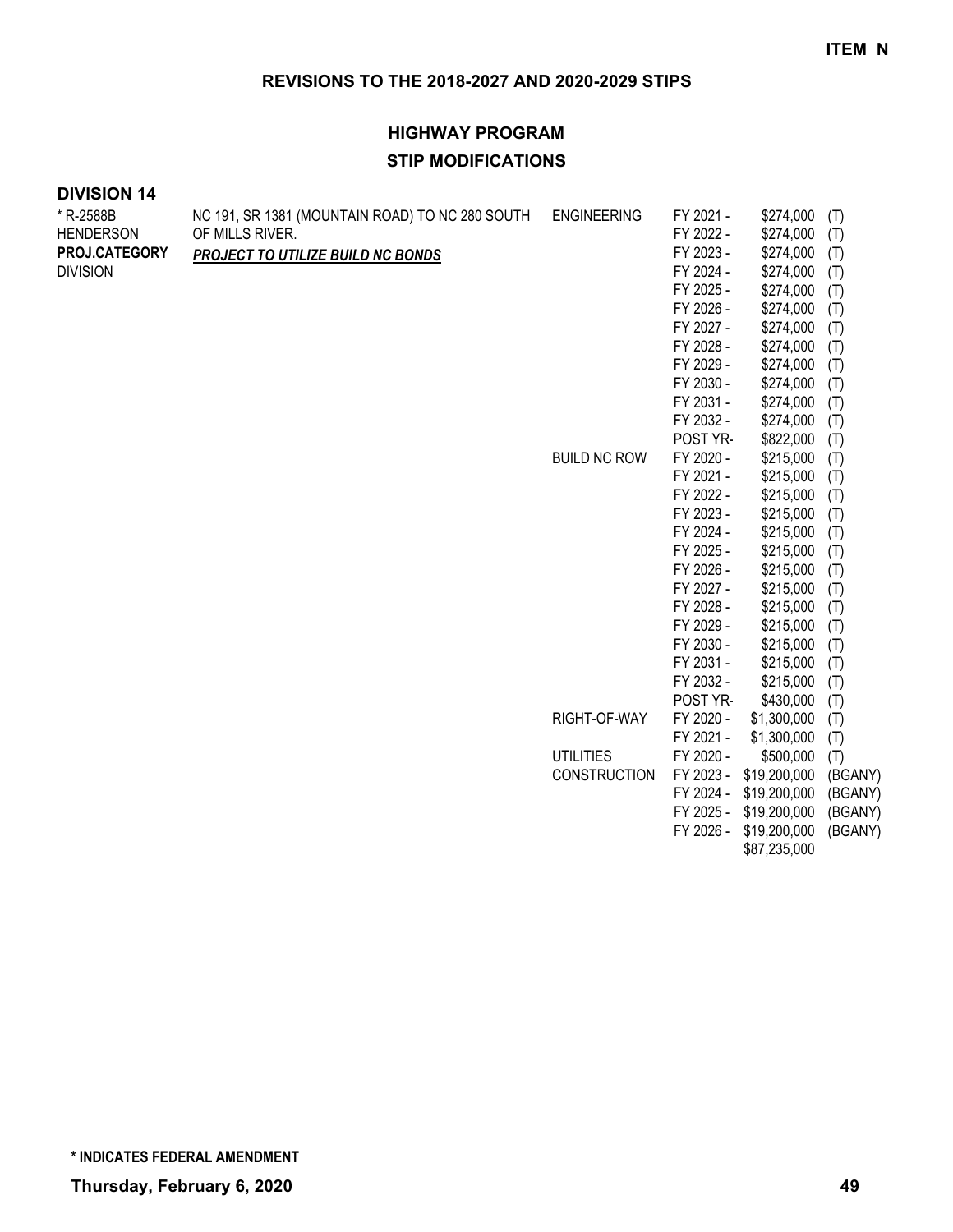#### **HIGHWAY PROGRAM**

#### **STIP MODIFICATIONS**

#### **DIVISION 14**

| * R-5600        | NC 107 (US 23 BUSINESS), NC 116 TO US 23 BUSINESS. | <b>ENGINEERING</b>  | FY 2021 - | \$208,000    | (T)      |
|-----------------|----------------------------------------------------|---------------------|-----------|--------------|----------|
| <b>JACKSON</b>  | US 23 BUSINESS, SR 1432 (SKYLAND DRIVE) TO         |                     | FY 2022 - | \$208,000    | (T)      |
| PROJ.CATEGORY   | MUNICIPAL DRIVE. UPGRADE ROADWAY.                  |                     | FY 2023 - | \$208,000    | (T)      |
| <b>REGIONAL</b> | PROJECT TO UTILIZE BUILD NC BONDS                  |                     | FY 2024 - | \$208,000    | (T)      |
|                 |                                                    |                     | FY 2025 - | \$208,000    | (T)      |
|                 |                                                    |                     | FY 2026 - | \$208,000    | (T)      |
|                 |                                                    |                     | FY 2027 - | \$208,000    | (T)      |
|                 |                                                    |                     | FY 2028 - | \$208,000    | (T)      |
|                 |                                                    |                     | FY 2029 - | \$208,000    | (T)      |
|                 |                                                    |                     | FY 2030 - | \$208,000    | (T)      |
|                 |                                                    |                     | FY 2031 - | \$208,000    | (T)      |
|                 |                                                    |                     | FY 2032 - | \$208,000    | (T)      |
|                 |                                                    |                     | POST YR-  | \$624,000    | (T)      |
|                 |                                                    | <b>BUILD NC ROW</b> | FY 2020 - | \$1,716,000  | (T)      |
|                 |                                                    |                     | FY 2021 - | \$1,716,000  | (T)      |
|                 |                                                    |                     | FY 2022 - | \$1,716,000  | (T)      |
|                 |                                                    |                     | FY 2023 - | \$1,716,000  | (T)      |
|                 |                                                    |                     | FY 2024 - | \$1,716,000  | (T)      |
|                 |                                                    |                     | FY 2025 - | \$1,716,000  | (T)      |
|                 |                                                    |                     | FY 2026 - | \$1,716,000  | (T)      |
|                 |                                                    |                     | FY 2027 - | \$1,716,000  | (T)      |
|                 |                                                    |                     | FY 2028 - | \$1,716,000  | (T)      |
|                 |                                                    |                     | FY 2029 - | \$1,716,000  | (T)      |
|                 |                                                    |                     | FY 2030 - | \$1,716,000  | (T)      |
|                 |                                                    |                     | FY 2031 - | \$1,716,000  | (T)      |
|                 |                                                    |                     | FY 2032 - | \$1,716,000  | (T)      |
|                 |                                                    |                     | POST YR-  | \$3,432,000  | (T)      |
|                 |                                                    | RIGHT-OF-WAY        | FY 2020 - | \$4,760,000  | (T)      |
|                 |                                                    |                     | FY 2021 - | \$11,420,000 | (T)      |
|                 |                                                    |                     | FY 2022 - | \$11,420,000 | (T)      |
|                 |                                                    | <b>UTILITIES</b>    | FY 2020 - | \$1,100,000  | (T)      |
|                 |                                                    | <b>CONSTRUCTION</b> | FY 2023 - | \$5,375,000  | (BG5200) |
|                 |                                                    |                     | FY 2024 - | \$5,375,000  | (BG5200) |
|                 |                                                    |                     | FY 2025 - | \$5,375,000  | (BG5200) |
|                 |                                                    |                     | FY 2026 - | \$5,375,000  | (BG5200) |
|                 |                                                    |                     |           | \$79,060,000 |          |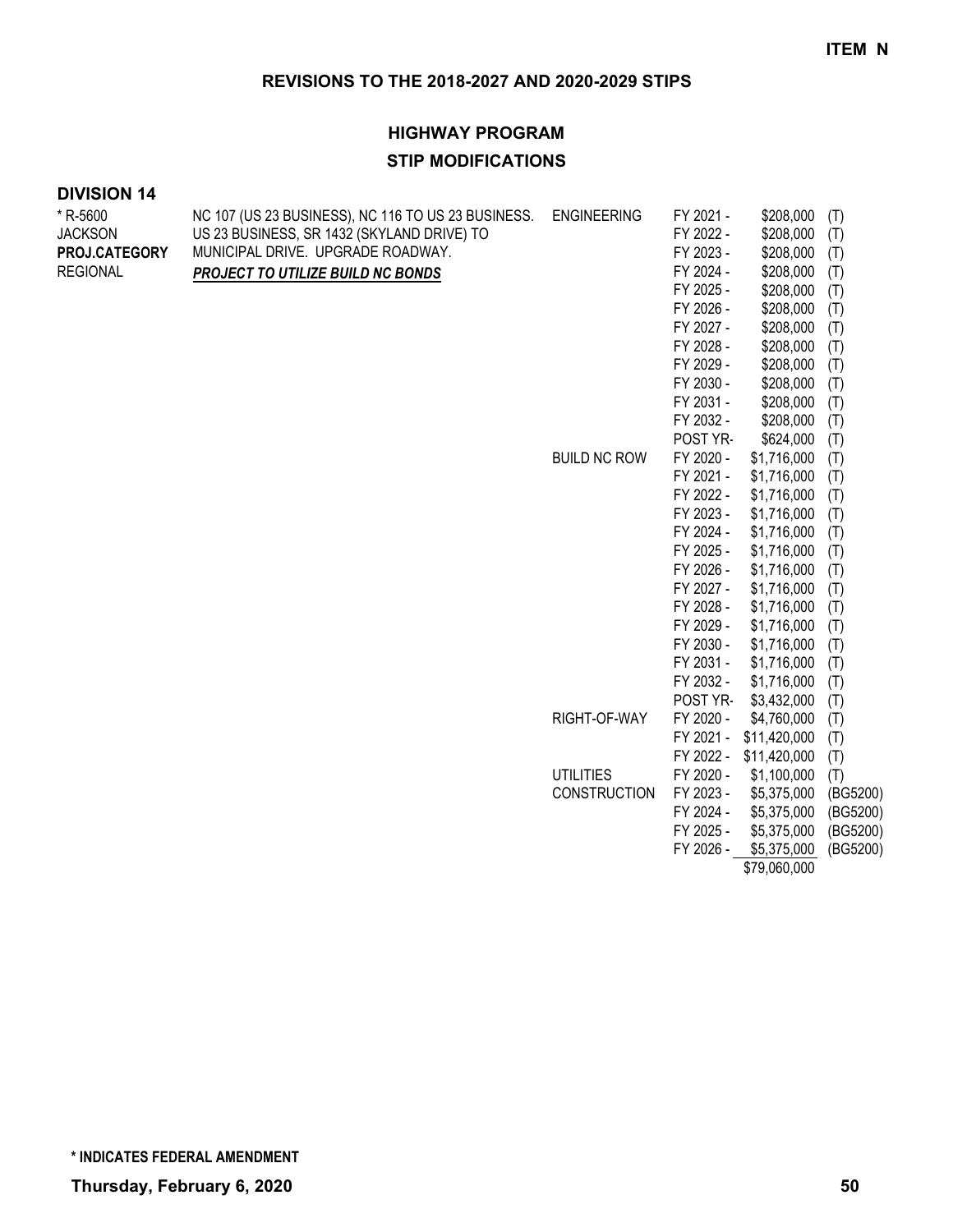# **HIGHWAY PROGRAM STIP MODIFICATIONS**

#### **DIVISION 14**

| * R-5763        | SR 1540 (WILSON ROAD), SR 1504 (OLD US 64) TO US | <b>ENGINEERING</b>  | FY 2021 - | \$96,000    | (T) |
|-----------------|--------------------------------------------------|---------------------|-----------|-------------|-----|
| TRANSYLVANIA    | 276. UPGRADE ROADWAY.                            |                     | FY 2022 - | \$96,000    | (T) |
| PROJ.CATEGORY   | PROJECT TO UTILIZE BUILD NC BONDS                |                     | FY 2023 - | \$96,000    | (T) |
| <b>DIVISION</b> |                                                  |                     | FY 2024 - | \$96,000    | (T) |
|                 |                                                  |                     | FY 2025 - | \$96,000    | (T) |
|                 |                                                  |                     | FY 2026 - | \$96,000    | (T) |
|                 |                                                  |                     | FY 2027 - | \$96,000    | (T) |
|                 |                                                  |                     | FY 2028 - | \$96,000    | (T) |
|                 |                                                  |                     | FY 2029 - | \$96,000    | (T) |
|                 |                                                  |                     | FY 2030 - | \$96,000    | (T) |
|                 |                                                  |                     | FY 2031 - | \$96,000    | (T) |
|                 |                                                  |                     | FY 2032 - | \$96,000    | (T) |
|                 |                                                  |                     | POST YR-  | \$288,000   | (T) |
|                 |                                                  | <b>BUILD NC ROW</b> | FY 2021 - | \$172,000   | (T) |
|                 |                                                  |                     | FY 2022 - | \$172,000   | (T) |
|                 |                                                  |                     | FY 2023 - | \$172,000   | (T) |
|                 |                                                  |                     | FY 2024 - | \$172,000   | (T) |
|                 |                                                  |                     | FY 2025 - | \$172,000   | (T) |
|                 |                                                  |                     | FY 2026 - | \$172,000   | (T) |
|                 |                                                  |                     | FY 2027 - | \$172,000   | (T) |
|                 |                                                  |                     | FY 2028 - | \$172,000   | (T) |
|                 |                                                  |                     | FY 2029 - | \$172,000   | (T) |
|                 |                                                  |                     | FY 2030 - | \$172,000   | (T) |
|                 |                                                  |                     | FY 2031 - | \$172,000   | (T) |
|                 |                                                  |                     | FY 2032 - | \$172,000   | (T) |
|                 |                                                  |                     | POST YR-  | \$516,000   | (T) |
|                 |                                                  | RIGHT-OF-WAY        | FY 2021 - | \$2,000,000 | (T) |
|                 |                                                  | <b>UTILITIES</b>    | FY 2021 - | \$100,000   | (T) |
|                 |                                                  | <b>CONSTRUCTION</b> | FY 2023 - | \$8,625,000 | (T) |
|                 |                                                  |                     | FY 2024 - | \$8,625,000 | (T) |
|                 |                                                  |                     | FY 2025 - | \$8,625,000 | (T) |
|                 |                                                  |                     | FY 2026 - | \$8,625,000 | (T) |

\$40,620,000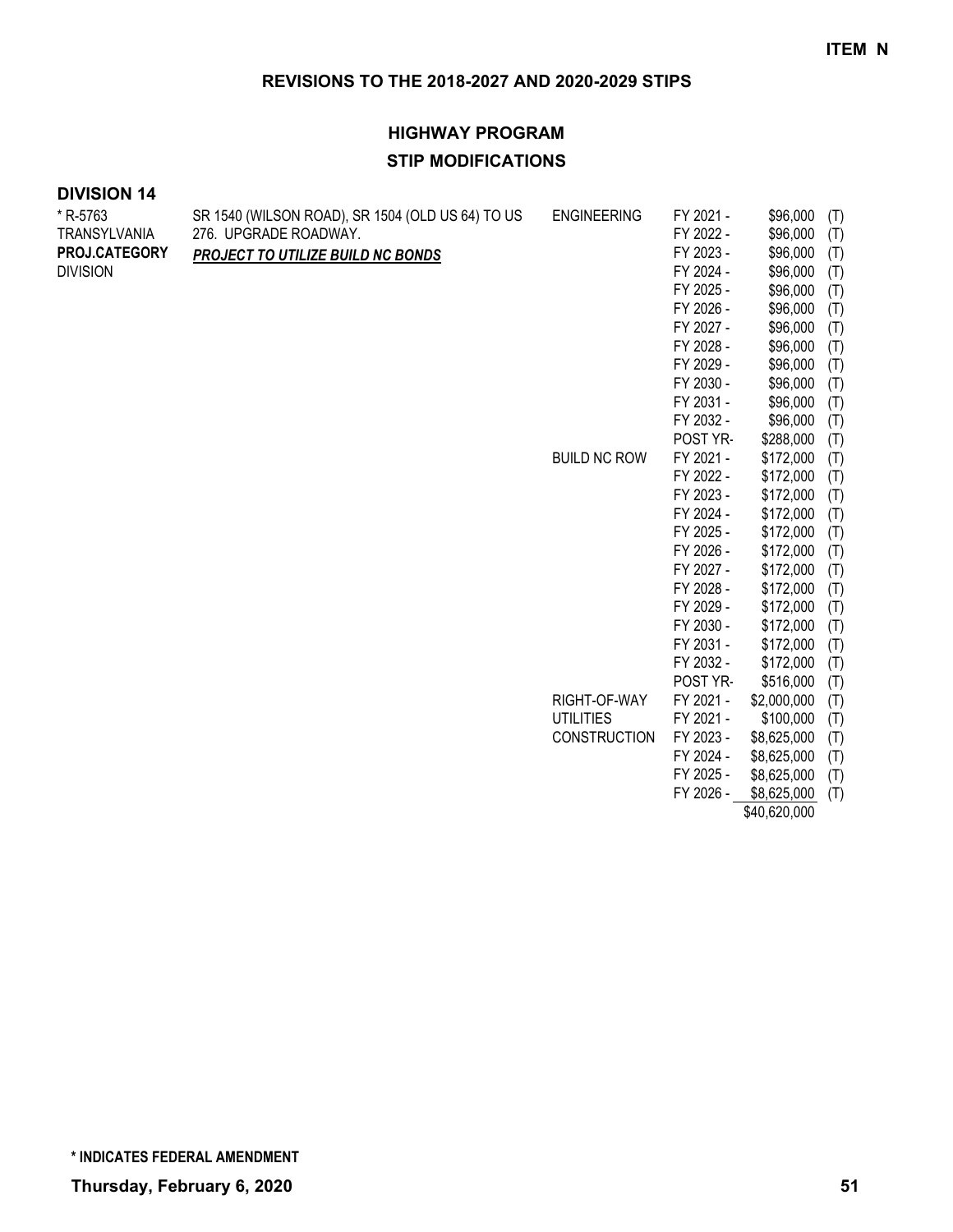# **HIGHWAY PROGRAM STIP MODIFICATIONS**

#### **DIVISION 14**

| * R-5799            | US 64, US 276, NC 280, US 64, US 276, NC 280 AND US | <b>ENGINEERING</b>  | FY 2021 - | \$118,000<br>(T)                                     |
|---------------------|-----------------------------------------------------|---------------------|-----------|------------------------------------------------------|
| <b>TRANSYLVANIA</b> | 64. CONSTRUCT INTERSECTION IMPROVEMENTS.            |                     | FY 2022 - | \$118,000<br>(T)                                     |
| PROJ.CATEGORY       | <b>PROJECT TO UTILIZE BUILD NC BONDS</b>            |                     | FY 2023 - | \$118,000<br>(T)                                     |
| <b>REGIONAL</b>     |                                                     |                     | FY 2024 - | \$118,000<br>(T)                                     |
|                     |                                                     |                     | FY 2025 - | \$118,000<br>(T)                                     |
|                     |                                                     |                     | FY 2026 - | \$118,000<br>(T)                                     |
|                     |                                                     |                     | FY 2027 - | \$118,000<br>(T)                                     |
|                     |                                                     |                     | FY 2028 - | \$118,000<br>(T)                                     |
|                     |                                                     |                     | FY 2029 - | \$118,000<br>(T)                                     |
|                     |                                                     |                     | FY 2030 - | \$118,000<br>(T)                                     |
|                     |                                                     |                     | FY 2031 - | \$118,000<br>(T)                                     |
|                     |                                                     |                     | FY 2032 - | \$118,000<br>(T)                                     |
|                     |                                                     |                     | POST YR-  | \$354,000<br>(T)                                     |
|                     |                                                     | <b>BUILD NC ROW</b> | FY 2020 - | \$215,000<br>(T)                                     |
|                     |                                                     |                     | FY 2021 - | \$215,000<br>(T)                                     |
|                     |                                                     |                     | FY 2022 - | \$215,000<br>(T)                                     |
|                     |                                                     |                     | FY 2023 - | \$215,000<br>(T)                                     |
|                     |                                                     |                     | FY 2024 - | \$215,000<br>(T)                                     |
|                     |                                                     |                     | FY 2025 - | \$215,000<br>(T)                                     |
|                     |                                                     |                     | FY 2026 - | \$215,000<br>(T)                                     |
|                     |                                                     |                     | FY 2027 - | \$215,000<br>(T)                                     |
|                     |                                                     |                     | FY 2028 - | \$215,000<br>(T)                                     |
|                     |                                                     |                     | FY 2029 - | \$215,000<br>(T)                                     |
|                     |                                                     |                     | FY 2030 - | \$215,000<br>(T)                                     |
|                     |                                                     |                     | FY 2031 - | \$215,000<br>(T)                                     |
|                     |                                                     |                     | FY 2032 - | \$215,000<br>(T)                                     |
|                     |                                                     |                     | POST YR-  | \$430,000<br>(T)                                     |
|                     |                                                     | RIGHT-OF-WAY        | FY 2020 - | \$1,775,000<br>(T)                                   |
|                     |                                                     |                     | FY 2021 - | \$2,925,000<br>(T)                                   |
|                     |                                                     | <b>UTILITIES</b>    | FY 2020 - | \$100,000<br>(T)                                     |
|                     |                                                     | <b>CONSTRUCTION</b> | FY 2022 - | \$3,200,000<br>(T)                                   |
|                     |                                                     |                     | FY 2023 - | \$3,200,000<br>(T)<br>$A \wedge A \wedge B \wedge A$ |

\$16,195,000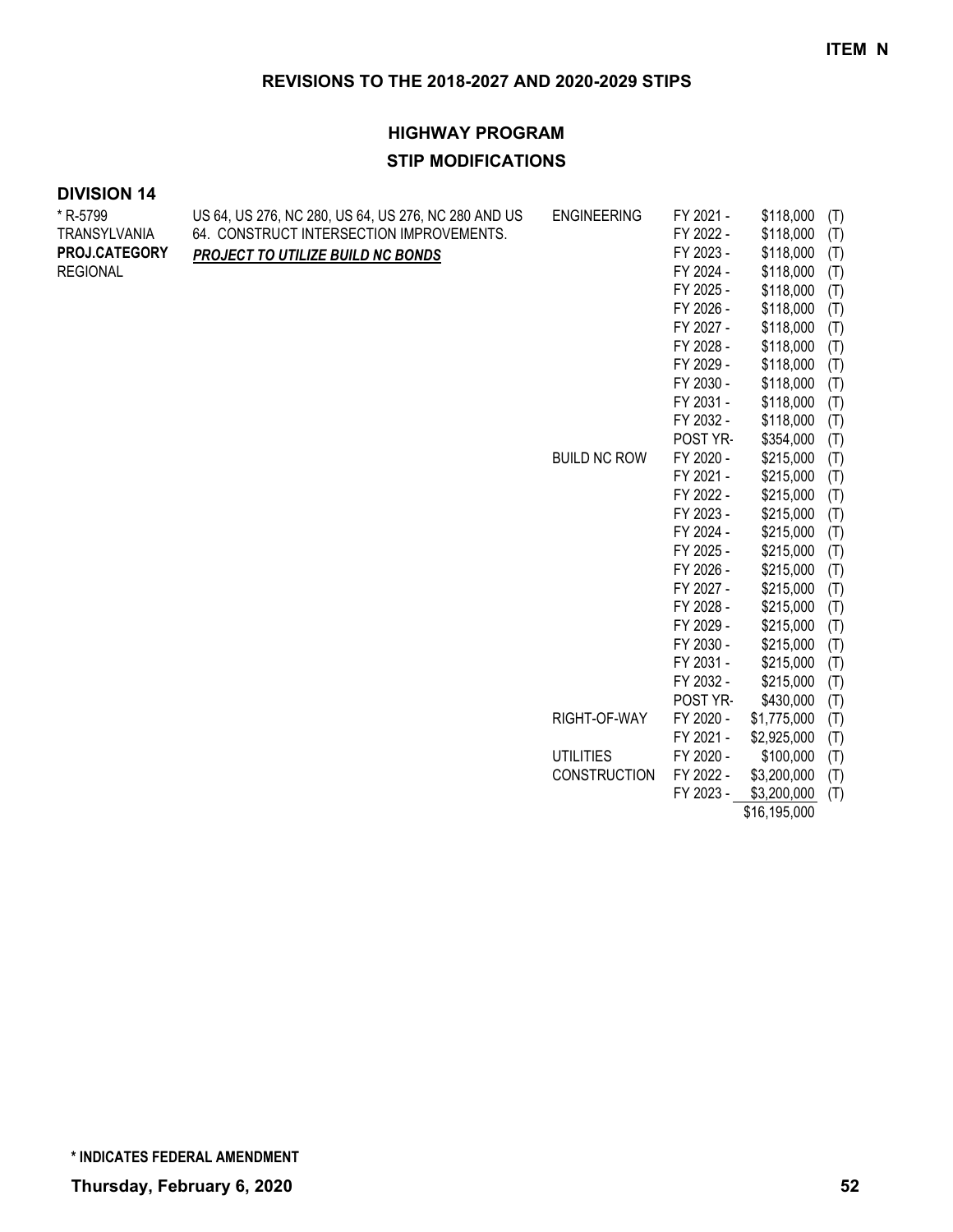#### **HIGHWAY PROGRAM**

#### **STIP MODIFICATIONS**

#### **DIVISION 14**

\* R-5800

| * R-5800        | US 64, US 276, FORTUNE COVE ROAD TO US 64   | <b>ENGINEERING</b>  | FY 2021 - | \$74,000<br>(T)    |  |
|-----------------|---------------------------------------------|---------------------|-----------|--------------------|--|
| TRANSYLVANIA    | BUSINESS (NORTH CALDWELL STREET). CONSTRUCT |                     | FY 2022 - | \$74,000<br>(T)    |  |
| PROJ.CATEGORY   | MEDIAN AND ACCESS CONTROL MEASURES.         |                     | FY 2023 - | \$74,000<br>(T)    |  |
| <b>REGIONAL</b> | PROJECT TO UTILIZE BUILD NC BONDS           |                     | FY 2024 - | \$74,000<br>(T)    |  |
|                 |                                             |                     | FY 2025 - | \$74,000<br>(T)    |  |
|                 |                                             |                     | FY 2026 - | \$74,000<br>(T)    |  |
|                 |                                             |                     | FY 2027 - | \$74,000<br>(T)    |  |
|                 |                                             |                     | FY 2028 - | \$74,000<br>(T)    |  |
|                 |                                             |                     | FY 2029 - | \$74,000<br>(T)    |  |
|                 |                                             |                     | FY 2030 - | \$74,000<br>(T)    |  |
|                 |                                             |                     | FY 2031 - | \$74,000<br>(T)    |  |
|                 |                                             |                     | FY 2032 - | \$74,000<br>(T)    |  |
|                 |                                             |                     | POST YR-  | \$222,000<br>(T)   |  |
|                 |                                             | <b>BUILD NC ROW</b> | FY 2020 - | \$172,000<br>(T)   |  |
|                 |                                             |                     | FY 2021 - | \$172,000<br>(T)   |  |
|                 |                                             |                     | FY 2022 - | \$172,000<br>(T)   |  |
|                 |                                             |                     | FY 2023 - | \$172,000<br>(T)   |  |
|                 |                                             |                     | FY 2024 - | \$172,000<br>(T)   |  |
|                 |                                             |                     | FY 2025 - | \$172,000<br>(T)   |  |
|                 |                                             |                     | FY 2026 - | \$172,000<br>(T)   |  |
|                 |                                             |                     | FY 2027 - | \$172,000<br>(T)   |  |
|                 |                                             |                     | FY 2028 - | \$172,000<br>(T)   |  |
|                 |                                             |                     | FY 2029 - | \$172,000<br>(T)   |  |
|                 |                                             |                     | FY 2030 - | \$172,000<br>(T)   |  |
|                 |                                             |                     | FY 2031 - | \$172,000<br>(T)   |  |
|                 |                                             |                     | FY 2032 - | \$172,000<br>(T)   |  |
|                 |                                             |                     | POST YR-  | \$344,000<br>(T)   |  |
|                 |                                             | RIGHT-OF-WAY        | FY 2020 - | \$1,250,000<br>(T) |  |
|                 |                                             |                     | FY 2021 - | \$2,350,000<br>(T) |  |
|                 |                                             | <b>UTILITIES</b>    | FY 2020 - | \$300,000<br>(T)   |  |
|                 |                                             |                     | FY 2021 - | \$300,000<br>(T)   |  |
|                 |                                             | <b>CONSTRUCTION</b> | FY 2022 - | \$3,500,000<br>(T) |  |
|                 |                                             |                     | FY 2023 - | \$3,500,000<br>(T) |  |
|                 |                                             |                     | FY 2024 - | \$3,600,000<br>(T) |  |

\$18,490,000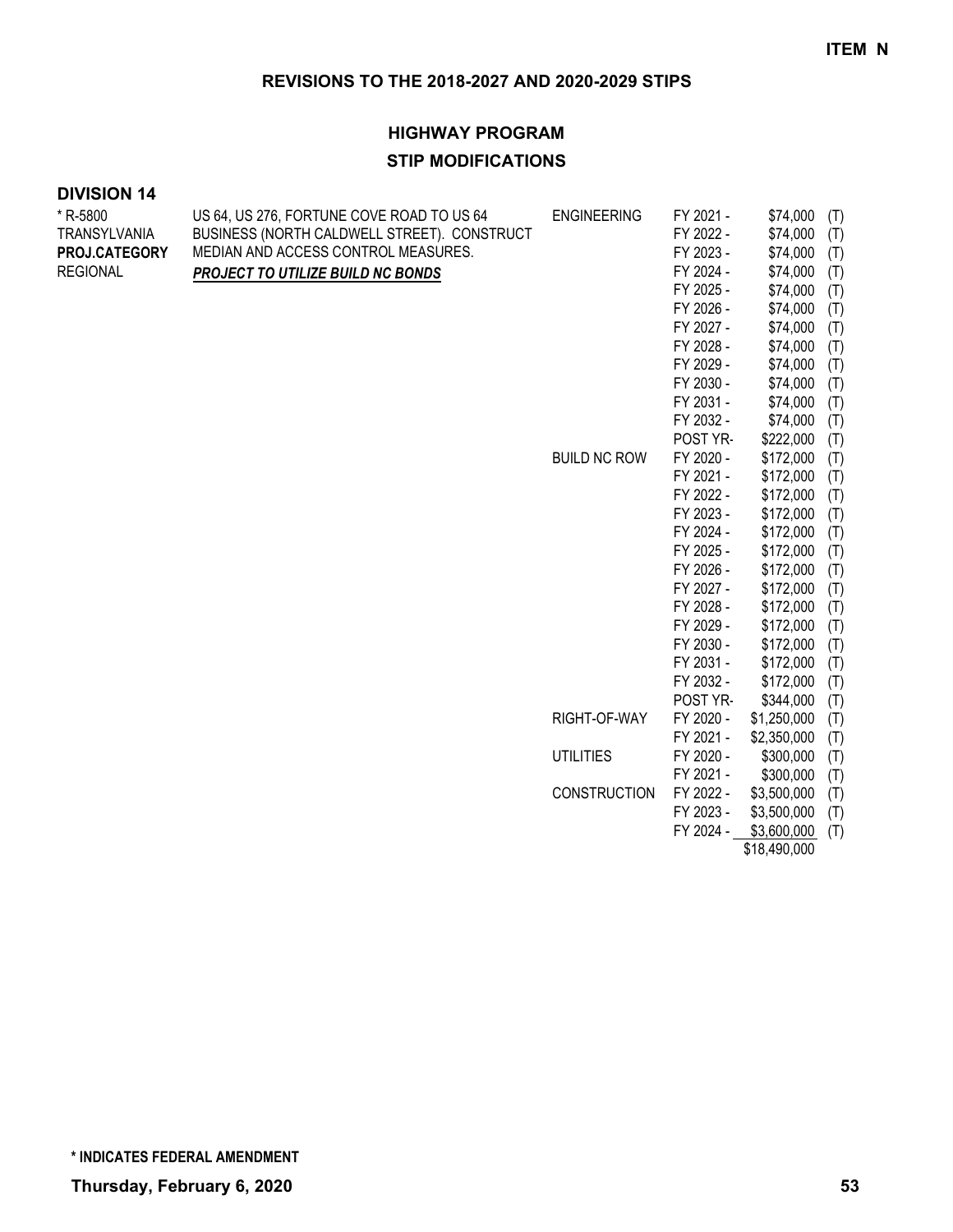# **HIGHWAY PROGRAM STIP MODIFICATIONS**

| * R-5861        | US 19/129, GEORGIA STATE LINE TO US 64. WIDEN | <b>ENGINEERING</b>  | FY 2021 - | \$215,000    | (T) |
|-----------------|-----------------------------------------------|---------------------|-----------|--------------|-----|
| <b>CHEROKEE</b> | ROADWAY.                                      |                     | FY 2022 - | \$215,000    | (T) |
| PROJ.CATEGORY   | PROJECT TO UTILIZE BUILD NC BONDS             |                     | FY 2023 - | \$215,000    | (T) |
| <b>DIVISION</b> |                                               |                     | FY 2024 - | \$215,000    | (T) |
|                 |                                               |                     | FY 2025 - | \$215,000    | (T) |
|                 |                                               |                     | FY 2026 - | \$215,000    | (T) |
|                 |                                               |                     | FY 2027 - | \$215,000    | (T) |
|                 |                                               |                     | FY 2028 - | \$215,000    | (T) |
|                 |                                               |                     | FY 2029 - | \$215,000    | (T) |
|                 |                                               |                     | FY 2030 - | \$215,000    | (T) |
|                 |                                               |                     | FY 2031 - | \$215,000    | (T) |
|                 |                                               |                     | FY 2032 - | \$215,000    | (T) |
|                 |                                               |                     | POST YR-  | \$645,000    | (T) |
|                 |                                               | <b>BUILD NC ROW</b> | FY 2020 - | \$89,000     | (T) |
|                 |                                               |                     | FY 2021 - | \$89,000     | (T) |
|                 |                                               |                     | FY 2022 - | \$89,000     | (T) |
|                 |                                               |                     | FY 2023 - | \$89,000     | (T) |
|                 |                                               |                     | FY 2024 - | \$89,000     | (T) |
|                 |                                               |                     | FY 2025 - | \$89,000     | (T) |
|                 |                                               |                     | FY 2026 - | \$89,000     | (T) |
|                 |                                               |                     | FY 2027 - | \$89,000     | (T) |
|                 |                                               |                     | FY 2028 - | \$89,000     | (T) |
|                 |                                               |                     | FY 2029 - | \$89,000     | (T) |
|                 |                                               |                     | FY 2030 - | \$89,000     | (T) |
|                 |                                               |                     | FY 2031 - | \$89,000     | (T) |
|                 |                                               |                     | FY 2032 - | \$89,000     | (T) |
|                 |                                               |                     | POST YR-  | \$178,000    | (T) |
|                 |                                               | RIGHT-OF-WAY        | FY 2020 - | \$1,000,000  | (T) |
|                 |                                               |                     | FY 2021 - | \$1,000,000  | (T) |
|                 |                                               | <b>UTILITIES</b>    | FY 2020 - | \$500,000    | (T) |
|                 |                                               | <b>CONSTRUCTION</b> | FY 2023 - | \$6,925,000  | (T) |
|                 |                                               |                     | FY 2024 - | \$6,925,000  | (T) |
|                 |                                               |                     | FY 2025 - | \$6,925,000  | (T) |
|                 |                                               |                     | FY 2026 - | \$6,925,000  | (T) |
|                 |                                               |                     |           | \$34,760,000 |     |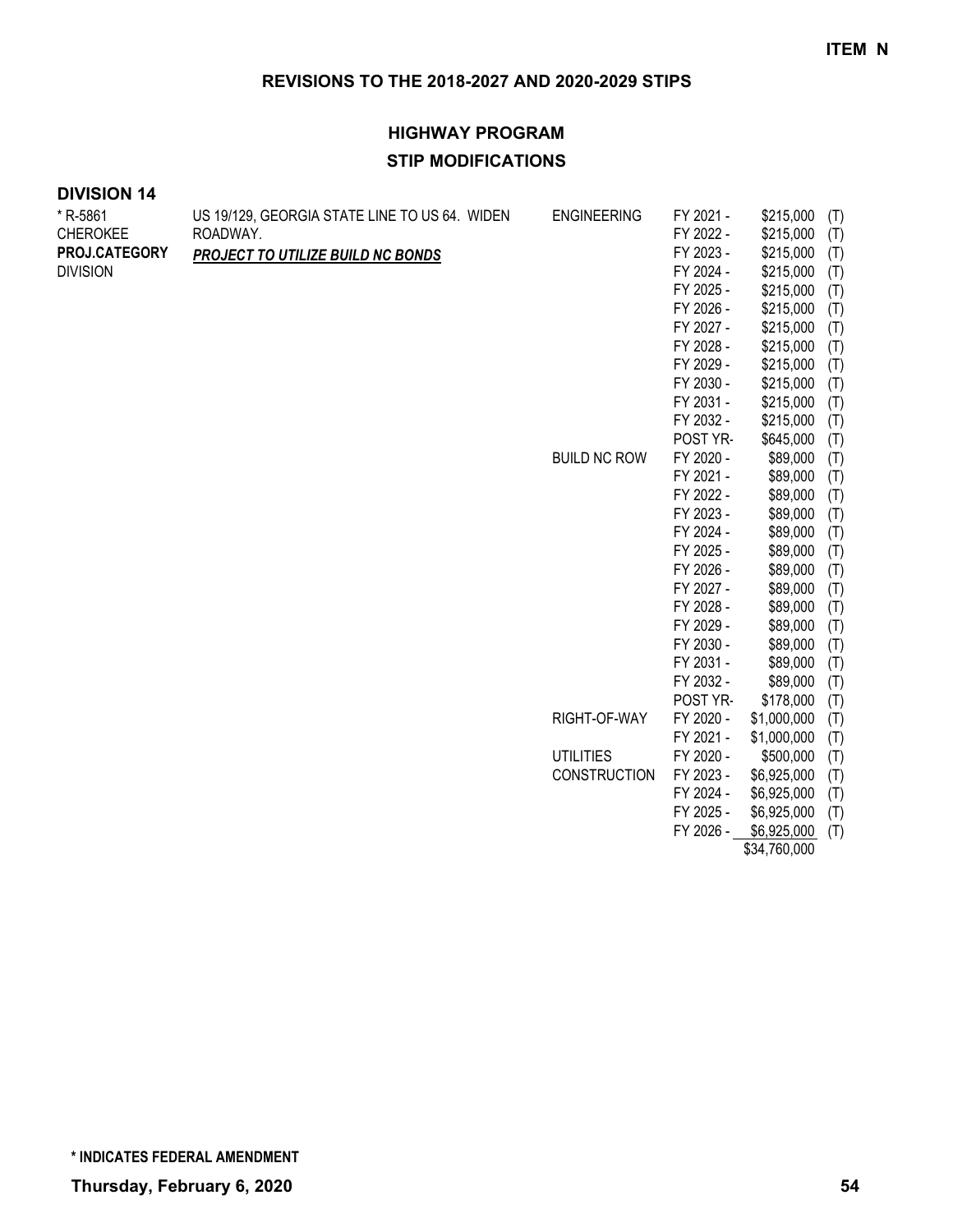# **HIGHWAY PROGRAM**

#### **STIP MODIFICATIONS**

#### **DIVISION 14**

\* U-5886

| * U-5886         | SR 1170 (WHITE STREET), SR 1171 (WILLOW ROAD) TO | <b>ENGINEERING</b>  | FY 2021 - | \$59,000     | (T) |
|------------------|--------------------------------------------------|---------------------|-----------|--------------|-----|
| <b>HENDERSON</b> | US 176 (SPARTANBURG HIGHWAY). REALIGN AND        |                     | FY 2022 - | \$59,000     | (T) |
| PROJ.CATEGORY    | EXTEND ROADWAY.                                  |                     | FY 2023 - | \$59,000     | (T) |
| <b>DIVISION</b>  | <b>PROJECT TO UTILIZE BUILD NC BONDS</b>         |                     | FY 2024 - | \$59,000     | (T) |
|                  |                                                  |                     | FY 2025 - | \$59,000     | (T) |
|                  |                                                  |                     | FY 2026 - | \$59,000     | (T) |
|                  |                                                  |                     | FY 2027 - | \$59,000     | (T) |
|                  |                                                  |                     | FY 2028 - | \$59,000     | (T) |
|                  |                                                  |                     | FY 2029 - | \$59,000     | (T) |
|                  |                                                  |                     | FY 2030 - | \$59,000     | (T) |
|                  |                                                  |                     | FY 2031 - | \$59,000     | (T) |
|                  |                                                  |                     | FY 2032 - | \$59,000     | (T) |
|                  |                                                  |                     | POST YR-  | \$177,000    | (T) |
|                  |                                                  | <b>BUILD NC ROW</b> | FY 2020 - | \$257,000    | (T) |
|                  |                                                  |                     | FY 2021 - | \$257,000    | (T) |
|                  |                                                  |                     | FY 2022 - | \$257,000    | (T) |
|                  |                                                  |                     | FY 2023 - | \$257,000    | (T) |
|                  |                                                  |                     | FY 2024 - | \$257,000    | (T) |
|                  |                                                  |                     | FY 2025 - | \$257,000    | (T) |
|                  |                                                  |                     | FY 2026 - | \$257,000    | (T) |
|                  |                                                  |                     | FY 2027 - | \$257,000    | (T) |
|                  |                                                  |                     | FY 2028 - | \$257,000    | (T) |
|                  |                                                  |                     | FY 2029 - | \$257,000    | (T) |
|                  |                                                  |                     | FY 2030 - | \$257,000    | (T) |
|                  |                                                  |                     | FY 2031 - | \$257,000    | (T) |
|                  |                                                  |                     | FY 2032 - | \$257,000    | (T) |
|                  |                                                  |                     | POST YR-  | \$514,000    | (T) |
|                  |                                                  | RIGHT-OF-WAY        | FY 2020 - | \$4,623,000  | (T) |
|                  |                                                  |                     | FY 2021 - | \$4,624,000  | (T) |
|                  |                                                  |                     | FY 2022 - | \$4,623,000  | (T) |
|                  |                                                  | <b>UTILITIES</b>    | FY 2020 - | \$400,000    | (T) |
|                  |                                                  | <b>CONSTRUCTION</b> | FY 2023 - | \$5,500,000  | (T) |
|                  |                                                  |                     | FY 2024 - | \$5,500,000  | (T) |
|                  |                                                  |                     | FY 2025 - | \$5,500,000  | (T) |
|                  |                                                  |                     |           | \$35,510,000 |     |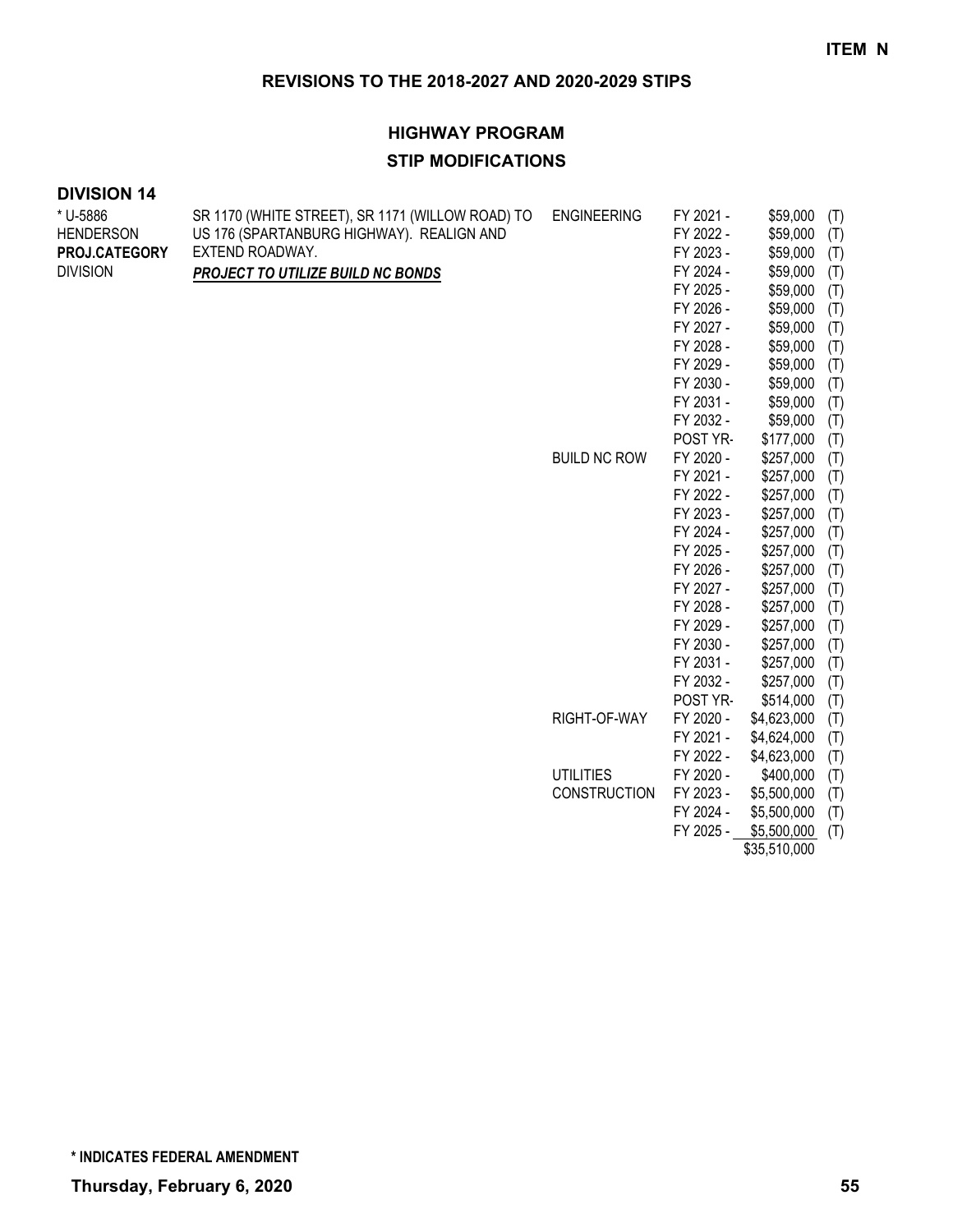# **HIGHWAY PROGRAM STIP MODIFICATIONS**

#### **DIVISION 14**

| * U-5887             | SR 1783 (HIGHLAND LAKE ROAD), NC 225 TO US 176. | RIGHT-OF-WAY          | FY 2020 - | \$500,000   | (T) |
|----------------------|-------------------------------------------------|-----------------------|-----------|-------------|-----|
| <b>HENDERSON</b>     | UPGRADE ROADWAY.                                | <b>BUILD NC CONST</b> | FY 2021 - | \$86,000    | (T) |
| <b>PROJ.CATEGORY</b> | <b>PROJECT TO UTILIZE BUILD NC BONDS</b>        |                       | FY 2022 - | \$86,000    | (T) |
| <b>DIVISION</b>      |                                                 |                       | FY 2023 - | \$86,000    | (T) |
|                      |                                                 |                       | FY 2024 - | \$86,000    | (T) |
|                      |                                                 |                       | FY 2025 - | \$86,000    | (T) |
|                      |                                                 |                       | FY 2026 - | \$86,000    | (T) |
|                      |                                                 |                       | FY 2027 - | \$86,000    | (T) |
|                      |                                                 |                       | FY 2028 - | \$86,000    | (T) |
|                      |                                                 |                       | FY 2029 - | \$86,000    | (T) |
|                      |                                                 |                       | FY 2030 - | \$86,000    | (T) |
|                      |                                                 |                       | FY 2031 - | \$86,000    | (T) |
|                      |                                                 |                       | FY 2032 - | \$86,000    | (T) |
|                      |                                                 |                       | POST YR-  | \$258,000   | (T) |
|                      |                                                 | <b>CONSTRUCTION</b>   | FY 2021 - | \$1,600,000 | (T) |
|                      |                                                 |                       |           | \$3,390,000 |     |

#### **STIP DELETIONS**

| * TA-6689<br><b>GUILFORD</b><br><b>PROJ.CATEGORY</b> | REPLACEMENT VEHICLES<br>DELETED AT THE REQUEST OF THE GREENSBORO<br><b>MPO</b> | CAPITAL        | FY 2020 -<br>FY 2020 -<br>FY 2021 -<br>FY 2021 -<br>FY 2022 -<br>FY 2022 -<br>FY 2023 -<br>FY 2023 - | \$8,000<br>\$41,000<br>\$8,000<br>\$41,000<br>\$8,000<br>\$41,000<br>\$8,000<br>\$41,000<br>\$196,000     | 5309<br>5309<br>5309<br>5309 |
|------------------------------------------------------|--------------------------------------------------------------------------------|----------------|------------------------------------------------------------------------------------------------------|-----------------------------------------------------------------------------------------------------------|------------------------------|
| * TG-5185<br><b>GUILFORD</b><br><b>PROJ.CATEGORY</b> | ROUTINE CAPITAL<br>DELETED AT THE REQUEST OF THE GREENSBORO<br><b>MPO</b>      | <b>CAPITAL</b> | FY 2020 -<br>FY 2020 -<br>FY 2021 -<br>FY 2021 -<br>FY 2022 -<br>FY 2022 -<br>FY 2023 -<br>FY 2023 - | \$80,000<br>\$20,000<br>\$80,000<br>\$20,000<br>\$80,000<br>\$20,000<br>\$80,000<br>\$20,000<br>\$400,000 | 5707<br>5707<br>5707<br>5707 |